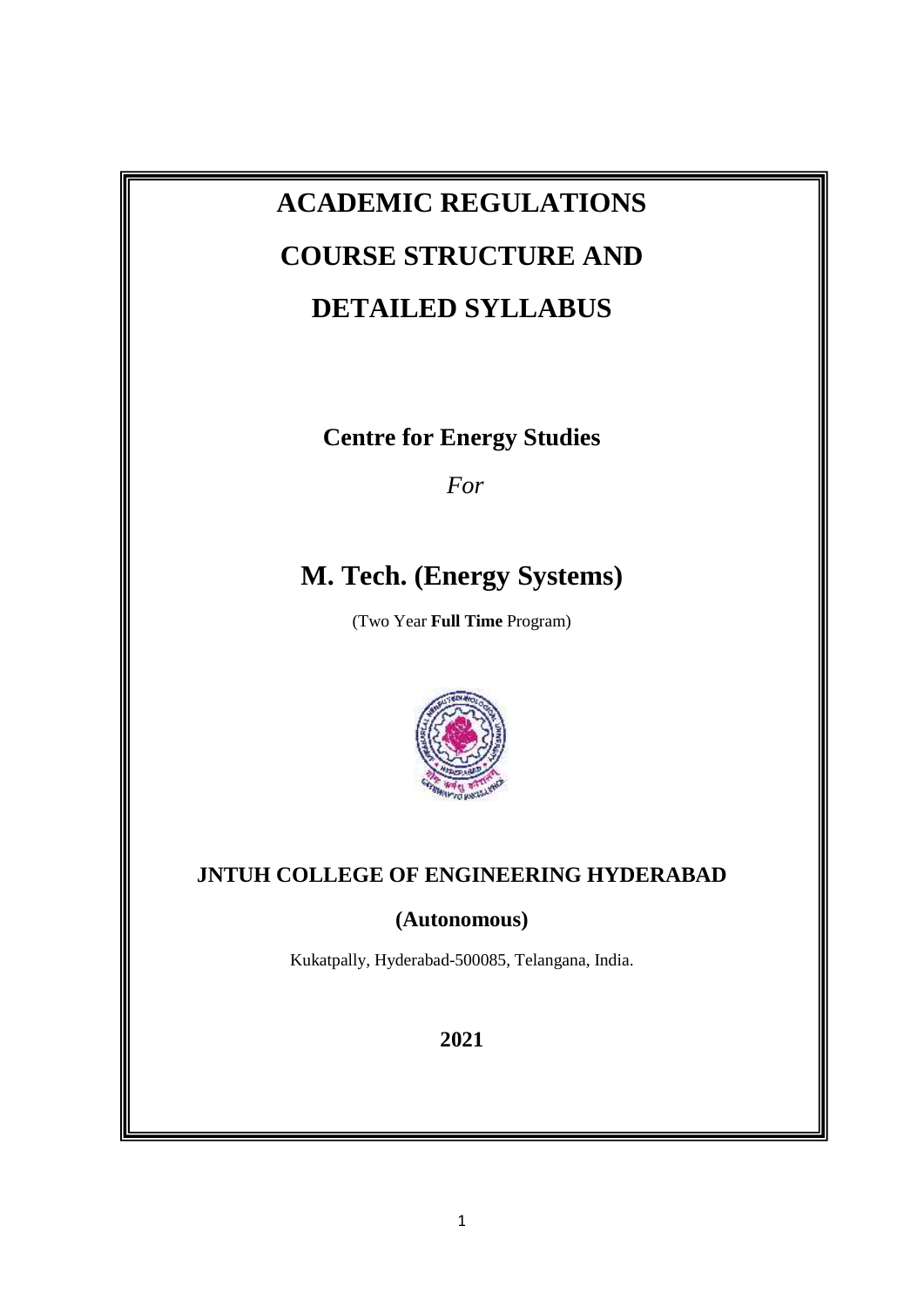# **Course Scheme for M. Tech. (Energy Systems)** M. Tech., Sem-I

| Course<br>Subject        |                                                                                                                                            | Scheme of Studies Per<br>Week |                  |                | Credits        |
|--------------------------|--------------------------------------------------------------------------------------------------------------------------------------------|-------------------------------|------------------|----------------|----------------|
| Number                   |                                                                                                                                            |                               | T                | $\mathbf{P}$   |                |
| 1ES01                    | Program Core-I<br>Renewable Energy Technologies                                                                                            | 3                             | $\Omega$         | $\theta$       | 3              |
| 1ES02                    | Program Core-II<br><b>Engineering Heat transfer</b>                                                                                        | 3                             | $\overline{0}$   | $\overline{0}$ | $\overline{3}$ |
| 1ES11                    | Program Elective I<br><b>Thermal and Nuclear Power Plants</b><br>Energy Efficient Buildings /<br>Waste Management and Recycling            | 3                             | $\overline{0}$   | $\Omega$       | 3              |
| 1ES12                    | Program Elective II<br>Measurement Systems in Energy Engineering<br>Applied Thermodynamics /<br><b>Environmental Pollution and Control</b> | 3                             | $\overline{0}$   | $\overline{0}$ | 3              |
| 1A111                    | Research Methodology and IPR                                                                                                               | $\overline{2}$                | $\overline{0}$   | $\overline{0}$ | $\overline{2}$ |
| 1A112                    | <b>Audit Course-I</b><br><b>English for Research Paper Writing</b>                                                                         | $\overline{2}$                | $\theta$         | $\theta$       | $\overline{0}$ |
| 1ES03                    | Laboratory 1 (Based on Core)<br>Renewable Energy Conversion Laboratory                                                                     | $\overline{0}$                | $\overline{0}$   | $\overline{4}$ | $\overline{2}$ |
| 1ES04                    | Laboratory 2 (Based on Elective)<br><b>Energy Computational laboratory</b>                                                                 | $\overline{0}$                | $\overline{0}$   | $\overline{4}$ | $\overline{2}$ |
|                          | <b>Total</b>                                                                                                                               | 16                            | $\boldsymbol{0}$ | 8              | 18             |
| <b>Total Credits: 18</b> |                                                                                                                                            |                               |                  |                |                |

# M. Tech., Sem-II

| Course |                                             |   | Scheme of Studies Per |                |   |
|--------|---------------------------------------------|---|-----------------------|----------------|---|
| Number | Subject                                     |   | Week                  |                |   |
|        |                                             |   | T                     | $\mathbf{P}$   |   |
|        | Program Core III                            |   |                       |                |   |
| 2ES05  | Direct Energy Conversion                    | 3 | $\theta$              | $\theta$       | 3 |
|        |                                             |   |                       |                |   |
|        | Program Core-IV                             |   |                       |                |   |
| 2ES06  | Energy Conservation in Thermal Systems      | 3 | $\theta$              | $\theta$       | 3 |
|        |                                             |   |                       |                |   |
|        | Program Elective III-                       |   |                       |                |   |
| 2ES13  | Energy Efficiency in Electrical Utilities / | 3 | $\overline{0}$        | $\overline{0}$ | 3 |
|        | Nuclear Power Plants /                      |   |                       |                |   |
|        | Modern Control systems                      |   |                       |                |   |
|        | Program Elective IV-                        |   |                       |                |   |
| 2ES14  | Optimization of Energy Systems /            | 3 | $\theta$              | $\overline{0}$ | 3 |
|        | Wind Energy Conversion Systems /            |   |                       |                |   |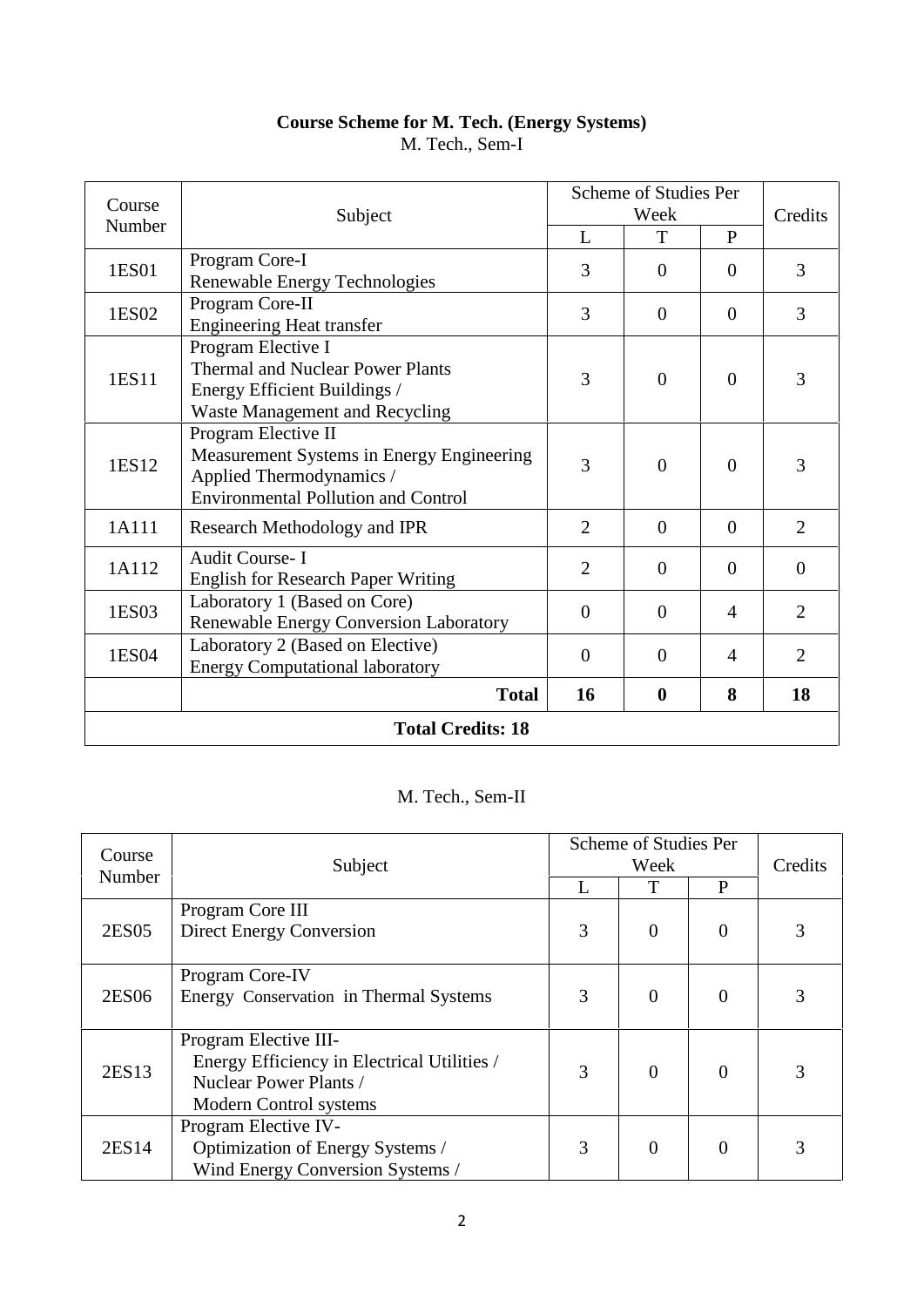| <b>Total Credits: 18</b> |                                                                           |          |             |                |                             |
|--------------------------|---------------------------------------------------------------------------|----------|-------------|----------------|-----------------------------|
|                          | <b>Total</b>                                                              | 14       | $\mathbf 0$ | 12             | 18                          |
| 2ES09                    | <b>Technical Seminar</b>                                                  | $\Omega$ | $\Omega$    | 4              | $\mathcal{D}_{\mathcal{L}}$ |
| <b>2ES08</b>             | Laboratory 4 (Based on Elective)<br><b>Computer Simulation Laboratory</b> | 0        | $\Omega$    | $\overline{4}$ | $\mathcal{D}_{\mathcal{L}}$ |
| 2ES07                    | Laboratory 3 (Based on Core)<br><b>Energy Conversion Laboratory</b>       | 0        |             | 4              | $\mathcal{D}_{\mathcal{A}}$ |
| 2A113                    | Audit Course - II<br>Value Education                                      | 2        | $\theta$    | $\Omega$       | 0                           |
|                          | <b>Solar Energy Applications</b>                                          |          |             |                |                             |

# M. Tech., Sem-III

| Course<br>Subject                                                                    |                                                                                                             | Scheme of Studies Per<br>Week |          |                | Credits |
|--------------------------------------------------------------------------------------|-------------------------------------------------------------------------------------------------------------|-------------------------------|----------|----------------|---------|
| Number                                                                               |                                                                                                             |                               | Т        | P              |         |
| 3ES15                                                                                | Program Elective V<br>Energy Storage Systems /<br><b>Smart Grid Technologies</b><br>Hydrogen and Fuel Cells | 3                             | $\theta$ | $\overline{0}$ | 3       |
| 3ES02                                                                                | Open Elective<br>Waste to Energy                                                                            | 3                             | $\theta$ | 0              | 3       |
| 3ES10<br>$\overline{0}$<br>$\theta$<br>20<br>Dissertation-I/Industrial Project<br>10 |                                                                                                             |                               |          |                |         |
|                                                                                      | <b>Total Credits: 16</b>                                                                                    |                               |          |                |         |

# M. Tech., Sem-IV

| Subject                 |  | Scheme of Studies Per<br>Week |    |    |  |
|-------------------------|--|-------------------------------|----|----|--|
|                         |  | ௱                             | D  |    |  |
| Dissertation II         |  | $\theta$                      | 32 | 16 |  |
| <b>Total Credits:16</b> |  |                               |    |    |  |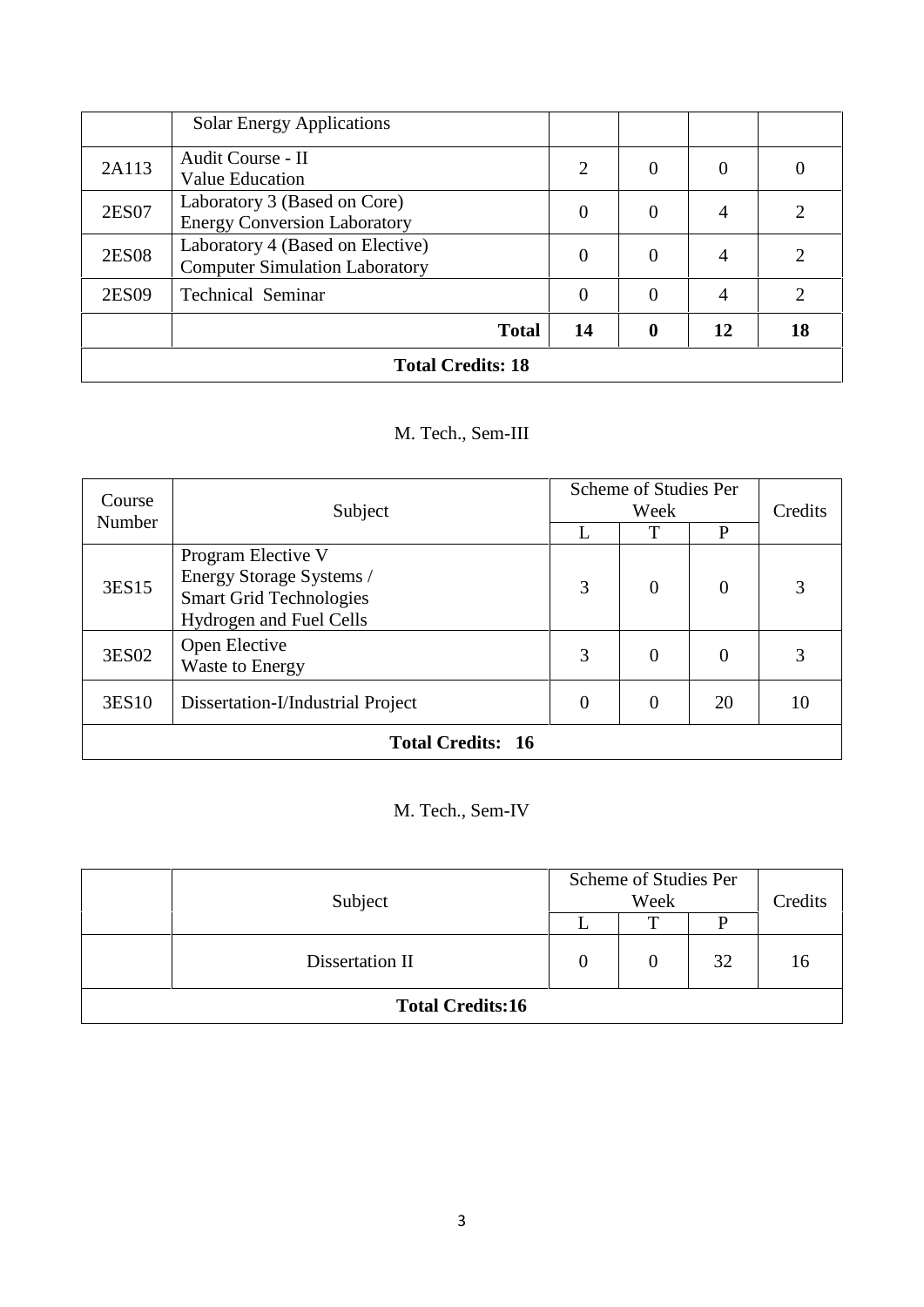#### **JNTUH COLLEGE OF ENGINEERING HYDERABAD M. Tech. I Year I-Sem (Energy Systems) L T P C**

# **3 0 0 3**

#### **RENEWABLE ENERGY TECHNOLOGIES**

Teaching scheme

Lecture: - 3 h/week

| Course Code | 1ES01                                |
|-------------|--------------------------------------|
| Course Name | <b>RENEWABLE ENERGY TECHNOLOGIES</b> |

#### Course objectives:

- To explain the concepts of Non-renewable and renewable energy systems
- To outline utilization of renewable energy sources for both domestic and industrial applications
- To analyse the environmental and cost economics of renewable energy sources in comparison with fossil fuels.

### LECTURE WITH BREAKUP

#### **Unit1:**

**Fundamentals of Energy**: Energy consumption and standard of living, Oil crisis, Classification of energy resources, Consumption trend of primary energy resources, conventional energy sources and their distribution, Energy chain, common forms of energy, importance and salient features of non conventional energy resources, environmental aspects of energy, Environment-economy-energy and sustainable development, Energy densities of various fuels, World energy status, Energy scenario in India.

#### **Unit 2:**

**Solar energy:** Solar energy basics, Sun-Earth relation spectrum, Terrestrial and extra-terrestrial radiation, spectral energy distribution of solar radiation, Depletion of solar radiation, measurement of solar radiation, solar radiation data, Solar time, Solar radiation geometry, Solar day length, Empirical equations for estimation of solar radiation on horizontal surfaces, Global, diffused and beam radiation, Solar radiation on inclined surface (Problems on energy availability on surfaces)

#### **Unit 3:**

**Wind Energy:** Wind origin, nature, types, Wind data and wind rose, wind speed variation, Wind siting Wind turbine classification and types of rotors, Wind turbine aerodynamics, power extraction from wind, Betz criteria, Axial thrust on the turbine, torque developed by the turbine, Dynamic matching, speed control strategies, Wind turbine operational characteristics, wind energy conversion systems, environmental aspect, Wind energy potential and installation in India (Problems on energy Conversion)

#### **Unit 4:**

**Biomass Energy:** Biomass resources and their classification**,** Biomass conversion technologies: Thermo chemical conversion - Direct combustion - biomass gasification - pyrolysis and liquefaction biochemical conversion - anaerobic digestion – operational parameters of biogas plants, Types of biogas Plants and biogas plant design – Alcohol production from biomass - Bio diesel production - Urban waste to energy conversion - Biomass energy program in India (Problems on biogas plant design)

#### **Unit 5:**

**Ocean Energy:** Origin and nature of tidal energy, Tidal range power, tidal energy conversion schemes - Principle of Ocean Thermal Energy Conversion (OTEC) - Ocean thermal power plants wave energy, power in waves, wave energy technologies- Geothermal power plants - Various types. **Small Hydro Power Plant:** Importance of small hydro power plants and their Elements - Types of turbines for small hydro - Estimation of primary and secondary power.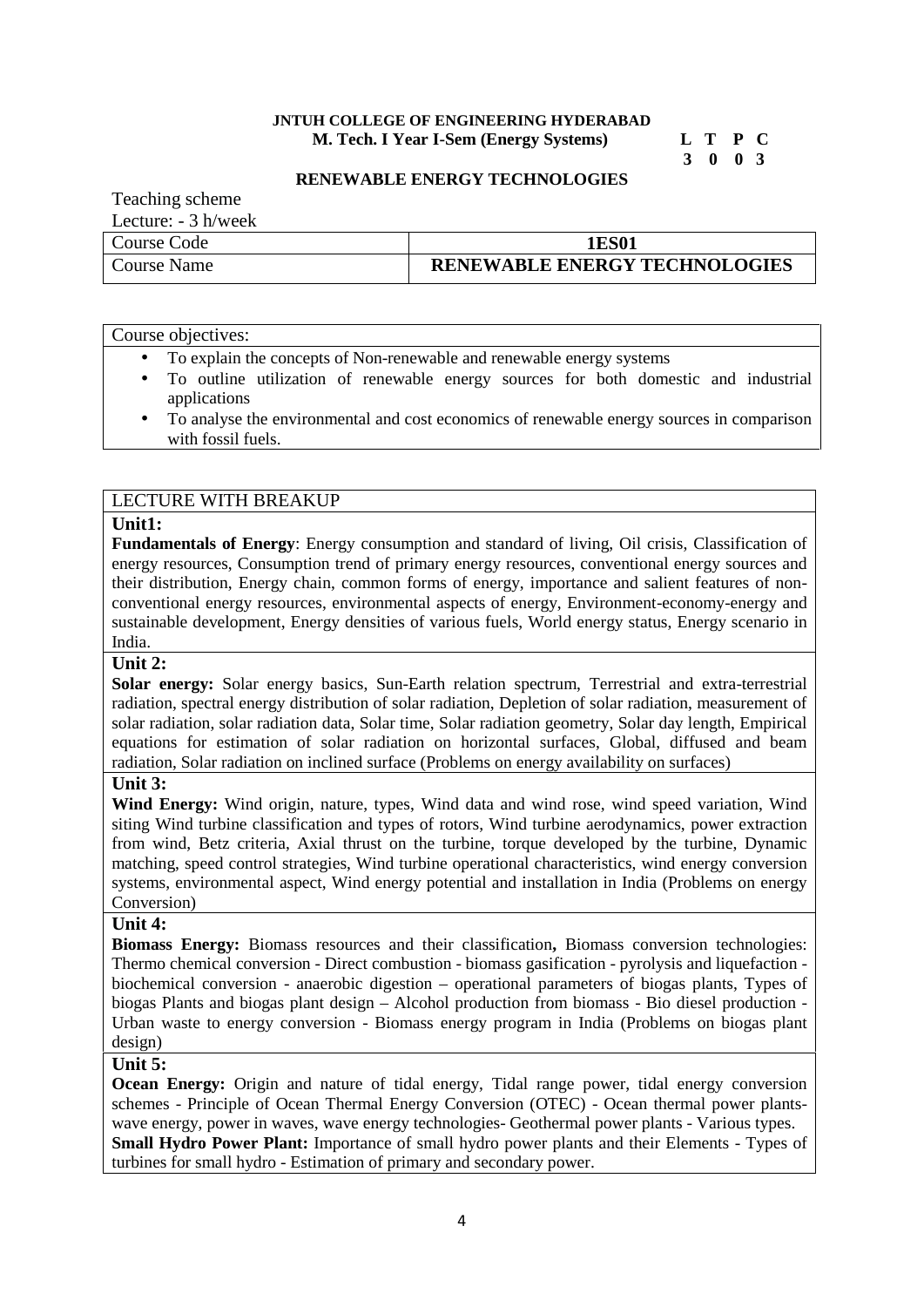# **COURSE OUTCOMES**

Student have

- 1. An understanding of renewable energy sources
- 2. A knowledge of working principle of various energy systems
- 3. A capability to carry out basic design of certain renewable energy systems

# **Text Books:**

- 1. Renewable Energy Sources, Twidell, J.W. and Weir, A., EFN Spon Ltd., 1986.
- 2. Renewable Energy Engineering and Technology, Kishore VVN, Teri Press, New Delhi, 2012
- 3. Renewable Energy Power for a Sustainable Future, Godfrey Boyle, Oxford University Press, U.K, 1996.

- 1. Solar Energy Principles of thermal collection and storage, S. P. Sukhatme
- 2. Solar Engineering of Thermal Processes, J. A. Duffie and W. A. Beckman
- 3. Principles of Solar Engineering, Kreith, F and Kreider, J. F., McGraw-Hill, 1978.
- 4. Renewable Energy, Bent Sorensen, Elsevier, Academic Press, 2011
- 5. Power Plant Technology, J Wakil
- 6. Non-Conventional Energy Sources, G.D Rai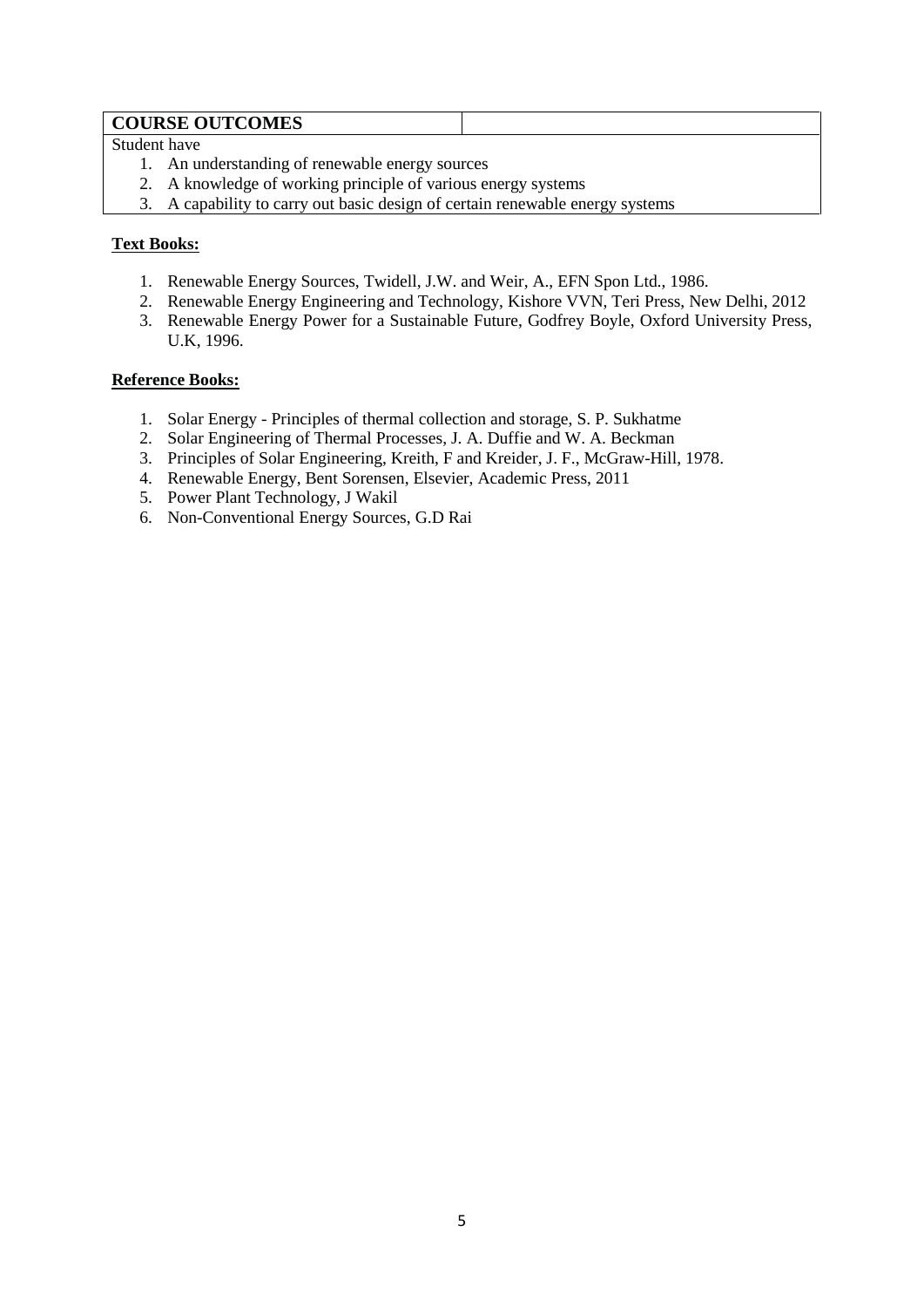#### **JNTUH COLLEGE OF ENGINEERING HYDERABAD M. Tech. I Year I-Sem (Energy Systems) L T P C**

**3 0 0 3**

#### **ENGINEERING HEAT TRANSFER (Program CORE - II)**

Teaching scheme Lecture: - 3 h/week

| Code<br>Course C | <b>IES02</b>                     |
|------------------|----------------------------------|
| Course Name      | <b>ENGINEERING HEAT TRANSFER</b> |

#### Course objective

- To understand the fundamental laws of Heat transfer modes
- To develop the skills to correlate the Physics with applications

# LECTURE WITH BREAKUP

#### **Unit 1:**

**Conduction:** Introduction – Modes of heat transfer – Basic Equations - Combined modes – Steady one-dimensional – Steady heat source system – Conduction Shape Factor - Unsteady heat conduction - Lumped heat capacity system - Infinite solid flat plate - cylinder (Heisler charts).

**Types of fins** – Analysis of fins of uniform cross section, effectiveness - Efficiency of fin. Applications**.**

#### **Unit 2:**

**Forced Convection:** Flow over a flat plate – Analogy between fluid flow and heat transfer - Flow with heat transfer on a Flat Plate – Hydrodynamic and thermal Boundary layer - Laminar and Turbulent Flow - Forced convection over a flat plate – External Flow over other geometries – Internal Flow in a tube - Empirical relations – Numerical Heat transfer.

**Free convection** - Free convection from vertical and horizontal surfaces - Enclosed spaces. Applications to flat plate Collectors.

# **Unit 3:**

**Radiation:** Overview of Mechanism – laws of radiation- Radiant heat exchange in gray - non-gray bodies – Furnaces – Performance terms and definitions – Furnace heat balance method – Factors affecting furnace performance

#### **Unit 4:**

**Boiling Heat Transfer:** Regimes of pool boiling – Correlations – Boilers – Performance terms and definitions – Reference standards – Direct Method of Testing – Boiler Efficiency Calculation.

**Condensation**: Types – Nusselt's theory of laminar film condensation - Film condensation on horizontal and vertical surfaces - Condensers.

#### **Unit 5:**

**Heat Exchanger:** Definition and classification – Heat Exchanger Types by flow design, construction, and application - Concept of LMTD and overall heat transfer coefficient - Fouling factor- Derivation of LMTD and effectiveness for parallel and counter flow heat exchangers - NTU approach and design procedure. Purpose of the Performance Test - Performance terms and definitions – Industrial Heat Exchangers - Methodology of heat exchanger performance assessment.

# COURSE OUTCOMES

Student will be able

1. To use the concepts of Heat Transfer and fluid flow in the field of energy applications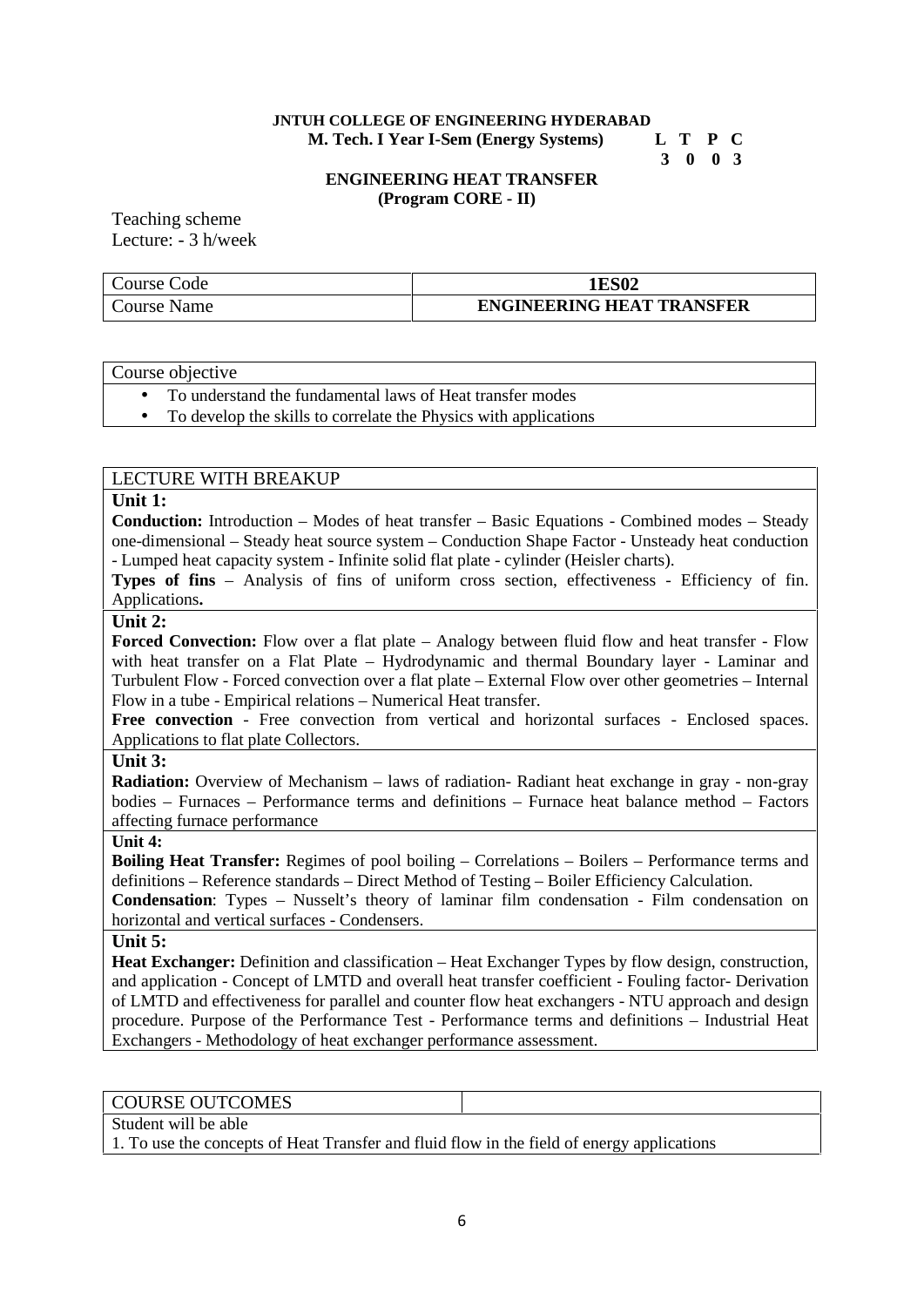# **Text Books:**

- 1. Engineering Heat transfer, Cengel and Ghajar, Tata McGraw Hill
- 2. Engineering Heat Transfer A basic approach, Necati Ozisik, Mc Graw Hill

- 1. Fundamentals of Heat and Mass transfer, Incropera and Dewit, Wiley
- 2. Heat Transfer, Ghoshdastidar, Oxford University Press
- 3. Convective Heat Transfer Analysis, Patrick H.Oosthuizen, David Naylor, Mc Graw Hill
- 4. Engineering heat and mass transfer, Mahesh M Rathore, Laxmi Publications
- 5. Energy Efficiency In Thermal Utilities (Book 2)
- 6. Energy Performance Assessment For Equipment And Utility Systems (Book 4)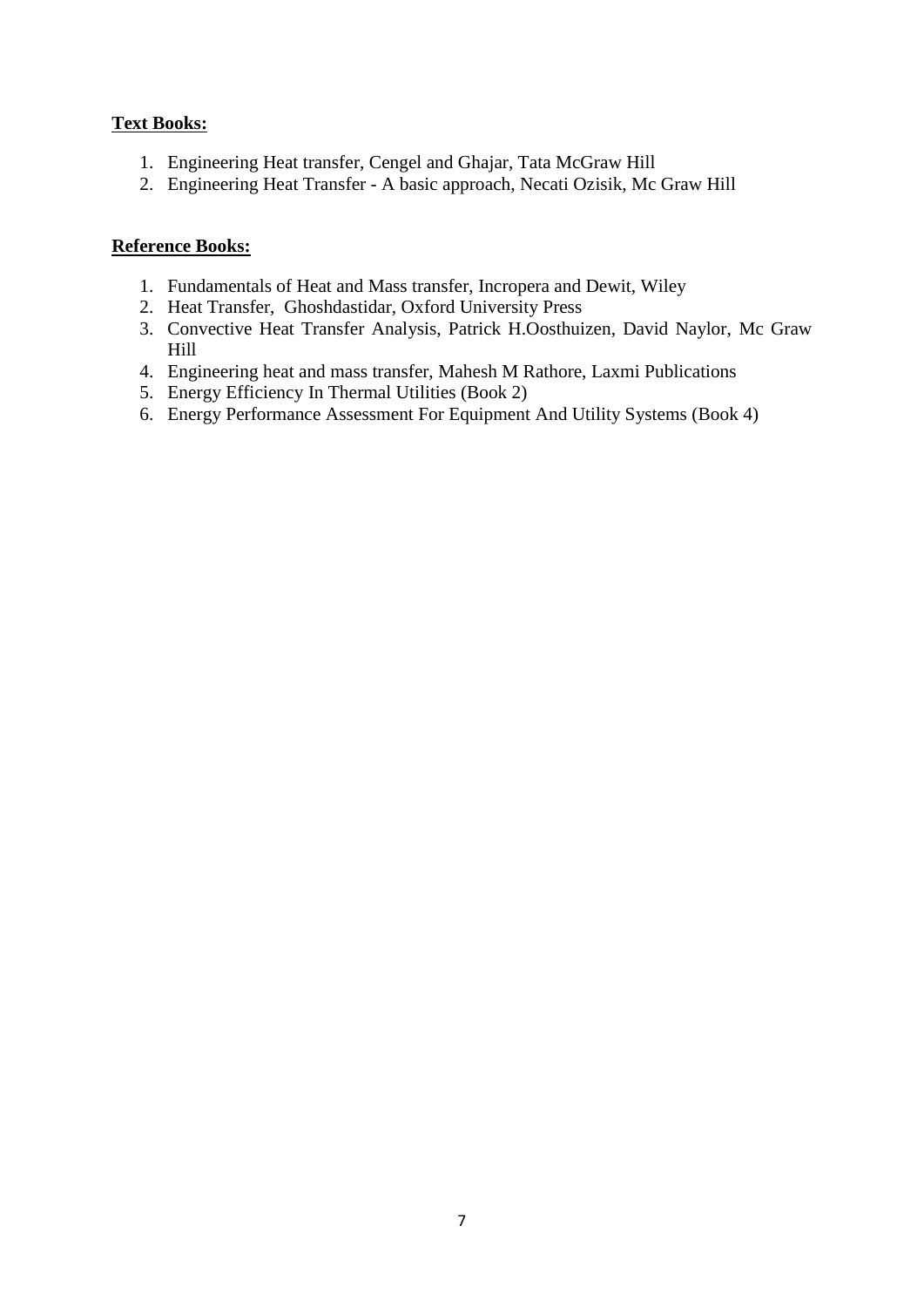#### **JNTUH COLLEGE OF ENGINEERING HYDERABAD M.Tech. I Year I-Sem (Energy Systems) L T P C**

**3 0 0 3**

#### **THERMAL AND NUCLEAR POWER PLANTS**

#### **(Program Elective - I)**

Teaching scheme Lecture: - 3 h/week

| Course Code | 1ES11                            |
|-------------|----------------------------------|
| Course Name | THERMAL AND NUCLEAR POWER PLANTS |

#### Course objective

• To obtain knowledge on power generation techniques

To suggest suitable methods to improve the performance of thermal power plants

# LECTURE WITH BREAKUP **Unit1: Introduction to Energy resources**: Types of Resource – Resource availability - Types of power plants - Selection of the power plants – Working of modern thermal power plants - Site selection, coal storage, preparation, coal handling systems, feeding and burning of pulverized fuel, ash handling systems, dust collection-mechanical dust collector and electrostatic precipitator - Review of basic thermodynamic cycles used in power plants. **Unit 2: Steam Generators and accessories:** Steam generators - Classification – Types – Fluidized bed combustion boilers -High-pressure boilers – Super critical boilers – Steam piping Accessories. Super heaters – Re-heaters – Economizers – Air Preheaters - Pumps and Fans - Types of Condensers – Direct contact condensers - Surface condensers - Feed water heaters – Types – Boiler Makeup – Evaporators - Condensate circulation system – Cooling towers – Types – Wet and dry cooling towers. **Steam Turbines:** Classification – Steam Compounding - Advantages and disadvantages – Governing – Turbine losses – Turbine efficiencies – Turbine materials. **Unit 3:** Gas turbines: Open and Closed Cycle gas turbines – Design for high temperature Combined cycles with heat recovery boiler – Combined cycle for power plant – Combined cycle with multi pressure steam - Influence of component efficiencies on cycle performance – IGCC plant. **Combined Cycles:** Constant pressure gas turbine power plants, Arrangements of combined plants (steam& gas turbine power plants), re- powering systems with gas production from coal, using PFBC systems, with organic fluids, parameters affecting thermodynamic efficiency of combined cycles. **Unit 4: Nuclear Power Plants**: Principles of nuclear energy, basic nuclear reactions,nuclear reactors PWR, BWR, CANDU, Sodium graphite, fast breeder, homogeneous; gas cooled. Advantages and limitations, nuclear power station, waste disposal. **Environmental Aspects:** Environmental aspects of thermal power plants - Constituents of the atmosphere – Power plant pollutants - Oxides of Sulfur, Nitrogen and Carbon – Greenhouse effect – Acid precipitation – Particulate matter – Electrostatic precipitators – Thermal pollution.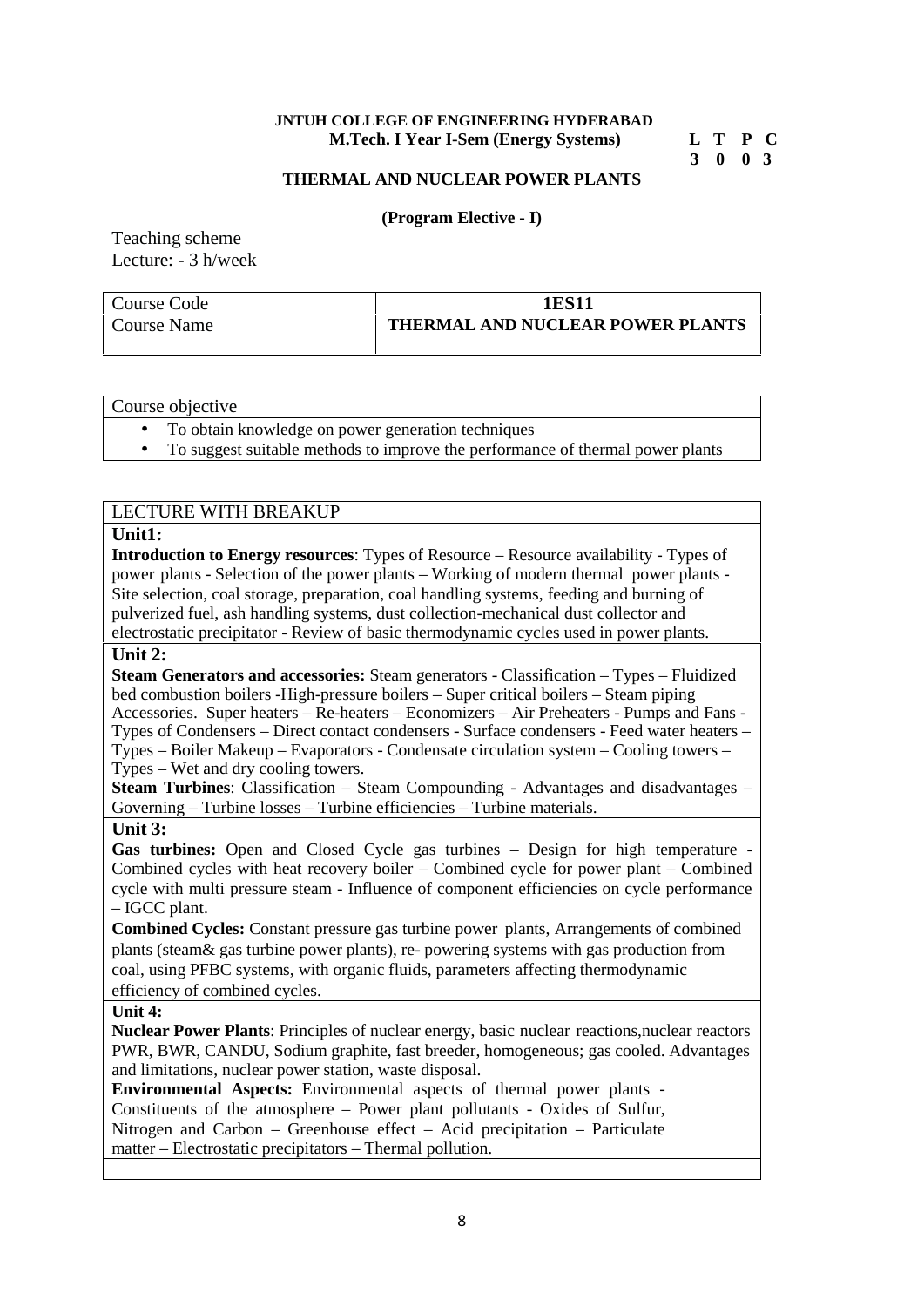### **Unit 5:**

**Power Plant Performance**: General layout of modern thermal power plants – Components / Equipment in thermal power plant – Coal Mills – Boiler – Draft system – Water pumping system – LP and HP heaters – Turbine – Condenser -– Performance terms and definitions - Performance Evaluation.

**Power Plant Economics**: load curve, different terms and definitions, cost of electrical energy, tariffs methods of electrical energy, performance & operating characteristics of power plants- incremental rate theory, input-output curves, efficiency, heat rate, economic load sharing, Problems.

# **COURSE OUTCOMES**

Students will be able to get

1. Exposure to different cycles and their working principle related to thermal power plants

# **Text Books:**

- 1. Power Plant Engineering, P.K.Nag / Tata McGraw Hill.
- 2. Power Plant Technology, El Wakil/ Mc Graw Hill.
- 3. Energy Efficiency In Thermal Utilities (Book 2)
- 4. Energy Performance Assessment For Equipment And Utility Systems (Book 4)

- 1. A course in Power Plant Engineering, Arora and Domkundwar, Dhanpat Rai.
- 2. Power Plant Technology, El Wakil/ Mc Graw Hill.
- 3. Power Plant Engineering, G.R. Nagpal/Khanna Publishers.
- 4. Power Plant Technology, Rajput.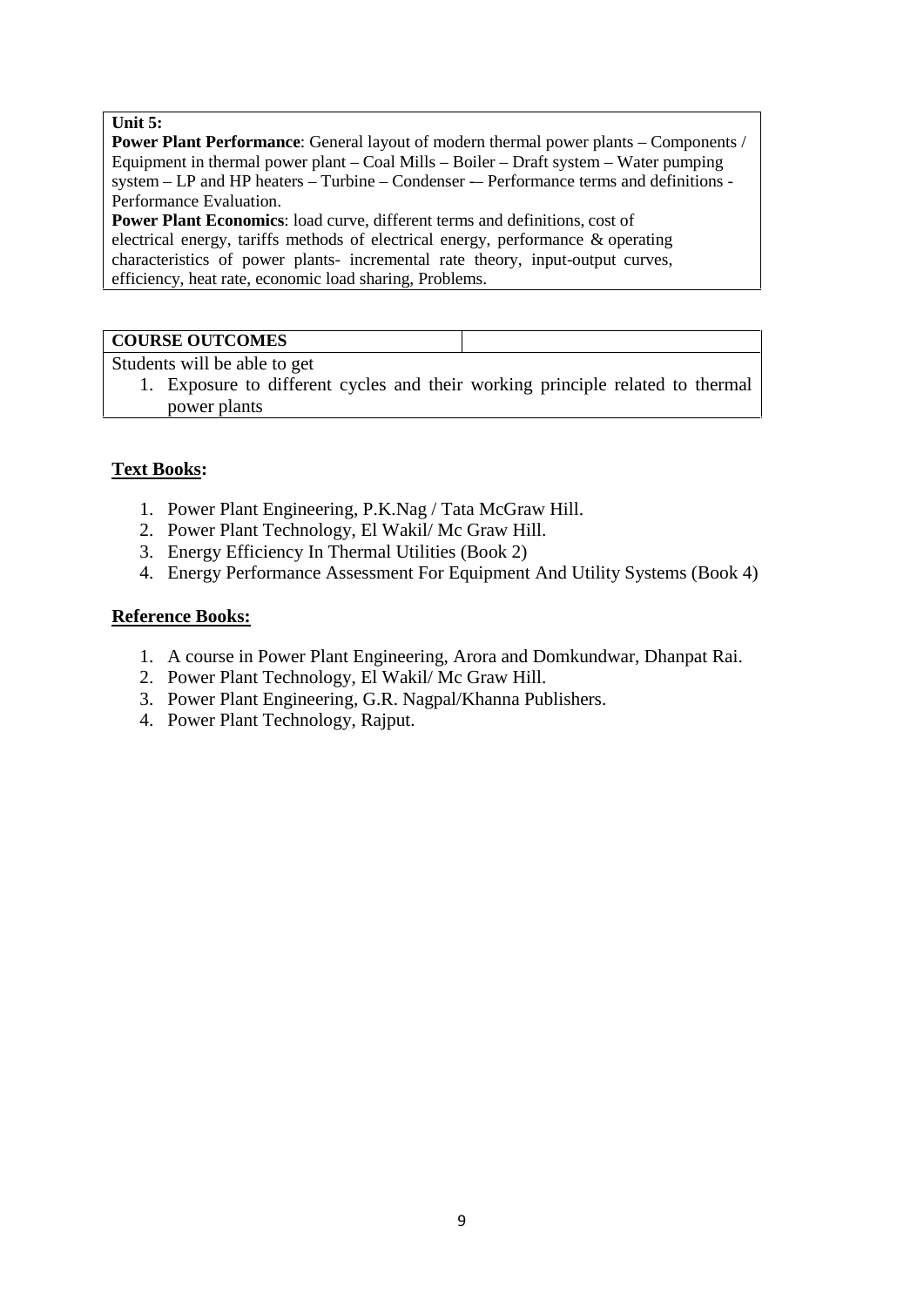#### **JNTUH COLLEGE OF ENGINEERING HYDERABAD M.Tech. I Year I-Sem (Energy Systems) L T P C**

# **3 0 0 3**

#### **ENERGY EFFICIENT BUILDINGS (Program Elective - I)**

Teaching scheme Lecture: - 3 h/week

| $L_{\rm U}$ . $L_{\rm U}$ . $L_{\rm U}$ is the vector<br>Course Code                   | 1ES11                                                                            |  |
|----------------------------------------------------------------------------------------|----------------------------------------------------------------------------------|--|
| Course Name                                                                            | <b>ENERGY EFFICIENT BUILDINGS</b>                                                |  |
|                                                                                        |                                                                                  |  |
| Course objective                                                                       |                                                                                  |  |
| $\bullet$                                                                              | The course provides knowledge regarding building physics, ventilation technology |  |
|                                                                                        | and indoor climate, etc. that provide a better understanding of building-related |  |
| problems of various kinds, in order to apply technologies that will contribute to both |                                                                                  |  |
| energy efficient and healthy buildings.                                                |                                                                                  |  |

# LECTURE WITH BREAKUP

#### **Unit1:**

Introduction to energy efficiency in buildings-Architecture- Building Science and its significance- Indoor Environment. Components of Indoor Environment - Classification of building materials based on energy intensity-Energy Management of Buildings and Energy Audit of Buildings.

### **Unit 2:**

Quality of Indoor Environment. Human Comfort-Thermal, Visual, Acoustical and Olfactory comfort. Concept of Sol- air temperature and its significance. Building technology and building services engineering (HVAC) Contribution to lower energy consumption, with different conditions for new and existing buildings.

#### **Unit 3:**

Ventilation and is significance. Cooling and heating concepts, Passive solar heating, active solar heating and solar electricity - Passive concepts appropriate for the various climatic zones in India- Electric efficiency for fans, pumps, lighting etc. Heat pumps. Heat exchangers. Experiences from existing energy efficient buildings.

Building related problems and health issues. Indoor climate issues regarding air quality, thermal indoor climate and acoustics. The importance of ventilation for energy efficiency and indoor climate. Building technology and calculations regarding moisture problems.

**Unit 4:**

Energy management matrix monitoring and targeting. Energy Efficient Landscape Design - Modification of microclimate through landscape elements for energy conservation.

# **Unit 5:**

Case studies: Calculations of the energy balance of buildings without available energy calculation programs, primarily monthly calculations for residential buildings. Energy efficiency and conservation requirements for existing buildings – contradictions and opportunities. Energy efficiency and healthy buildings – contradictions and opportunities – **Softwares**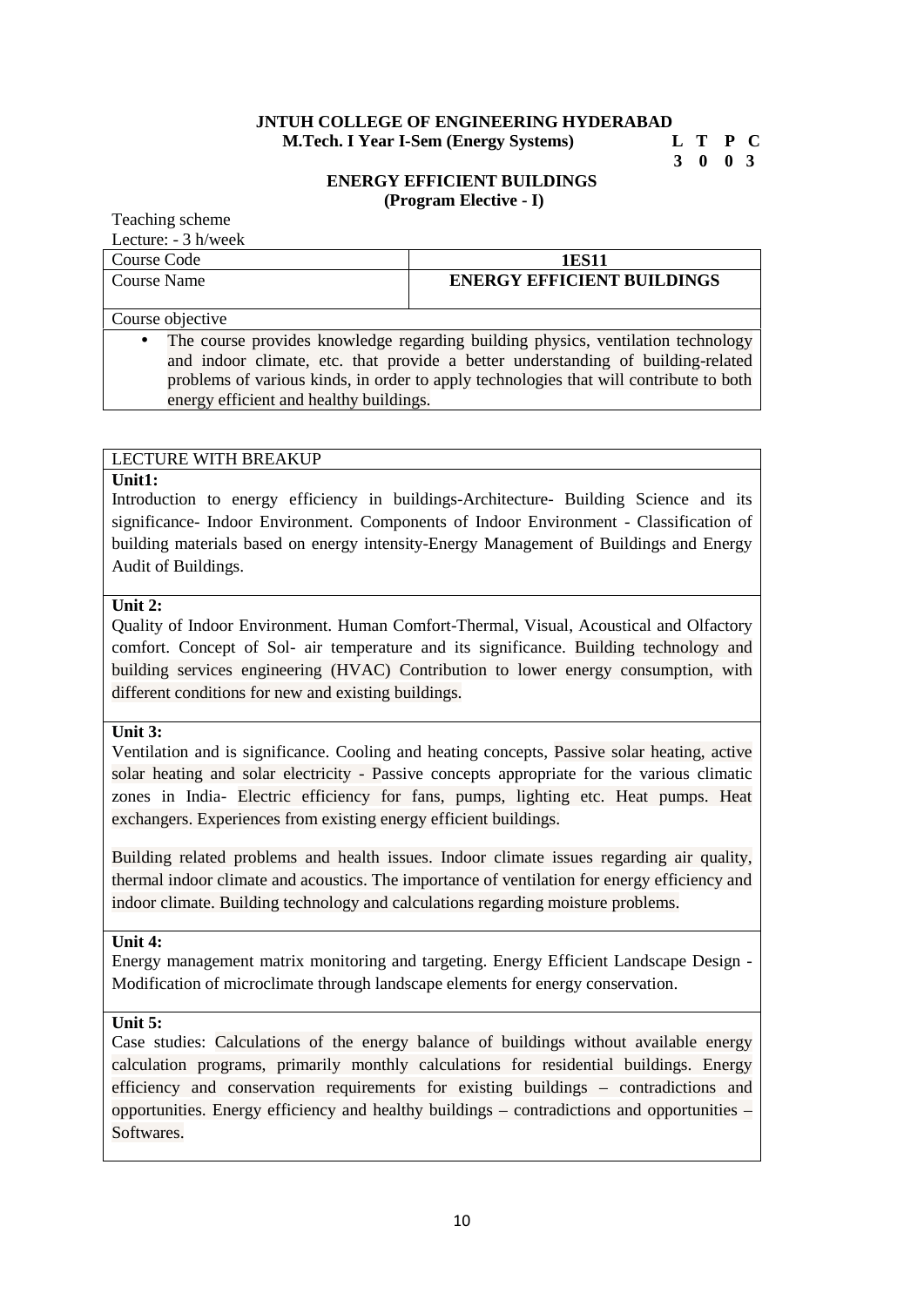#### **COURSE OUTCOMES**

Students will be able to get

- 1. Demonstrate a good ability to calculate the energy balance of buildings without the help of available energy calculation programs
- 2. Assess whether there is a potential conflict between energy conservation and indoor climate for different energy saving measures
- 3. Analyze and interpret results both critically and independently regarding energy and indoor climate in buildings based on values from both calculations and measurements
- 4. Demonstrate a good ability to work independently on investigating energy and indoor climate issues for buildings and to present the results both orally and in writing in well-prepared technical reports.

#### **Text Books:**

- 1. Sodha M.,Bansal N.K., Bansal,P.K Kumar, A. and Malik, M.A.S.,"SolarPassive Buildings", Pergamon Press, 1986.
- 2. Koenigsberger, O.H., Ingersoll, T.G., Mayhew Alan and Szokolay, S. V., "Manual of Tropical Housing and Building part 1: Climatic Design", OLBN 0 002120011,OrientLongman Limited, 1973.
- 3. Energy Efficiency In Thermal Utilities (Book 2)
- 4. Energy Performance Assessment For Equipment And Utility Systems (Book 4)

#### **Reference Books:**

1. Levenspiel, *Octave.* Understanding Engineering Thermo*.* Upper Saddle River, NJ: Prentice Hall, 1996. ISBN: 978013531203*2.*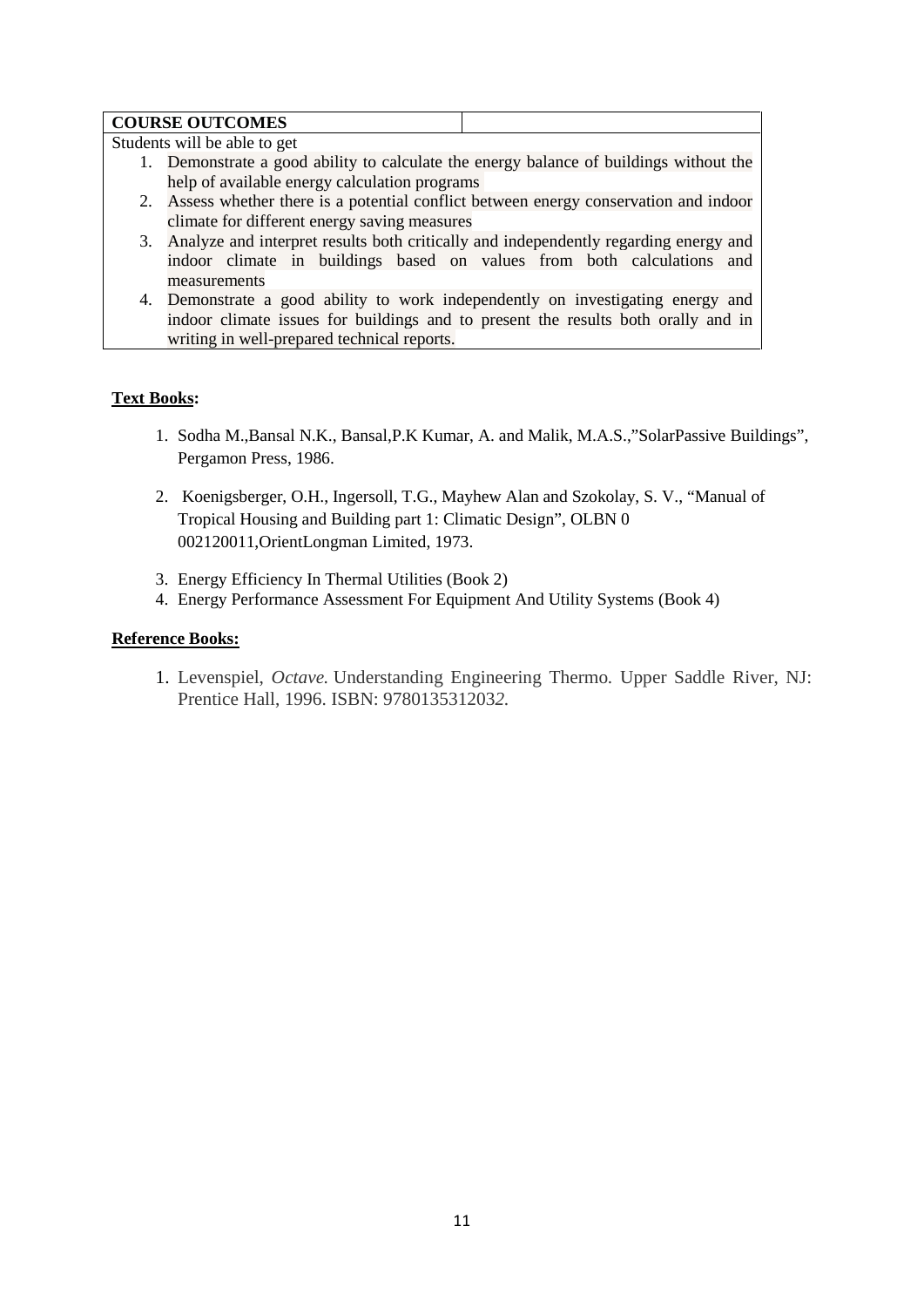#### **JNTUH COLLEGE OF ENGINEERING HYDERABAD M.Tech. I Year I-Sem (Energy Systems) L T P C**

**3 0 0 3**

#### **WASTE MANAGEMENT AND RECYCLING (Program Elective – I)**

Teaching scheme Lecture: - 3 h/week

| Code<br>$\angle$ ourse |                            |
|------------------------|----------------------------|
| Name                   | ' MANAGEMENT AND RECYCLING |
| Course <sup>r</sup>    | <b>WASTE</b>               |

#### Course objective

- To make the students realize the importance of treatment
- To get an exposure to disposal and energy recovery of waste from various industries including agriculture through the knowledge of processes,
- To know about Equipment and Materials used in industrial waste Characteristics  $\&$ Composition of industrial waste and the pollution control techniques.

### LECTURE WITH BREAKUP

#### **Unit1:**

**Integrated Solid Waste Management:** Solid waste in history – Economics and solid waste – Legislation and regulation – Materials flow – Reduction – Reuse – Recycling – Recovery – Disposal of solid waste in landfills – Energy conversion – The need for integrated solid waste management – Special wastes – E-waste materials and its recovery.

### **Unit 2:**

**Landfills:** Planning, siting and permitting of landfills – Planning – Siting – Permitting – Landfill processes – Biological degradation – Leachate production – Gas production – Landfill design – Liners – Leachate collection – Treatment and disposal – Landfill gas collection and use – Geotechnical aspects of landfill design – Storm water management – Landfill cap – Landfill operation – Landfill equipment – Filling sequences – Daily cover – Monitoring – Post closure care and use of old landfills – Landfill mining.

#### **Unit 3:**

**Process Effluents:** Manufacturing process and sources of effluent from the process of industries like chemical – Fertilizer – Petroleum – Petrochemical –Paper –Sugar – Distillery – Textile – Tannery – Food processing – Dairy and steel manufacturing – Characteristics and composition of effluent and different methods of treatment & disposal of effluent for the following industries steel – Petroleum refineries – Textiles – Tanneries - Atomic energy plants and other mineral processing industries.

#### **Unit 4:**

**Waste Water Treatment Methods:** Nitrification and de-nitrification – Phosphorous removal – Heavy metal removal – Membrane separation process – Air stripping and absorption processes – Special treatment methods – Disposal of treated waste.

#### **Unit 5:**

**Environmental Issues in Agriculture:** Types of farming systems – Agro meteorology – Water and nutrients requirement – Fertilizers – Types of fertilizers – Pesticides and other agrochemicals – Solid and water conservation practices.

#### **COURSE OUTCOMES**

Students shall be able

1. To Categorize the waste from various industries & recycle for energy extraction.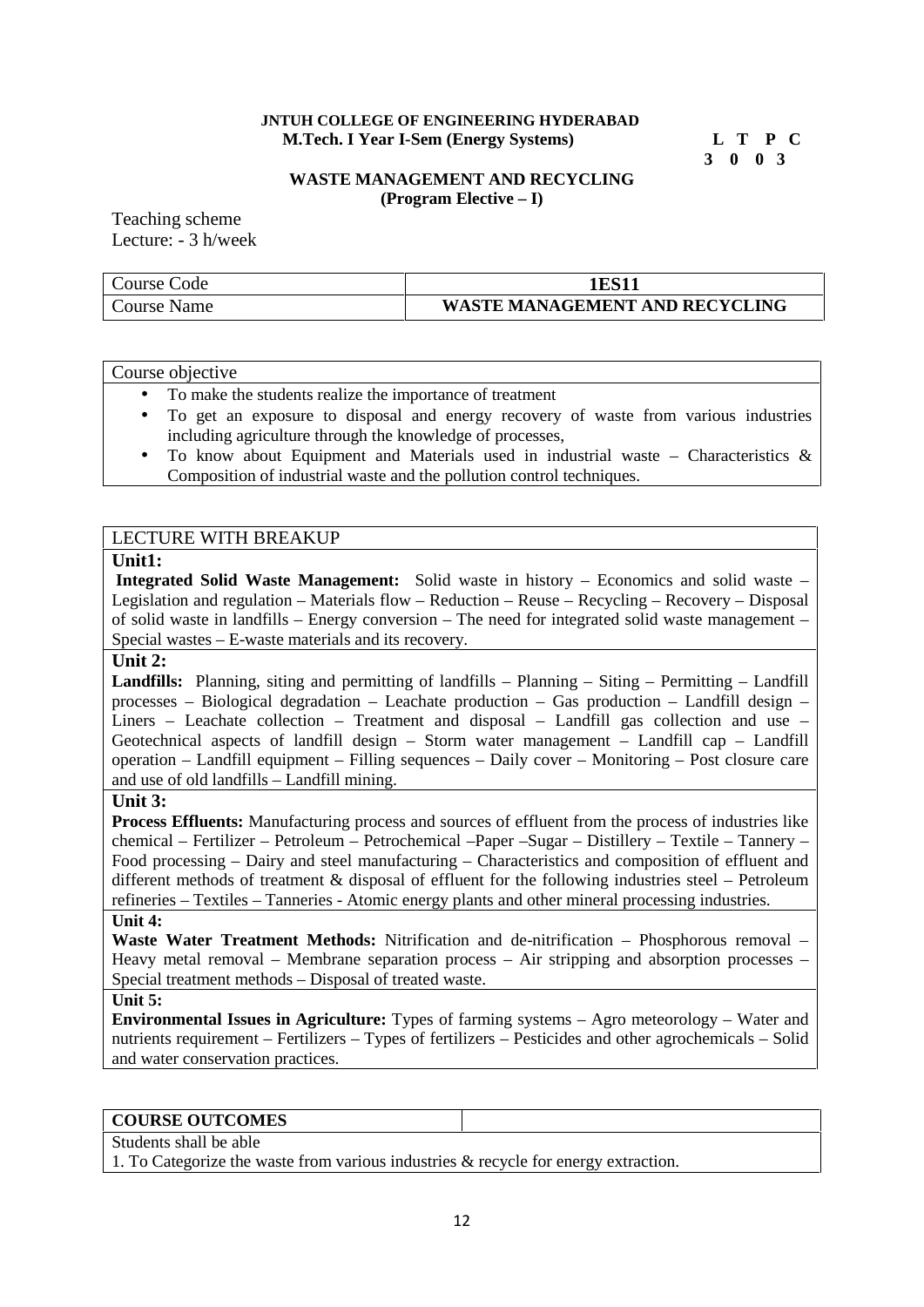# **Text Books:**

- 1. Industrial Solid Waste Management and Landfilling practice, M. Dutta, B.P. Parida, B.K. Guha and T. R. Surkrishnan. Narosa Publishing House, New Delhi (1999).
- 2. Environmental Pollution
- 3. Control Engineering, C.S.Rao Wiley Eastern Ltd. New Delhi (1995).

- 1. Industrial Waste Water Pollution Control, W. Wesley Eckenfelder Jr., McGraw Hill,2000.
- 2. Wastewater Treatment for Pollution Control, McGraw- Hill, Arceivala, S.J.,1998. M. N. Rao & Datta, Waste Water Treatment, 3rd Edition, Oxford & IBH publishing Company Pvt Ltd.
- 3. Treatment of Industrial Effluent, Callegy, Forster and Stafferd, Hodder and Stonghton, 1988.
- 4. Hand book of solid waste management and Waste Minimization Technologies Nicholas P. Chermission off. An imprint of Elsevier, New Delhi (2003).
- 5. Solid Waste Engineering, P. Aarne Vesilind, William A. Worrell and Debra R. Reinhart. Thomason Asia Pte Ltd. Singapore (2002).
- 6. Design, Construction and Monitoring of Landfills, Amalendu Bagchi,.John Wiley and Sons..,New York. (1994).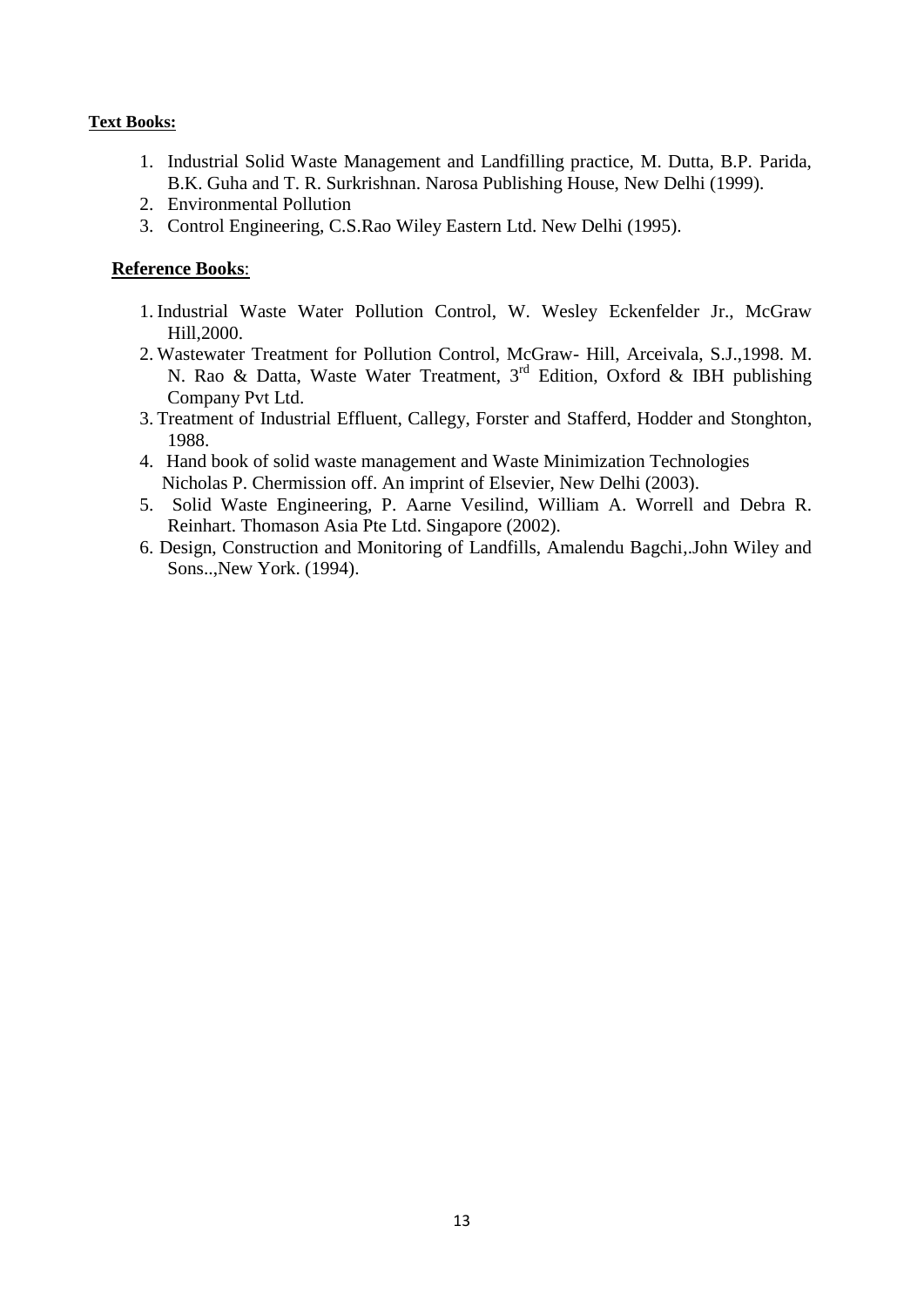# **JNTUH COLLEGE OF ENGINEERING HYDERABAD**

**M.Tech. I Year I-Sem (Energy Systems) L T P C**

### **3 0 0 3**

**MEASUREMENT SYSTEMS IN ENERGY ENGINEERING (Program Elective - II)**

Teaching scheme Lecture: - 3 h/week

| Course Code | 1ES12                                |
|-------------|--------------------------------------|
| Course Name | <b>MEASUREMENT SYSTEMS IN ENERGY</b> |
|             | <b>ENGINEERING</b>                   |
|             |                                      |

Course objectives:

- To study the characteristics of instruments.
- To analyse various types of transducers based on the principle of operation and construction.
- To understand about various measuring devices and their calibration.

# LECTURE WITH BREAKUP

#### **Unit1:**

**Basic concepts:** Calibration – Standards- Dynamic measurement- System response.

**Elements of a Measurement System:** Basic Instrumentation system – Classification of instruments - Errors and Uncertainties in measurement.

**Electrical transducers:** Resistive Transducers - Inductive Transducers – Capacitive transducers - Thermoelectric Transducers and Photoelectric Transducers - Piezoelectric Transducers.

#### **Unit 2:**

**Basic Signal Conditioning Elements:** Amplifiers- Non-Electrical and Electrical types - Op Amps- Summing, Differential, and Charge Amplifiers - Differentiating and Integrating Elements – Filters – A to D and D to A Converters - Data Transmission Elements- Electrical, Pneumatic, Position and Radio Frequency Transmission types.

**Velocity Measurement:** Contact type - AC-DC Tachometers Non-contact type - Magnetic, Photoelectric & stroboscopic methods. Flow measurement and Flow meters-Visualization methods.

**Unit 3:**

**Acceleration measurement:** Seismic Accelerometer & Piezoelectric Accelerometer.

**Solar radiation:** Pyranometer, Pyrheliometer, sunshine recorder

**Measurement of Radiation:** Radiation Fundamentals - Radiation detectors - Optical pyrometer.

Measurements of thermal-and-transport-property: viscosity, thermal conductivity, diffusion coefficient, pH, humidity, heat transfer coefficient, heat flux, etc. Thermal Imaging.

#### **Unit 4:**

**Mechanical Transducers:**

**Measurement of Temperature:** Bimetallic Element and Fluid Expansion type Thermometers.

**Measurement of Pressure:** Manometers and Bourdon Gauges - Load Cells and Elastic Force Devices.

**Measurement of Force**: Different methods - Strain gauge load cell method.

**Measurement of torque**: Strain gauge method.

Data analysis: Error analysis, Uncertainty analysis, Statistical analysis, Graphical analysis and curve fitting, Multivariable regression, Goodness of fit.

**Unit 5:**

**Feedback in Instruments:** Principles of Feedback - Advantages & Disadvantages of Feedback Digital Voltmeters: Ramp and Dual Slope types – Servo type Potentiometric and Magnetic tape Recorders – Digital Recorders of Memory type-Data displays: Analog and Digital types.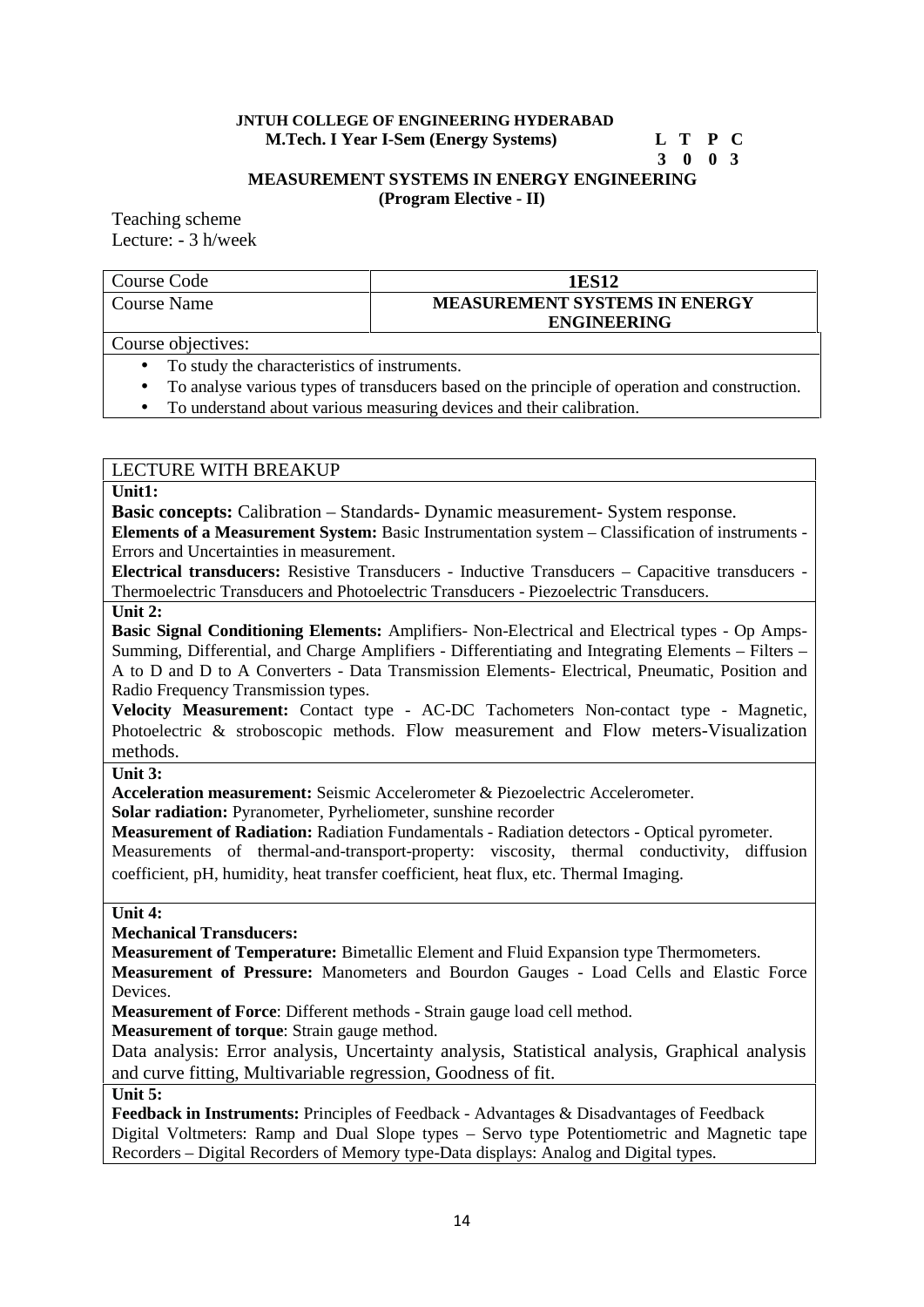COURSE OUTCOMES

Student will be able to

1. Select the transducer and their types, usage and operation and different characteristics of transducers.

2. Calibrate the various instruments and apply to different instruments in the field.

# **Text Books:**

1. Modern Electronic Instrumentation and Measurement Techniques; Albert D Helfrick and William D Cooper; 2004, PHI.

- 1. Instrumentation, Measurement and Analysis; BC Nakra, and KK Chaudhry, 2 ed, 2004, Tata McGraw-Hill
- 2. Transducers and Instrumentation; DVS Murthy, 2003, PHI
- 3. Instrumentation Devices and Systems, CS Rangan, GR Sarma, and VSV Mani, 2nd Ed, Tata McGraw-Hill
- 4. Measurement Systems Application and Design; Doeblin and Ernest; 5<sup>th</sup> Ed, 2004, Tata McGraw-Hill.
- 5. Measurement Systems Applications & design, Doeblin E.O.  $4^{\text{th}}$  Ed. Mc. Graw Hill
- 6. Principles of Industrial Instrumentation, Patranabis D. ,Tata McGraw Hill 1997.
- 7. Mechanical & Industrial Measurements, Jain R.K, Khanna Publishers 1986.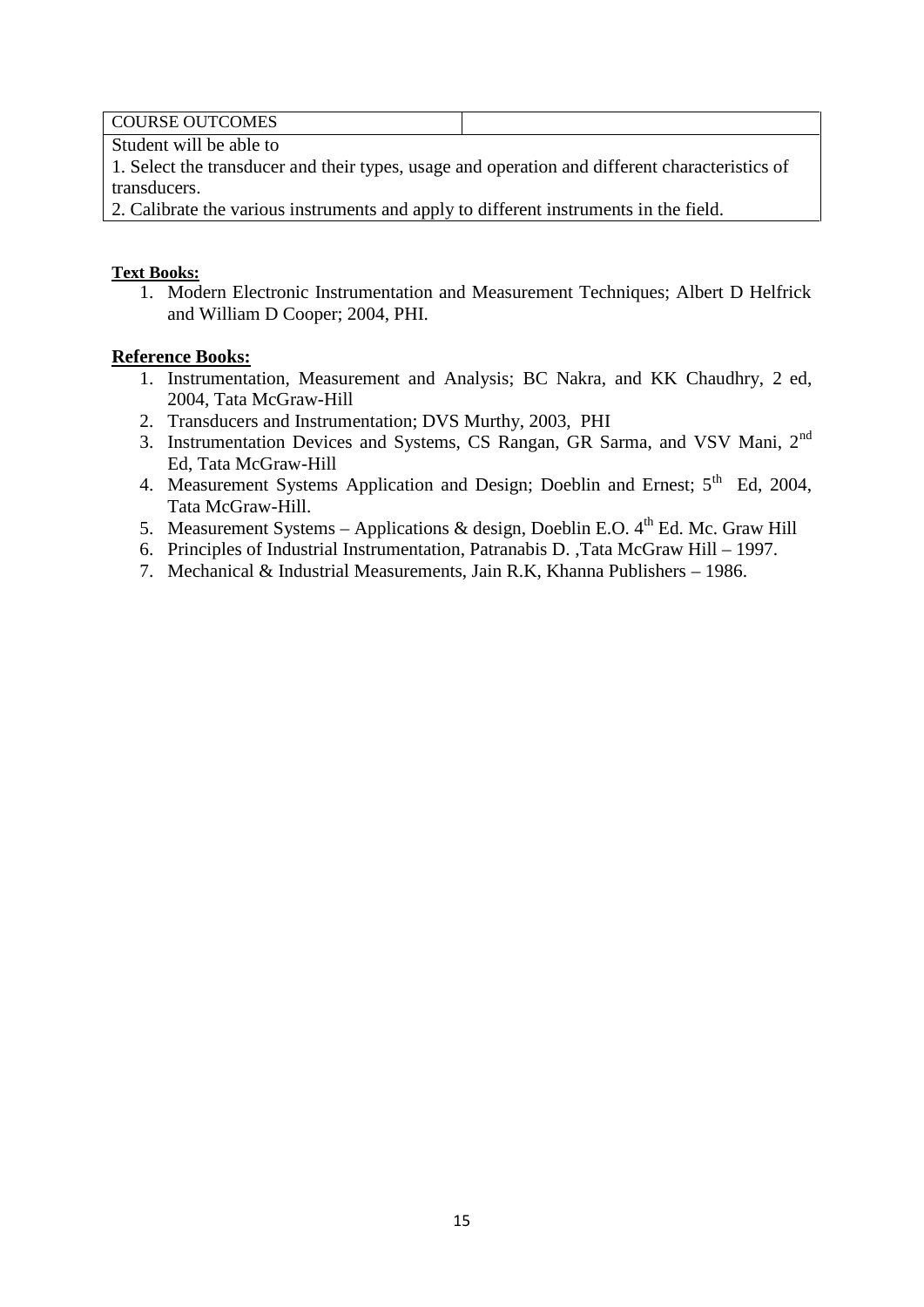#### **JNTUH COLLEGE OF ENGINEERING HYDERABAD M. Tech. I Year I-Sem (Energy Systems) L T P C**

**3 0 0 3**

#### **APPLIED THERMODYNAMICS (Program Elective - II)**

Teaching scheme Lecture: - 3 h/week

| Course<br>Code | பக                            |
|----------------|-------------------------------|
| Course<br>Name | <b>APPLIED THERMODYNAMICS</b> |

#### Course objective:

- To predict the condition of systems and analyze them by the criteria of equilibrium.
- To apply the concepts of advanced thermodynamics to combustion systems and refrigeration systems.

#### LECTURE WITH BREAKUP

# **Unit 1:**

**Introduction:** Thermodynamic system - types – properties – Zeroth Law of Thermodynamics – Measurement of Temperature - Work Transfer and Heat Transfer – First Law of Thermodynamics applied to Closed and Open Systems - Second Law of thermodynamics – Concept of entropy – Clausius inequality – Available energy - Availability – Irreversibility.

#### **Unit 2:**

**Properties of Perfect Gases:** Laws of Perfect gases – Boyle's Law – Charles Law – Gay Lussac Law – General gas equation – Joule's law – Characteristic equation of gas – Avagadro's law – Universal gas constant – Specific heat of a gas – Specific heat and constant volume and pressure – Enthalpy of a gas – Relation between specific heats.

#### **Unit 3:**

**Gas Power Cycles:** Carnot cycle - Air standard assumptions - Otto cycle - Diesel cycle – Dual cycle – Stirling cycle – Ericsson cycle – Brayton cycle – Brayton cycle with Inter cooling, Reheating and Regeneration.

#### **Unit 4:**

**Vapor Power Cycles (Elementary treatment only):** Carnot vapor cycle – Ideal Rankine cycle – Deviation of Actual Vapor power cycle from Ideal cycle – Actual Rankine cycle – Methods to increase efficiency of Rankine cycle (Lowering of condenser pressure - Super heating steam to High temperature - Increasing Boiler pressure) – Reheat and Regenerative Rankine cycle.

#### **Unit 5:**

Psychometry & Air Conditioning: Dry and atmospheric air – Specific and relative humidity of air – Dew point temperature – Adiabatic saturation and wet bulb temperature – The psychometric chart – Human comfort and air conditioning.

**Refrigeration cycles:** Applications – air refrigeration – vapour compression refrigeration – effects of operating parameters – COP – vapour absorption refrigeration system.

**Converters and Energy Storage Devices:** Fundamentals of convertors - Thermo-electric- MHD basics of energy storage devices – Thermo-chemical energy storage – Sensible and Latent heat storage – Chemical Energy Storage – Electromagnetic energy storage - Working – governing parameters.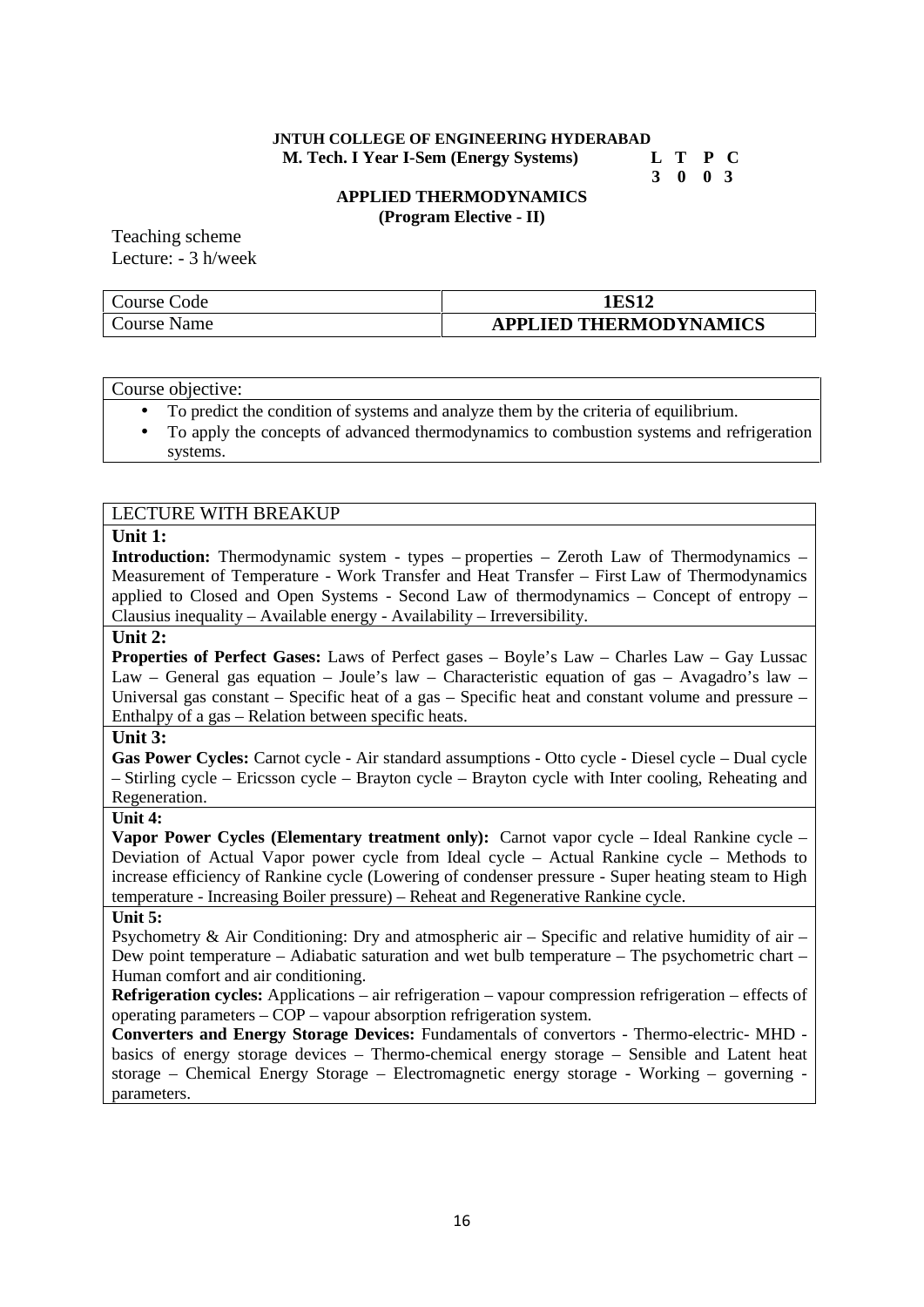# COURSE OUTCOMES

Students will

- 1. Analyze the engineering systems to improve and optimize its performance
- 2. Understand the working and the design principles of combustion systems and refrigeration systems.

# **Text Book:**

- **1.** Thermodynamics An Engineering Approach , Y.A.Cengel and Mc. A. Boles.
- **2.** Basic and Applied Thermodynamics, P.K.Nag, Tata Mcgraw Hill

- 1. Thermodynamics / Sontag & Van Wylen
- 2. Thermodynamics / YVC RAO.
- 3. Introduction to the Thermodynamics of Materials David R. Gaskell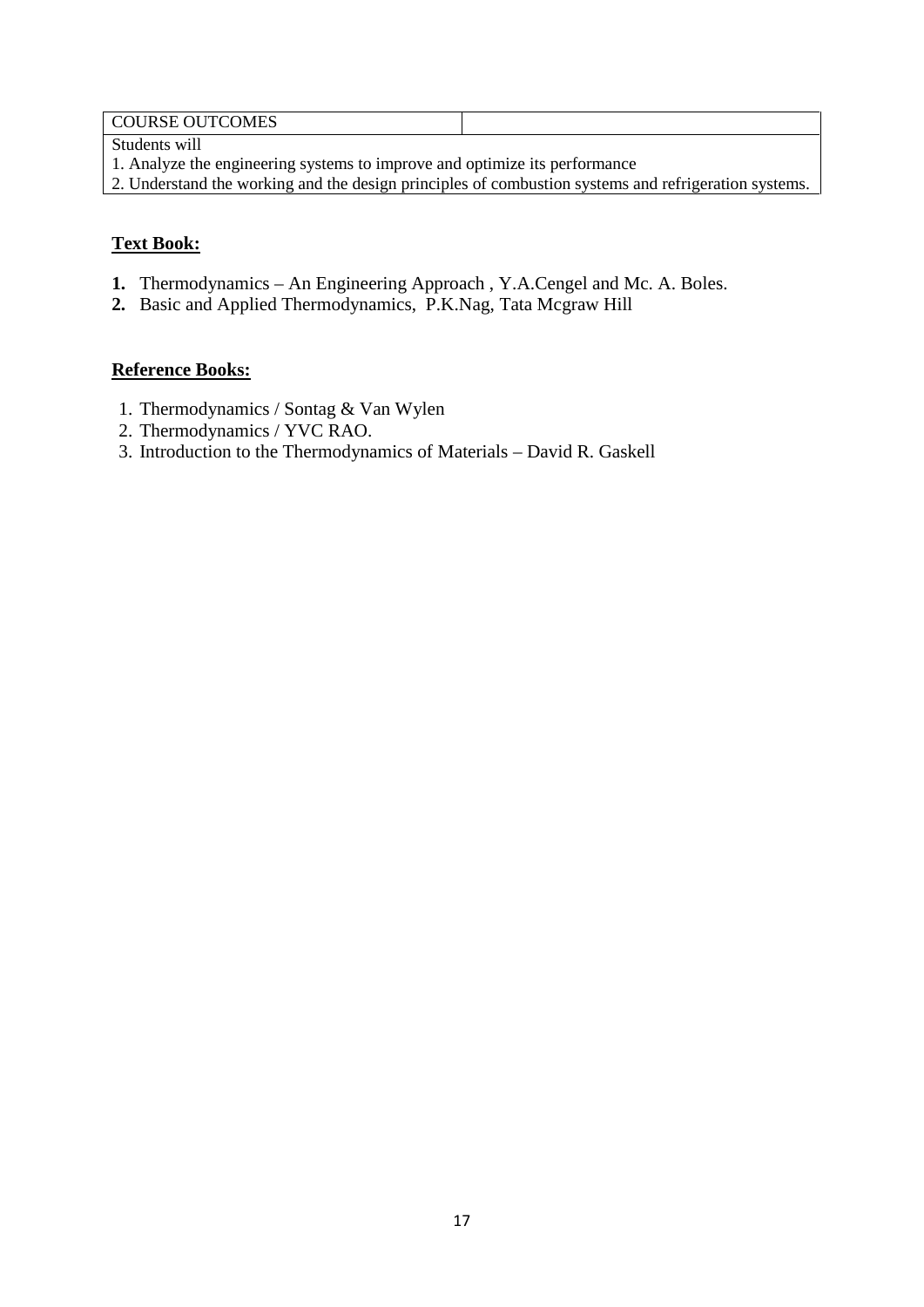#### **JNTUH COLLEGE OF ENGINEERING HYDERABAD M.Tech. I Year I-Sem (Energy Systems) L T P C**

**3 0 0 3**

#### **ENVIRONMENTAL POLLUTION AND CONTROL (Program Elective - II)**

Teaching scheme Lecture: - 3 h/week

| Course Code | 1ES12                                      |
|-------------|--------------------------------------------|
| Course Name | <b>ENVIRONMENTAL POLLUTION AND CONTROL</b> |

Course objective:

To understand the concepts of pollution/pollutants and its impact on the environment.

# LECTURE WITH BREAKUP

#### **Unit 1:**

**Overview of Environmental Concepts:** Global Warming - Ozone Layer & UV Radiations - Deforestation - Energy & Matter Cycles - Case Studies of Significant Environmental Problems and Disasters and the lessons learnt. Influence of pollution regionally and globally.

### **Unit 2:**

**Air Pollution:** Natural and anthropogenic sources of pollution - Primary and Secondary pollutants - Transport and diffusion of pollutants - Gas laws governing the behavior of pollutants in the atmosphere - air sampling methods.

#### **UNIT 3:**

Air Pollution Control: Methods of monitoring and control of air pollutants  $SO_2$   $NO_2$ ,  $CO$ ,  $SPM$  -Effect of pollutants on human beings – Plants – Animals - Materials and on climate - Acid Rain - Ambient Air Quality Standards - Air pollution control methods and equipment.

#### **Unit 4:**

**Solid Waste:** Sources and classification of land pollutants - Industrial waste effluents and heavy metals - Their interactions with soil components - Degradation of different insecticides - Fungicides and weedicides in soil - Solid waste management - Process and equipment for energy recovery from municipal solid waste and industrial waste - MSW Act 2000.

#### **Unit 5:**

**Water Pollution:** Types - Sources and consequences of water pollution – Physical - chemical and Bacteriological sampling and analysis of water quality – Standards - Sewage and waste water treatment and recycling ASP/STP - Water quality standard – Treatment - Utilization and disposal of sludge - Government norms.

# COURSE OUTCOMES

Student will be able to

- 1. Have knowledge of continual degradation of environment due to pollutants.
- 2. Have an exposure to different types of pollution control methods.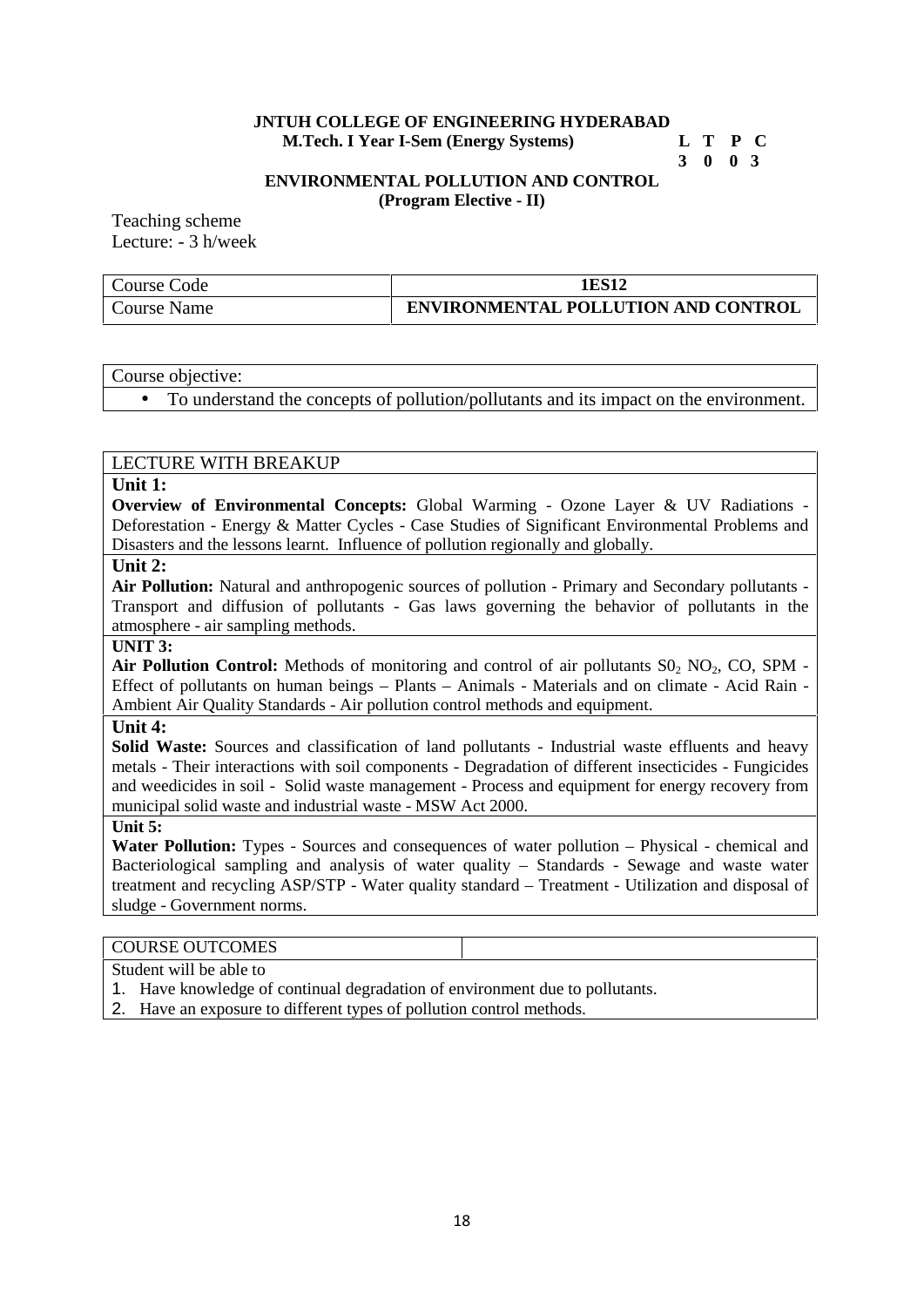### **Text Book:**

1. Environmental Pollution Control Engineering, C. S. Rao, Wiley Eastern Ltd., Delhi 1991.

- 1. Management of Energy Environment Systems, W.K.Foell, John Wiley and Sons.
- 2. Energy Management and Control Systems, M.C.Macedo, Jr. John Wiley and Sons.
- 3. Environmental Impact Analysis Handbook, J.G.Rau, D.C.Wood, Mc Graw Hill.
- 4. Energy & Environment, J.M. Fowler, Mc Graw Hill.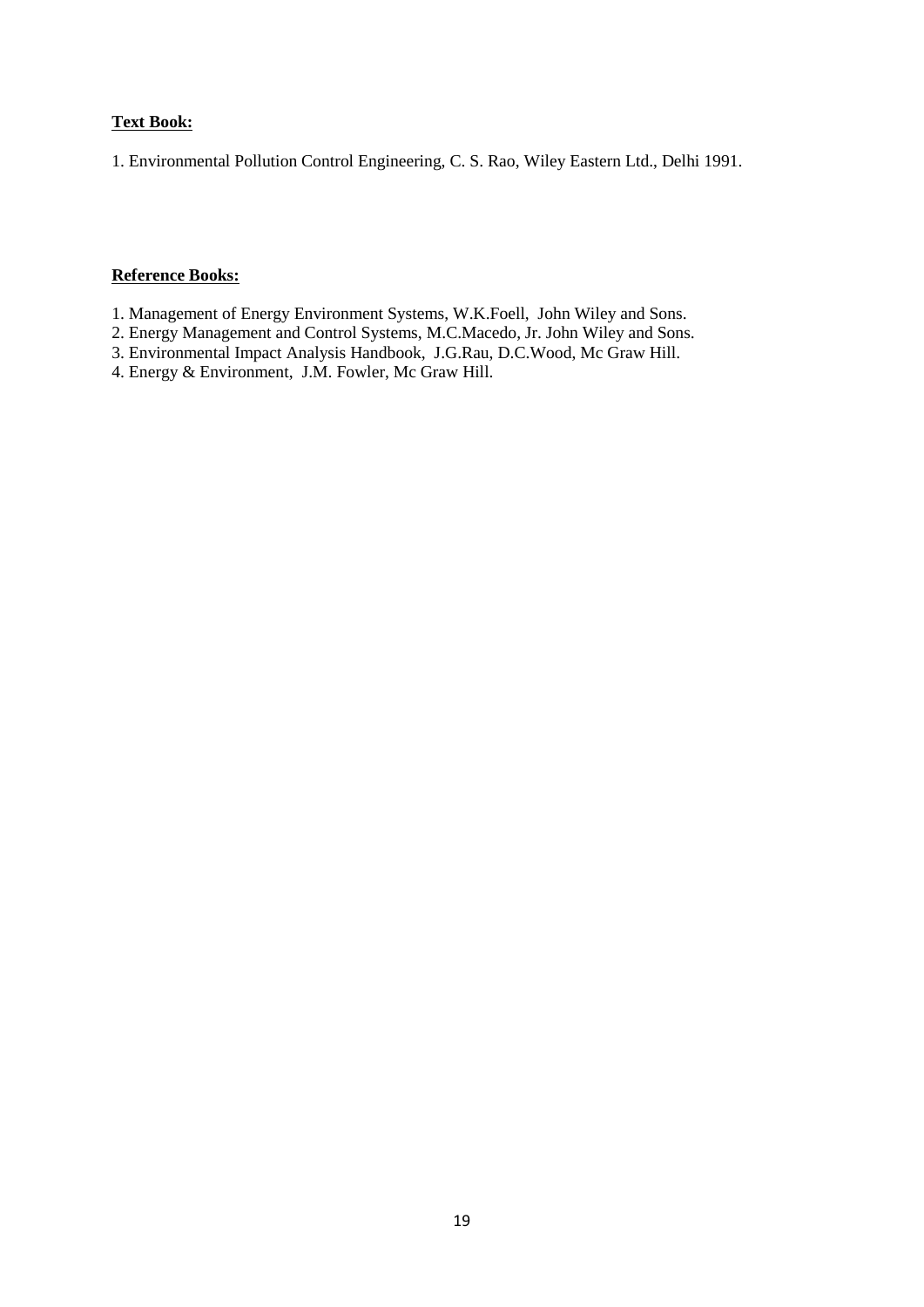#### **JNTUH COLLEGE OF ENGINEERING HYDERABAD M.Tech. I Year I-Sem (Energy Systems) L T P C**

**2 0 0 2**

#### **RESEARCH METHODOLOGY AND IPR**

Teaching scheme Lecture: - 3 h/week

| Course Code | A 1 1 1                             |
|-------------|-------------------------------------|
| Course Name | <b>RESEARCH METHODOLOGY AND IPR</b> |

#### Course objectives:

- To understand the research problem
- To know the literature studies, plagiarism and ethics
- To get the knowledge about technical writing
- To analyze the nature of intellectual property rights and new developments
- To know the patent rights

#### LECTURE WITH BREAKUP **UNIT-I:**

Meaning of research problem, Sources of research problem, Criteria Characteristics of a good research problem, Errors in selecting a research problem, Scope and objectives of research problem. Approaches of investigation of solutions for research problem, data collection, analysis, interpretation, Necessary instrumentations

#### **Unit 2:**

Effective literature studies approaches, analysis Plagiarism, Research ethics.

**Unit 3:**

Effective technical writing, how to write report, Paper Developing a Research Proposal, Format of research proposal, a presentation and assessment by a review committee.

**Unit 4:**

Nature of Intellectual Property: Patents, Designs, Trade and Copyright. Process of Patenting and Development: technological research, innovation, patenting, development. International Scenario: International cooperation on Intellectual Property. Procedure for grants of patents, Patenting under PCT.

# **Unit 5:**

Patent Rights: Scope of Patent Rights. Licensing and transfer of technology. Patent information and databases. Geographical Indications. New Developments in IPR: Administration of Patent System. New developments in IPR; IPR of Biological Systems, Computer Software etc. Traditional knowledge Case Studies, IPR and IITs

# COURSE OUTCOMES

Students will be able to

- 1. Understand research problem formulation.
- 2. Analyze research related information
- 3. Follow research ethics
- 4. Understand that today's world is controlled by Computer, Information Technology, but tomorrow world will be ruled by ideas, concept, and creativity.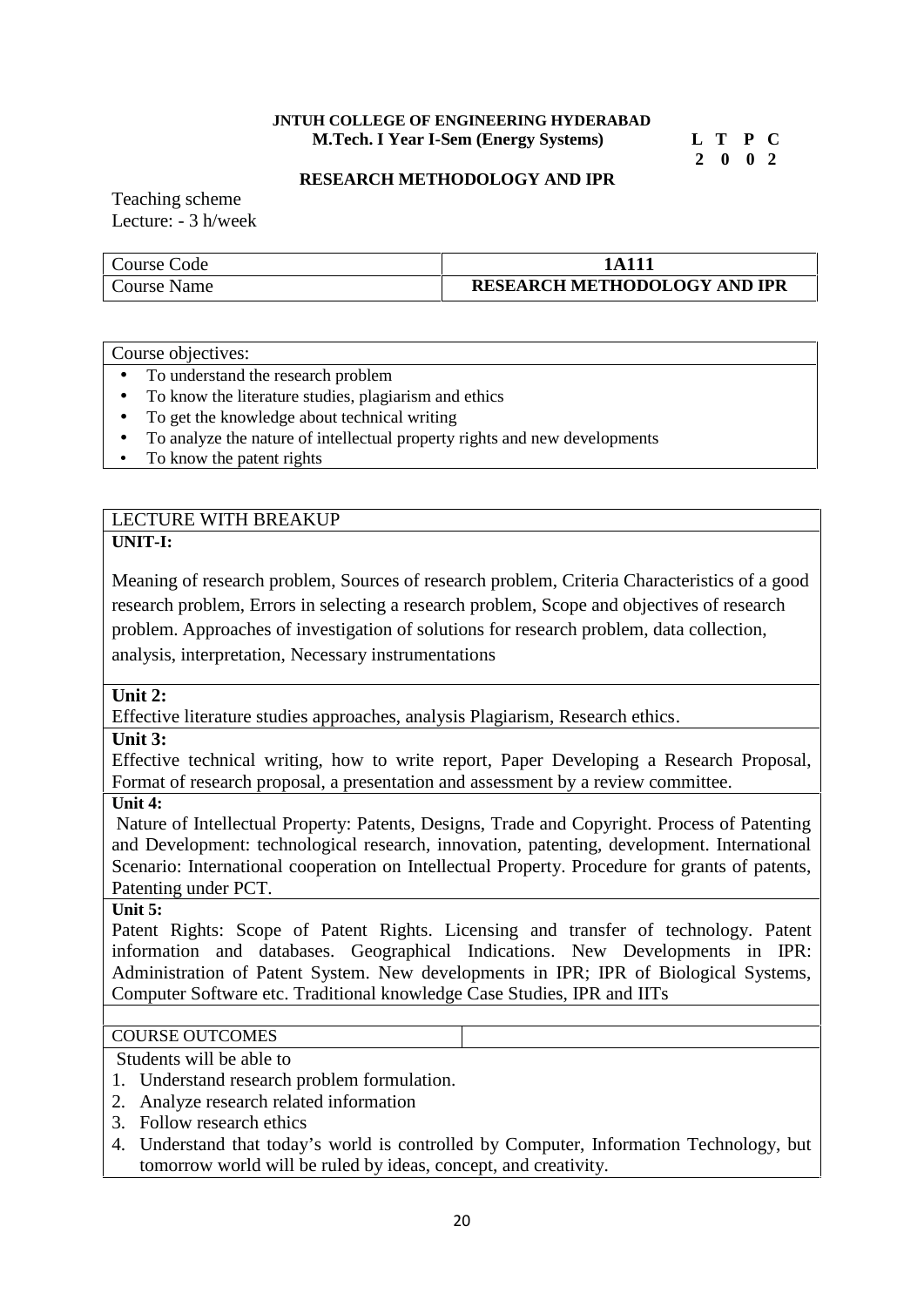- 5. Understanding that when IPR would take such important place in growth of individuals & nation, it is needless to emphasis the need of information about Model Curriculum of Engineering & Technology PG Courses [Volume-I] [16 ] Intellectual Property Right to be promoted among students in general & engineering in particular.
- 6. Understand that IPR protection provides an incentive to inventors for further research work and investment in R & D, which leads to creation of new and better products, and in turn brings about, economic growth and social benefits.

# **TEXT BOOKS:**

- 1. Stuart Melville and Wayne Goddard, "Research methodology: an introduction for science & engineering students'"
- 2. Wayne Goddard and Stuart Melville, "Research Methodology: An Introduction"

- 1. Ranjit Kumar, 2nd Edition , "Research Methodology: A Step by Step Guide for beginners"
- 2. Halbert, "Resisting Intellectual Property", Taylor & Francis Ltd ,2007.
- 3. Mayall , "Industrial Design", McGraw Hill, 1992.
- 4. Niebel , "Product Design", McGraw Hill, 1974.
- 5. Asimov , "Introduction to Design", Prentice Hall, 1962.
- 6. Robert P. Merges, Peter S. Menell, Mark A. Lemley, " Intellectual Property in New Technological Age", 2016.
- 7. T. Ramappa, "Intellectual Property Rights Under WTO", S. Chand, 2008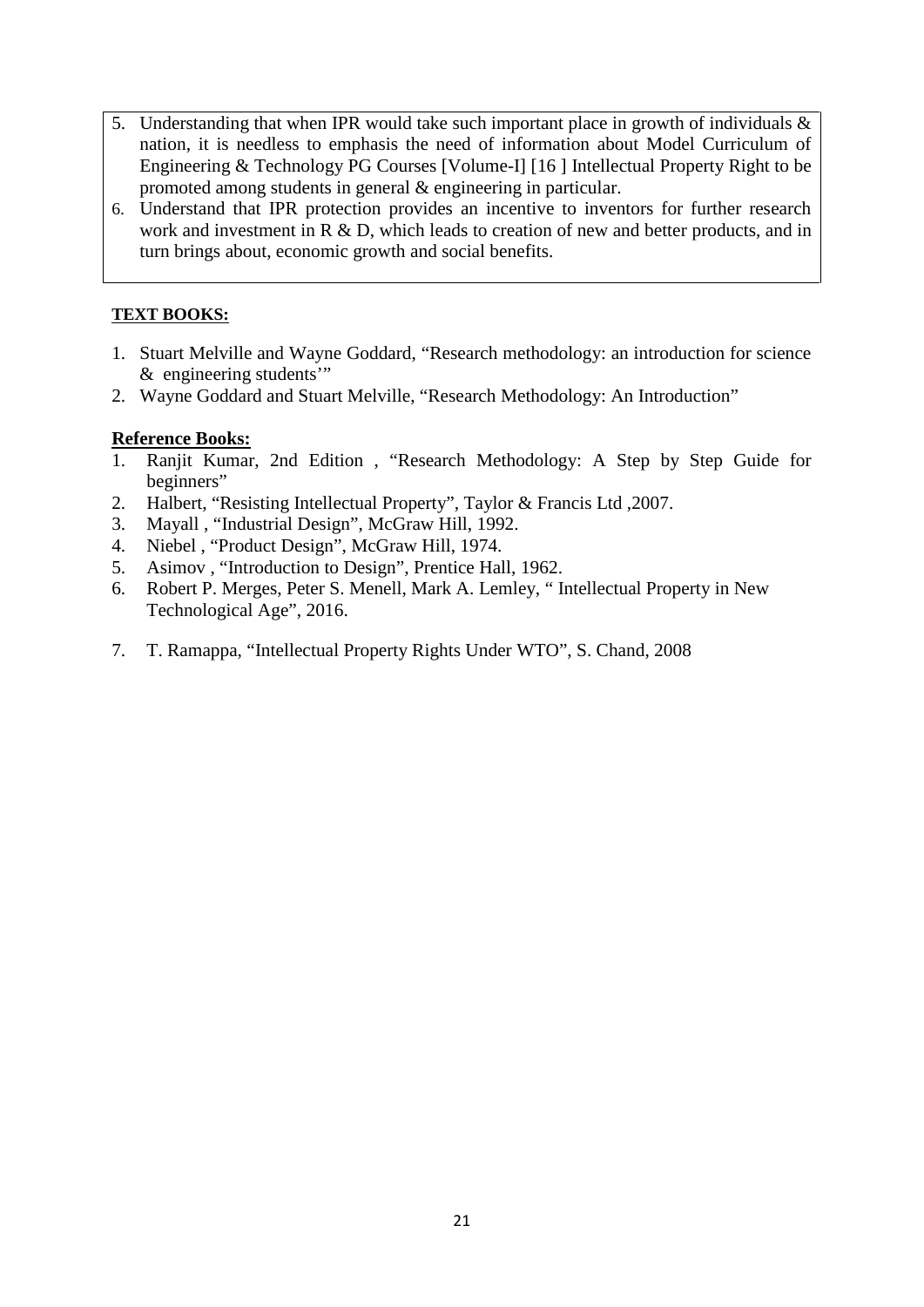#### **JNTUH COLLEGE OF ENGINEERING HYDERABAD M.Tech. I Year I-Sem (Energy Systems) L T P C**

# **2 0 0 0**

# **ENGLISH FOR RESEARCH PAPER WRITING**

**(Audit Course)**

Teaching scheme Lecture: - 3 h/week

| Course Code | 1 A 1 1 2                                 |
|-------------|-------------------------------------------|
| Course Name | <b>ENGLISH FOR RESEARCH PAPER WRITING</b> |

Course objective

Students will be able to:

- Understand that how to improve your writing skills and level of readability
- Learn about what to write in each section
- Understand the skills needed when writing a title
- Ensure the good quality of paper at very first-time submission

# LECTURE WITH BREAKUP

# **Unit 1:**

Planning and Preparation, Word Order, Breaking up long sentences, Structuring Paragraphs and Sentences, Being Concise and Removing Redundancy, Avoiding Ambiguity and Vagueness.

### **Unit 2:**

Clarifying Who Did What, Highlighting Your Findings, Hedging and Criticising, Paraphrasing and Plagiarism, Sections of a Paper, Abstracts, Introduction

**Unit 3:**

Review of the Literature, Methods, Results, Discussion, Conclusions, The Final Check.

**Unit 4:**

Key skills are needed when writing a Title, key skills are needed when writing an Abstract, key skills are needed when writing an Introduction, skills needed when writing a Review of the Literature.

**Unit 5:**

Skills are needed when writing the Methods, skills needed when writing the Results, skills are needed when writing the Discussion, skills are needed when writing the Conclusions

# **Text Books:-**

1. Writing for Science, Goldbort R (2006), Yale University Press (available on Google Books)

2. How to Write and Publish a Scientific Paper, Day R (2006), Cambridge University Press.

3. Handbook of Writing for the Mathematical Sciences, Highman N (1998), Highman's book. SIAM.

4. English for Writing Research Papers, Adrian Wallwork , Springer New York Dordrecht Heidelberg London, 2011.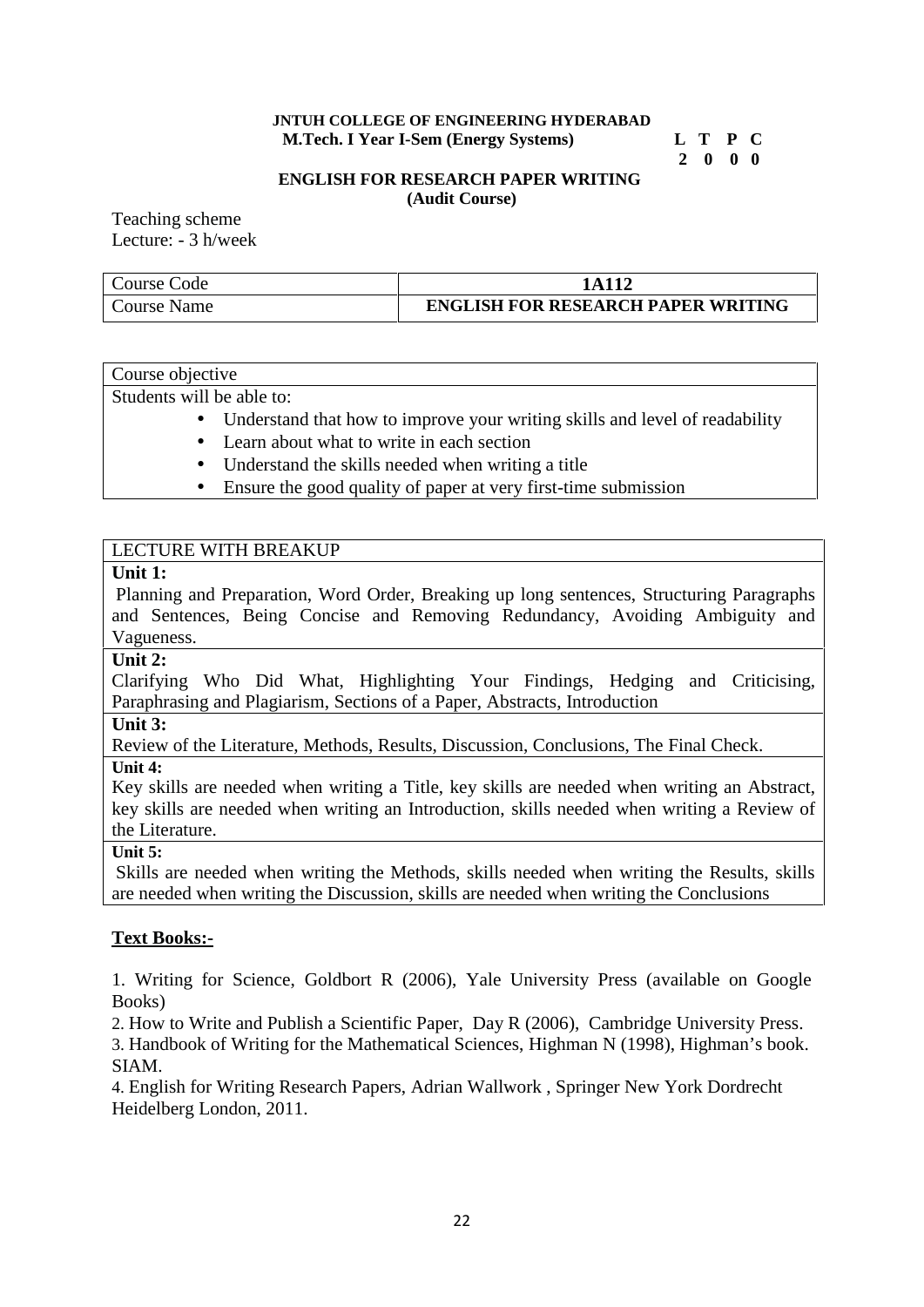# **JNTUH COLLEGE OF ENGINEERING HYDERABAD<br>M.Tech. I Year I-Sem (Energy Systems LTPC)**

**M.Tech. I Year I-Sem (Energy Systems** 

**0 0 4 2**

#### **RENEWABLE ENERGY LABORATORY**

Teaching scheme Lecture: - 3 h/week

| Course Code | <b>1ES03</b>                       |
|-------------|------------------------------------|
| Course Name | <b>RENEWABLE ENERGY LABORATORY</b> |

Course objective:

To determine the efficiency of various renewable energy systems.

# LECTURE WITH BREAKUP

#### **Study of**

1. Operational experience on i) Pyranometer, ii) Sunshine recorder.

2. Measurement of speed using Tachometer, Stroboscope and anemometers.

#### **List of experiments**

- 1. Performance evaluation of a solar Flat Plate Thermosyphon water heating system.
- 2. Conversion efficiency of a solar Flat Plate Forced Circulation water heating system.
- 3. Conversion efficiency of a solar Evacuated Tube water heating system.
- 4. Determination of conversion efficiency of a solar Air Heating system.
- 5. Performance estimation of photovoltaic water pumping system.
- 6. Estimation of moisture removal from a solar dryer.
- 7. Determination of characteristics of a wind generator.
- 8. Performance evaluation of solar cooker.
- 9. Performance evaluation of horizontal axes wind turbine.
- 10. Study and analysis of a solar still / distillation plant.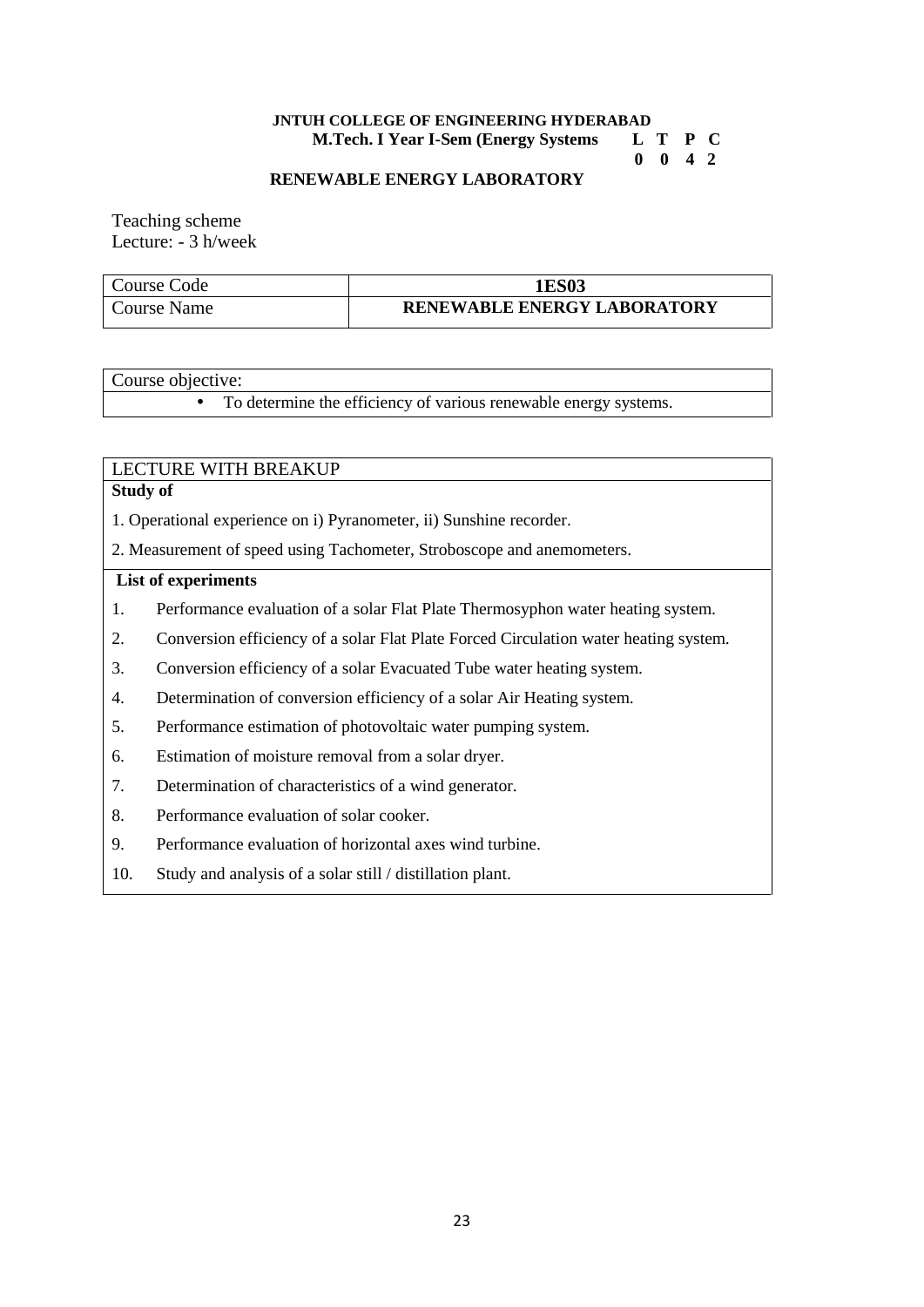### **JNTUH COLLEGE OF ENGINEERING HYDERABAD M.Tech. I Year I-Sem (Energy Systems) L T P C**

**0 0 4 2**

# **ENERGY COMPUTATIONAL LABORATORY**

Teaching scheme Lecture: - 3 h/week

| Course Code | 1 ES04                      |
|-------------|-----------------------------|
| Course Name | <b>ENERGY COMPUTATIONAL</b> |
|             | <b>LABORATORY</b>           |

#### Course objective

- 1. To expose to programming language, C / Fortran
- 2. To solve problems in renewable energy conversion technologies, Heat transfer and fluid flow
- 1. Fundamentals of C Programming
- 2. Applications of C programming in the following areas:
	- i) Problems related to Renewable Energy Sources such as Solar and Wind
	- ii) Problems related to Heat transfer
	- iii) Problems related to Measurements and Control Systems
- 1. Programming using high level language (C/C++/Fortran/MATLAB) (8)

2. Computer programming for solving linear simultaneous equations, non-linear equations.(8)

3. Numerical differentiation and integration.(8)

4. Solution of ordinary differential equations and solution of partial differential equations.(8)

5. Eigen value problems, Boundary value, Initial value problems.(4)

6. Problems as assigned by the respective teachers.(4)

| COURSE OUTCOMES |                           |  |
|-----------------|---------------------------|--|
| Student get     |                           |  |
|                 | Exposure to C programming |  |

2. Expertise in developing programs in various applications.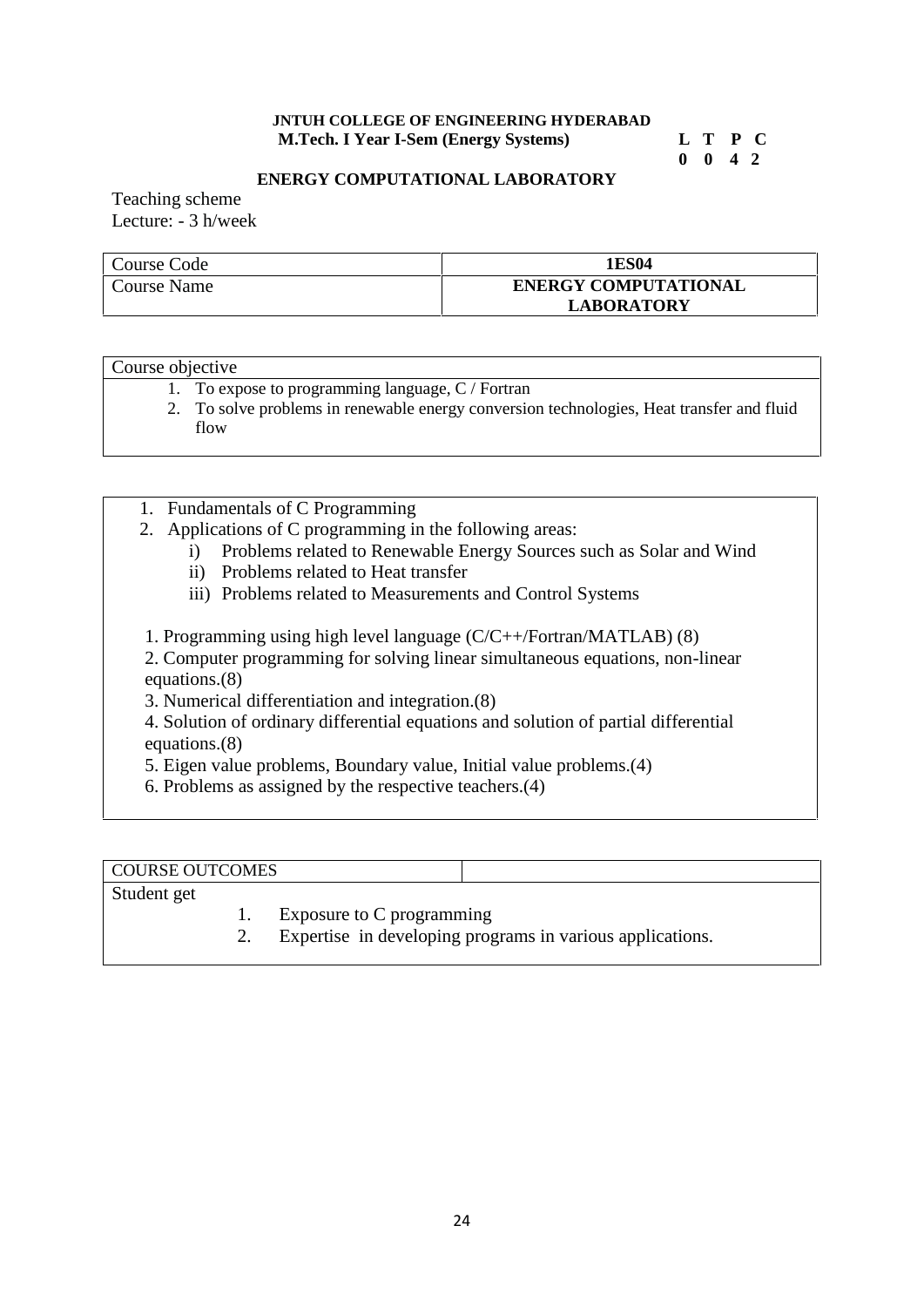**JNTUH COLLEGE OF ENGINEERING HYDERABAD M. Tech. I Year II-Sem (Energy Systems) L T P C**

**3 0 0 3**

### **DIRECT ENERGY CONVERSION (Program Core - III)**

Teaching scheme Lecture: - 3 h/week

| Course Code | <b>2ES05</b>                    |
|-------------|---------------------------------|
| Course Name |                                 |
|             | <b>DIRECT ENERGY CONVERSION</b> |

Course objective:

To analyze the working principle, pros and cons of

- Conventional energy conversion techniques
- Direct energy conversion systems
- Need and necessity of integration of different energy systems with grid.

# LECTURE WITH BREAKUP

#### **Unit1:**

**Photovoltaic Fundamentals:** Place of PV in energy supply – PV Cells, Modules and arrays, & costs, Review of semiconductor physics and Operating principle-–Introduction to P-N and P-I-N junctions - Equilibrium and non-equilibrium conditions-Design of solar cells: Cell parameters limits-Losses in solar cells-Solar cell design for high  $I_{sc}$ ,  $V_{oc}$  and FF.

# **Unit 2:**

**Solar cell technologies:** Silicon based technologies (mono-crystalline, poly-crystalline, ribbon, silicon film), Flow of silicon material, Manufacturing processes (wafer, cell and module) for Mono and poly Si technologies, Efficiency of Si cells; Thin film technologies (Silicon and Non-silicon): Material-deposition techniques, Amorphous Si cells/modules, micro-morph cell, Silicon film- Non silicon technologies viz Cadmium telluride, Cu Indium Gallium Diselenide. Concept of multi-junction or tandem cells, concentrating technologies-Optics for concentrators - PV-Tracking requirements-High concentrator solar cells.

Emerging solar cell technologies : Mono PERC (Passivated Emitter Rear Cell), Topcon (Tunnel Oxide Passivated Contact), n-type solar cells, HJT-Heterojunction Technology, Perovskite Solar Cells (Single junction and tandem), Quantum dots, Dye Sensitized Solar cell etc.

#### **Unit 3:**

**PV module and PV System applications:** Solar PV modules-Mismatch in series and parallel connection-design & structure of PV modules-PV module power output-Batteries for PV systems-DC to DC and DC to AC converters-charge controllers-MPPT; Standalone PV systems-Design methodology of PV off grid and grid connected systems- Load estimation and System Sizing, Wire sizing in PV systems-Grid connected and hybrid PV systems. Design of roof top solar PV power plants (typically 100 kWp), Flowchart for the design of solar PV power plants-Solar PV Water pumping systems, Agrivoltaics (concept and potential), Floating solar PV Systems.

**Energy Storage Devices:** Different types of Batteries, working, performance governing parameters, hydrogen energy.

#### **Unit 4:**

**Hydrogen Fuel and Fuel Cells :** Introduction to Hydrogen usage in IC engines – Hydrogen Induction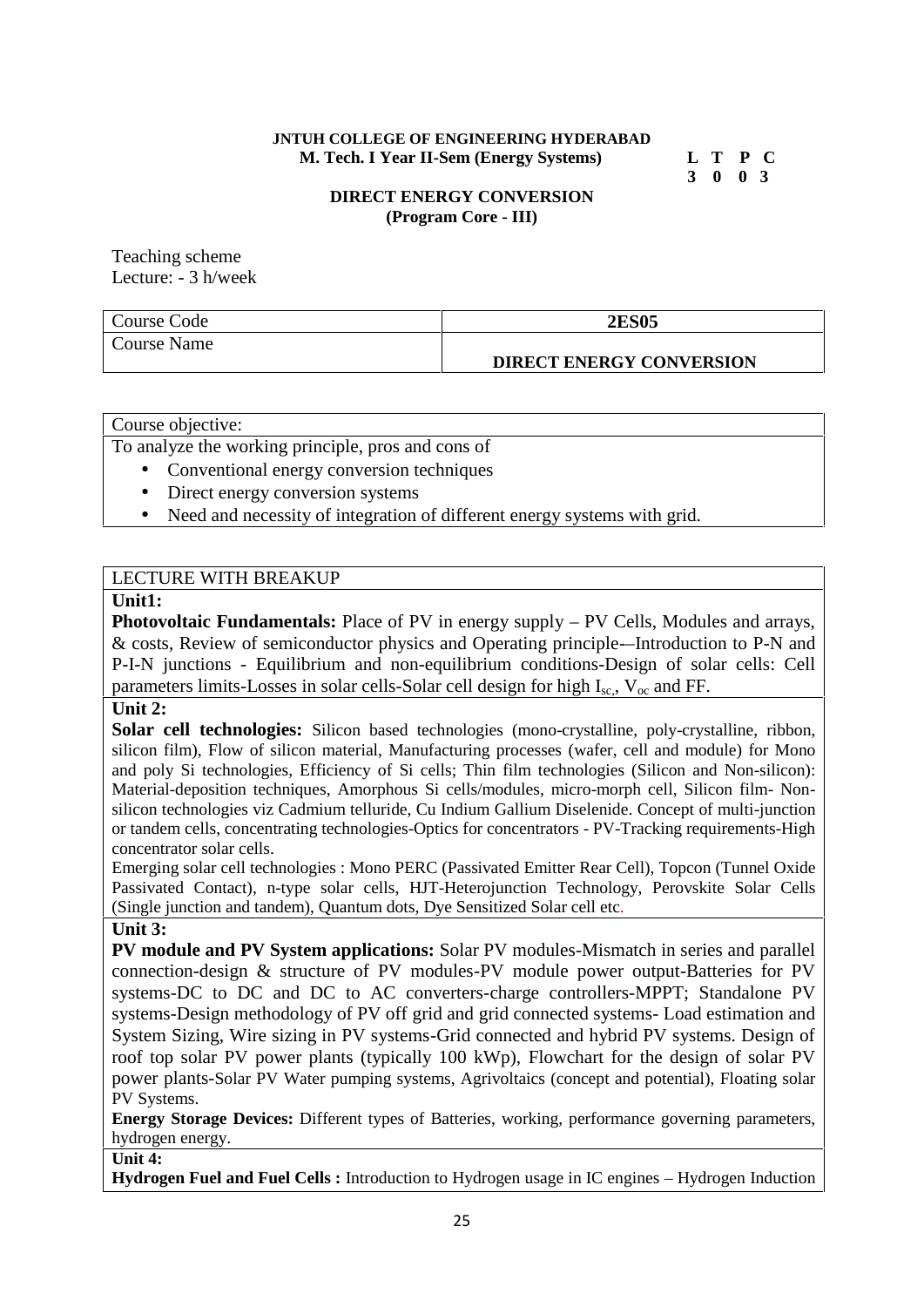and injection in IC engines – Exhaust Gas Recirculation mechanism to minimise NOX emissions from Hydrogen engine-Principle of fuel cell operation and different types of fuel-cells reactions, electrochemical thermodynamics, Relation of cell potential to thermodynamic variables, Cell efficiency, Polarization losses, Types of fuel cells, Performance characteristics, Applications.

**Thermo electric:** Thermoelectric Power Generation: Introduction, Thermoelectric effects, Thermodynamic analysis of thermoelectric generator, Maximum thermal efficiency and maximum power output, Single stage and multistage generators, thermoelectric materials, Applications. **Unit 5:**

**Integration of renewable energy sources:** Overview of challenges in integrating renewable sources to the grid - Need to maintain voltage within a band and fluctuations in voltage because of renewable integration - Power inverter and converter technologies - Mechanism to synchronize power from renewable sources to the grid - Overview of challenges faced in designing power injection from offshore generation sources- Hybrid systems - Thermal/PV hybrid system-Solar/wind hybrid system – Floating solar PV panels.

#### COURSE OUTCOMES

Students get

- 1. Awareness on the existence of various mechanisms for conversion of energy,
- 2. Exposure to merits, constraints and drawbacks

# **Text Books:**

- 1. Energy Conversion, Mechanical Engineering Handbook, "D. Yogi Goswami"
- 2. Solar Energy Principles of thermal collection and storage, S. P. Sukhatme
- 3. Solar Photovoltaics: Fundamentals, Technologies and Applications by Chetan Singh Solanki , Prentice Hall of India, 2011 updated
- 4. Solar Photovoltaic Technology and Systems; A manual for Technicians, Trainers and Engineers by Chetan Singh Solanki, PHI , 2013

- 1. "Energy Conversion", Lawrence Conway, Westinghouse Electric Corporation "Microgrids and Active Distribution Networks", S. Chowdhury, S.P. Chowdhury, P. Crossley, Institution of Engineering and Technology, 30 Jun 2009.
- 2. https://www.nrel.gov/
- 3. http://mnre.gov.in/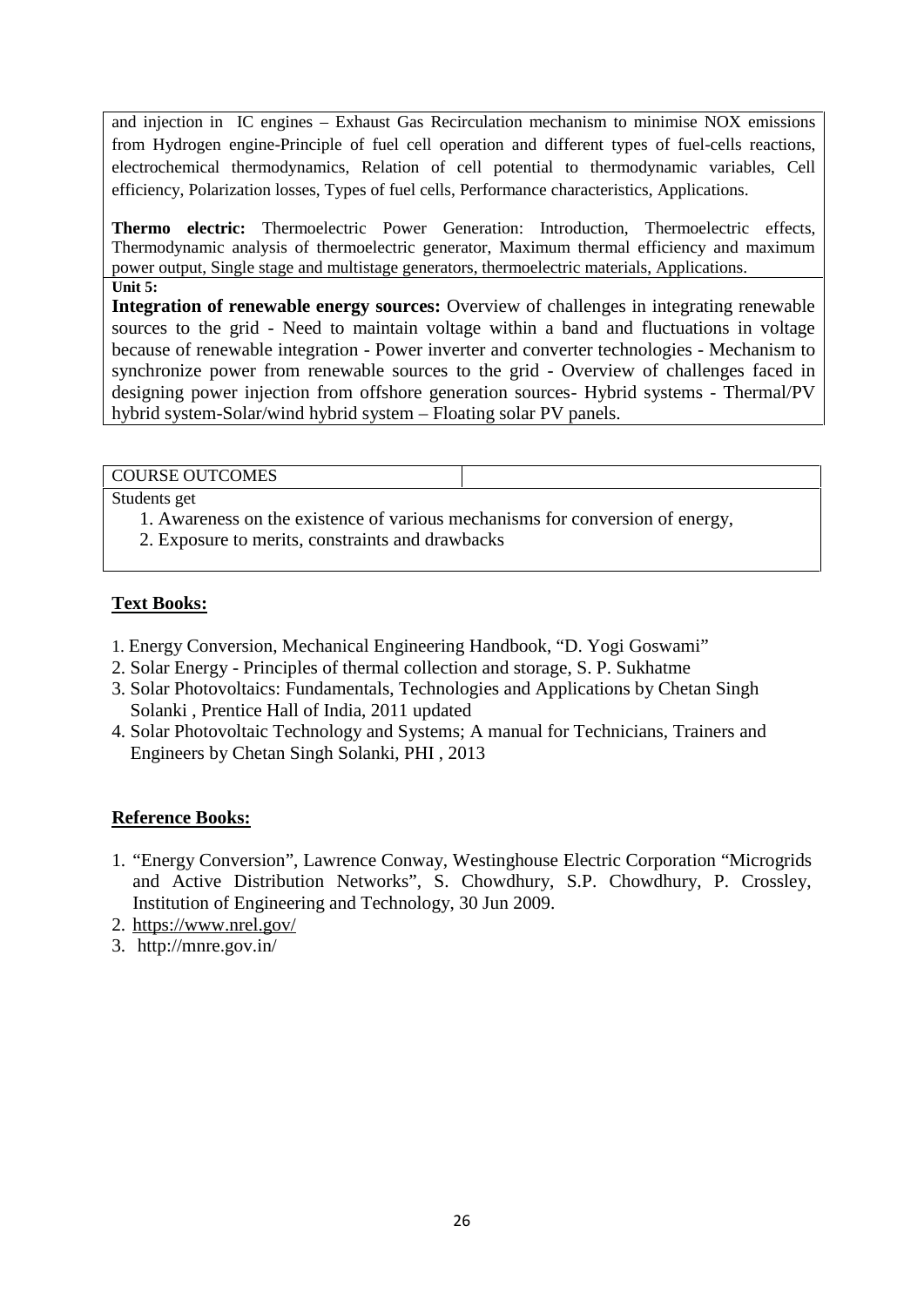#### **JNTUH COLLEGE OF ENGINEERING HYDERABAD M. Tech. I Year II-Sem (Energy Systems) L T P C**

# **3 0 0 3**

#### **ENERGY CONSERVATION IN THERMAL SYSTEMS (Program Core - IV)**

Teaching scheme Lecture: - 3 h/week

| Course Code | <b>2ES06</b>                                  |
|-------------|-----------------------------------------------|
| Course Name | <b>ENERGY CONSERVATION IN THERMAL SYSTEMS</b> |

Course objective:

 To understand the concepts of energy conversion in thermal utilities and estimate the performance.

# LECTURE WITH BREAKUP

#### **Unit1:**

**Energy Management:** Energy Scenario - Energy needs of Growing Economy – Energy Security – Energy Conservation and its importance – Energy strategy for future energy needs - Energy Conservation Act, 2001 and its features - Responsibilities and duties of Energy Manager as per Act - Activities in Energy Management (Formation of Energy Team, Institute Energy Policy, Data Collection and management, Establishing Baseline, Benchmark, Analysis and Evaluation, Conduct of Technical Assessment, Estimate potential for improvement, Establish Goals)- Role of energy manager.

**Energy Audit:** Objectives of Energy Management – Energy Audit Types – Audit Methodology – Steps in Energy Audit – Energy Costs – Benchmarking and Energy Performance – Matching energy Usage to Requirement – Maximizing System Efficiency – Energy index – Cost index - Energy Audit Instruments.

#### **Unit 2:**

**Fuels and Combustion:** Properties of Solid, liquid, and gaseous fuels – Fundamentals of combustion - Combustion analysis – Draft – Combustion control. (Problems on combustion air requirements)

**Boilers** – Types - FBC Boilers - Mechanism of Fluidized Bed – Advantages – Types of FBC Boilers – Operational Features –Advantages and disadvantages – Applications – Saving Potential –Boiler Performance Evaluation – Direct method - Indirect Method - Boiler water Treatment – Energy Conservation Opportunities. (Estimation of energy losses and efficiency).

#### **Unit 3:**

**Furnaces:** Classification – Performance Evaluation – Indirect Method of Evaluation - Fuel Economy Measures (Air Preheater – Heat losses and Prevention).(Estimation of energy losses and efficiency)

**Pumps and Pumping System:** Classification of Pumps – System Characteristics – Factors affecting pump performance – Efficient pumping system operation – Flow Control strategies – Pumps in series and in parallel – Energy Conservation Opportunities. (Problems on series and parallel flow in pumps and friction estimation)

**Insulation and Refractories:** Insulation– Types and Applications – Economic Thickness of Insulation – Optimum selection of pipe size - Heat Savings and Application Criteria – Refractories – Selection of Refractories

#### **Unit 4:**

**Energy Conservation:** List of Energy Intensive Industries - Sankey diagram – Material and Energy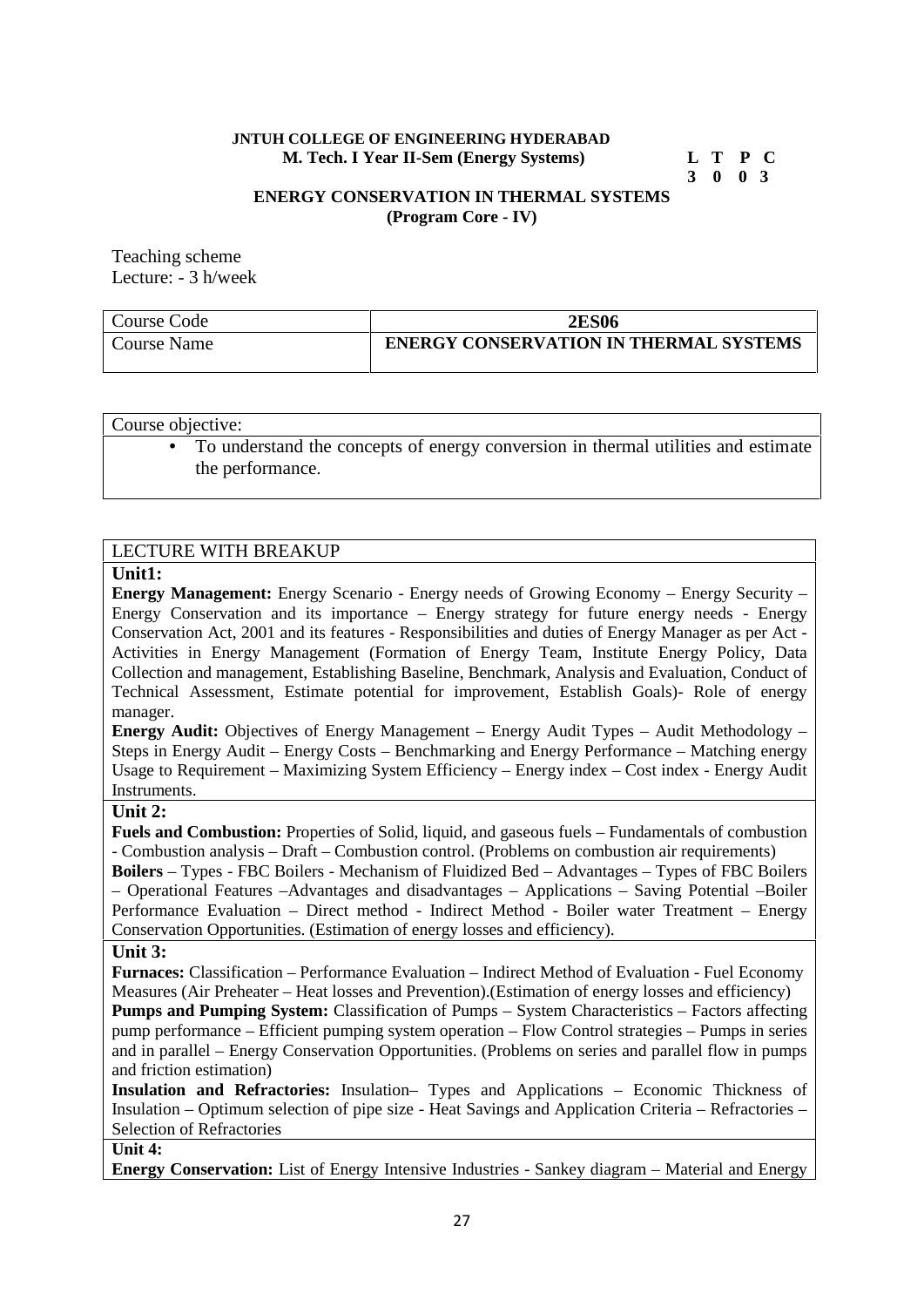balance – Energy Conservation - Rules for Efficient Conservation of Materials and Energy - Identification of Energy Conservation opportunities - Technologies or Approach for Energy Conservation – Energy Conservation Schemes and Measures - Energy flow networks - Critical assessment of energy use - Optimizing Energy Inputs and Energy Balance - Pinch Technology – Energy Conservation in compressed air, Cooling Tower and Refrigeration systems.

#### **Unit 5:**

**Waste Heat Recovery Systems:** General Classification – Benefits of Waste heat Recovery – Waste Heat Recovery Devices (Recuperator, Regenerators, Heat Wheels, Heat Pipe, Economizers, Heat Pump).

**Cogeneration:** Definition – Basic Thermodynamic Cycles – Classification of Cogeneration Systems - Advantages. **Global Environmental Concerns**: Climate Change Problem and Response – Conference of Parties – Prototype Carbon Fund.

**Financial Management:** Investment need, Appraisal and Criteria – Financial analysis – Financial Techniques (Simple Payback period, Return on Investment, Net Present Value, Internal Rate of Return), Cash Flow Diagrams..

COURSE OUTCOMES

Student will be able to

1. Have knowledge of equipment used in thermal power plants.

2. Estimate the conversion efficiency of the components.

# **Text Books:**

- 1. T\_5119 Energy\_Efficiency\_In\_Thermal\_Utilities Book 2.
- 2. T\_5121 Energy\_Performance\_Assessment\_For\_Equipment\_And\_Utility\_Systems\_Book 4.

- 1. Analysis of Engineering Cycles, R. W. Haywood, 4th Edition, Pergamon Press, Oxford, 1991.
- 2. Boiler Control Systems, D. Lindsay, Mcgraw Hill International, London, 1992.
- 3. Least Cost Electrical Utility / Planning, H. G. Stoll, John Wiley & Sons, 1989.
- 4. Short Term Forecasting: An introduction to the Box Jenkins Approach, T. M. O` Donovan, Wiley, Chichester, 1983.
- 5. Industrial Energy Management and Utilization, 1988, LC Wittie, P S Schmidt and D R Brown, Hemisphere Publishing Company.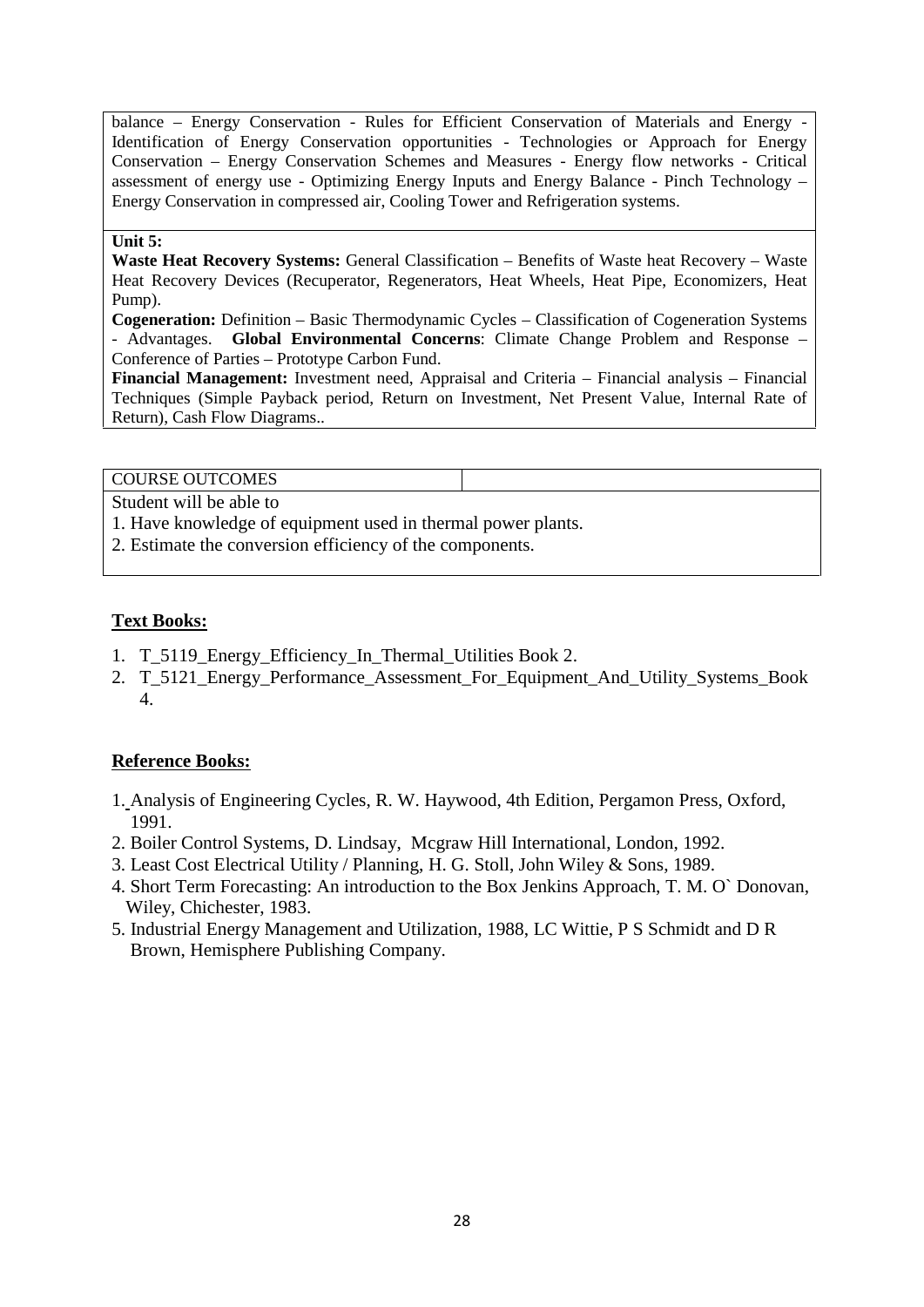#### **JNTUH COLLEGE OF ENGINEERING HYDERABAD<br>
M.Tech. I Year II-Sem (Energy Systems)** L T P C **M.Tech. I Year II-Sem (Energy Systems)**

**3 0 0 3**

#### **ENERGY EFFICIENCY IN ELECTRICAL UTILITIES (Program Elective - III)**

Teaching scheme Lecture: - 3 h/week

| Course Code | <b>2ES13</b>                                     |
|-------------|--------------------------------------------------|
| Jourse Name | <b>ENERGY EFFICIENCY IN ELECTRICAL UTILITIES</b> |

| Course objectives: |  |
|--------------------|--|
|                    |  |

- To have basic concepts of Electrical systems, motors, lighting systems.
- To apply Electrical systems for Power Factor improvement.
- To illustrate the application of different electrical systems in improving energy efficiency.

# LECTURE WITH BREAKUP

#### **Unit1:**

**Electrical Systems:** Electrical Power Supply Systems – Electricity Billing – Load Management and Maximum demand control – Power factor improvement and its benefits – Selection and location of capacitors – Performance assessment of PF capacitors Transformers – System Distribution Losses.

### **Unit 2:**

**Analysis of Power Systems:** Analysis of System load curve -plant load factor, availability, Loss of load Probability calculations for a power system, Maintenance Scheduling - Pricing of Power - Project cost components, Analysis of Power Purchase Agreements (PPA), Debt/Equity Ratio and effect on Return on Investment, Environmental Legislations/Government Policies - Optimal Dispatch - Scheduling of Hydro-Thermal plants, Load Forecasting - Time series, Econometric, end use techniques. Least Cost Power Planning.

#### **Unit 3:**

**Electric Motors:** Motor Types – Motor Characteristics – Motor Efficiency – Selection of Motors – Energy Efficient Motors – Factors affecting Energy Efficiency – Minimization of Motor Losses in Operation – Rewinding effects on Energy Efficiency – Speed control of AC induction Motors – Motor Load Survey: Methodology.

**Compressed air systems:** Performance – Advantages and applications – Efficient operation of compressed gas.

# **Unit 4:**

**Lighting System:** Basic terms in lighting system and their features – Lamp types and their features – Recommended illuminance levels – Methodology of lighting systems – Case studies – Good practices in lighting system.

**Fans and Blowers**: Performance evaluation – Efficient System Operation – Fan Performance Assessment. Energy Saving Opportunities.

**DG Set System:** Introduction – Selection and Installation factors – Operational factors – Energy performance assessment of DG sets – Energy Saving measures for DG sets. **Unit 5:**

**Energy Efficiency Technologies:** Maximum demand controllers – Automatic Power factor controllers – Energy efficient motors – Soft starters – Variable speed drives – Performance terms and definitions – Efficiency testing – Determining Motor Loading – Performance evaluation of Rewound motors – Application of Variable Speed Drives - Energy efficient transformers – Electronic ballasts –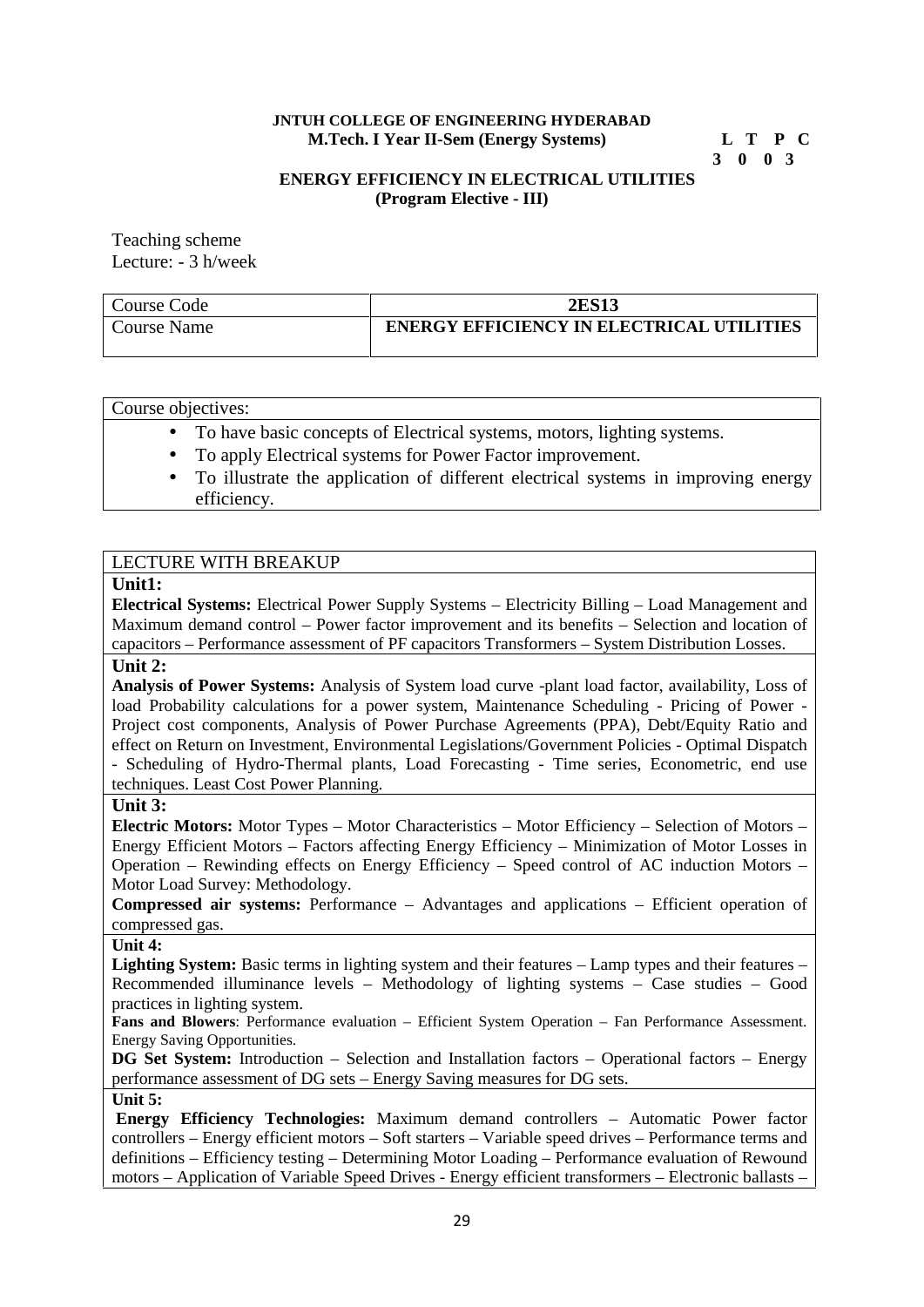Energy efficient lighting controllers.

COURSE OUTCOMES

Student will be able to

- 1. Understand the concepts of improvement of power factor of an Electrical system and lighting system.
- 2. Understand the implementation of Energy Efficient Technologies in Electrical Systems.

# **Textbooks:**

- 1. Energy Efficiency for Engineers and Technologists, Eastop T.D & Croft D.R, Logman Scientific & Technical, ISBN-0-582-03184, 1990.
- 2. Industrial Energy Conservation, Reay D.A,  $1<sup>st</sup>$  edition, Pergamon Press, 1977.

- 1. Power Plant Engineering, P.K.Nag / Tata McGraw Hill.
- 2. Power Plant Performance, A. B. Gill, Butterworths, 1984.
- 3. Power Generation, operation & control, A. J. Wood and B. F. Wollenberg, John Wiley, New York, 1984.
- 4. Power System Engineering, 2nd Ed. D P Kothari, I J Nagrath, Tata McGraw-Hill Co 2008
- 5. The Energy and Resource Institute (TERI): http://www.teriin.org/
- 6. Energy Efficiency for Engineers and Technologists, First Edition, 1990, by TD Eastop and DR Croft, Longman Group UK Ltd.
- 7. Bureau of Energy Efficiency (BEE): www.beeindia. gov.in/content/energy-auditors.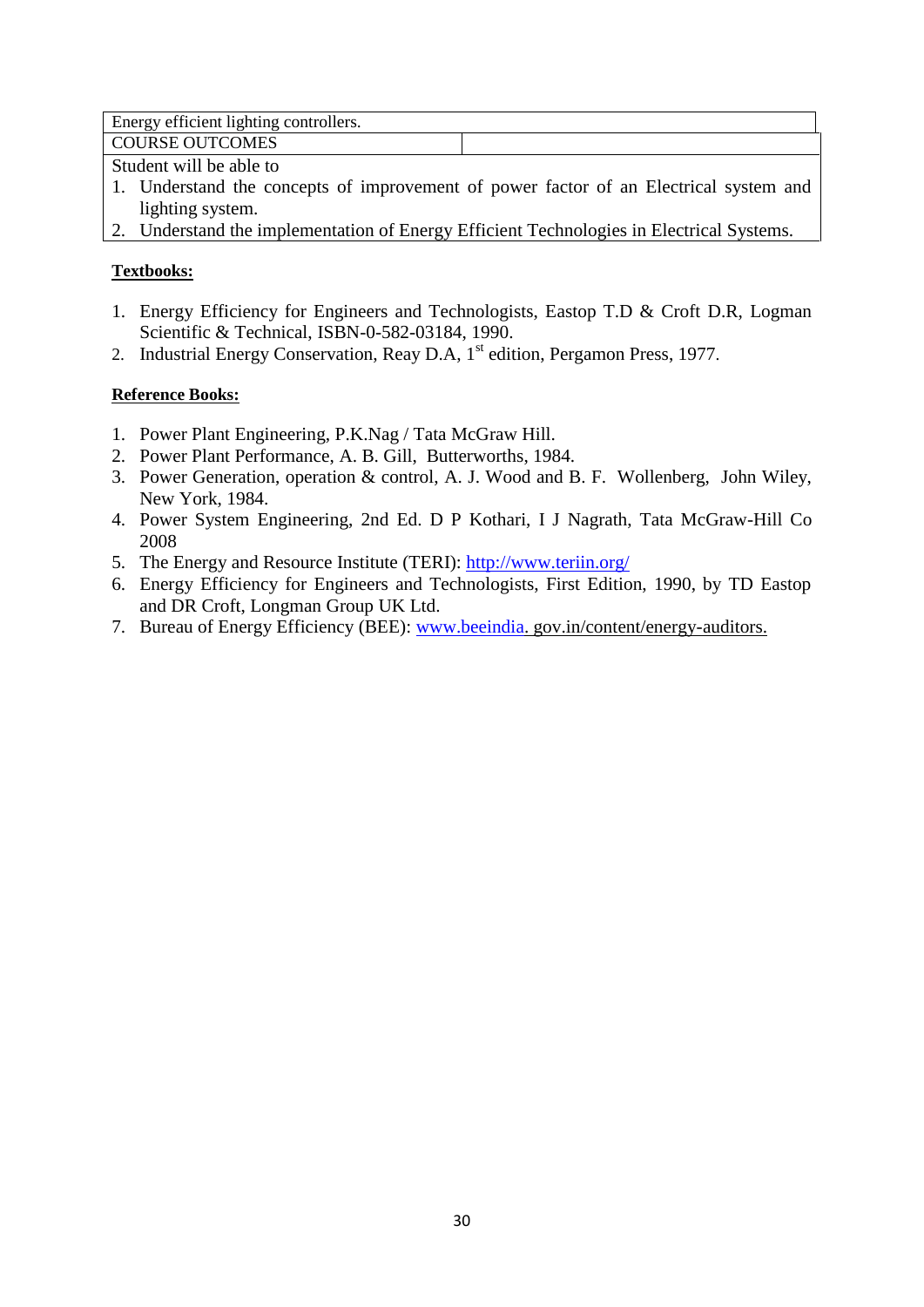#### **JNTUH COLLEGE OF ENGINEERING HYDERABAD M. Tech. I Year II-Sem (Energy Systems) L T P C**

# **3 0 0 3**

#### **NUCLEAR POWER PLANTS (Program Elective – III)**

Teaching scheme Lecture: - 3 h/week

| Course Code | <b>2ES13</b>               |
|-------------|----------------------------|
| Course Name |                            |
|             | <b>NUCLEAR POWER PLANT</b> |

|  | Course objective: |  |                                                                                   |  |  |  |  |
|--|-------------------|--|-----------------------------------------------------------------------------------|--|--|--|--|
|  |                   |  | To understand the concepts of pollution/pollutants and how to protect it from the |  |  |  |  |

environment.

#### LECTURE WITH BREAKUP

#### **Unit 1:**

**NUCLEAR FUEL AND REACTOR THEORY:** Nuclear fuels-occurrence and extraction, fissile characteristics, enrichment, fission process - thermal and fast fission - energy released from fission chain reaction - reaction control.

Neutron balance - fast fission - resonance capture – thermalization - geometric effects - burn-up – introduction to reactor kinetics.

#### **Unit 2:**

**REACTOR COMPONENTS:** General components of nuclear reactor - Fuel cladding - fuel assembly – moderators – coolants - control rods - Reactor safety - Neutron Population growth assurance of safety - emergency core cooling and containment.

#### **Unit 3:**

**REACTOR TYPES**: Different types of reactors - Pressurized Water Reactor - Boiling Water Reactor - Heavy Water-cooled Reactor -Gas cooled Reactor - Liquid metal cooled reactor - Organic moderated and cooled reactors - Fast Breeder Reactors – Fifth generation reactors.

#### **Unit 4:**

**RADIOACTIVE WASTE MANAGEMENT:** The nuclear fuel cycle - Waste classification -Spent fuel storage – Transportation – Reprocessing - High-Level waste disposal - low-level waste generation and treatment - Low-level waste disposal - Nuclear power plant decommissioning. **Unit 5:**

**NUCLEAR POWER FOR PROPULSION AND ENERGY ECONOMICS:** Reactors for naval propulsion - Space reactors - Space isotopic power generator - Energy economics -Components of electrical power – Cost forecast versus Reality - Challenges and opportunities - Technical and institutional improvements – Developments in nuclear reactor.

#### COURSE OUTCOMES

Student will be able to

- 1. Have knowledge of continual degradation of environment.
- 2. Have an exposure to different types of pollutions control methods.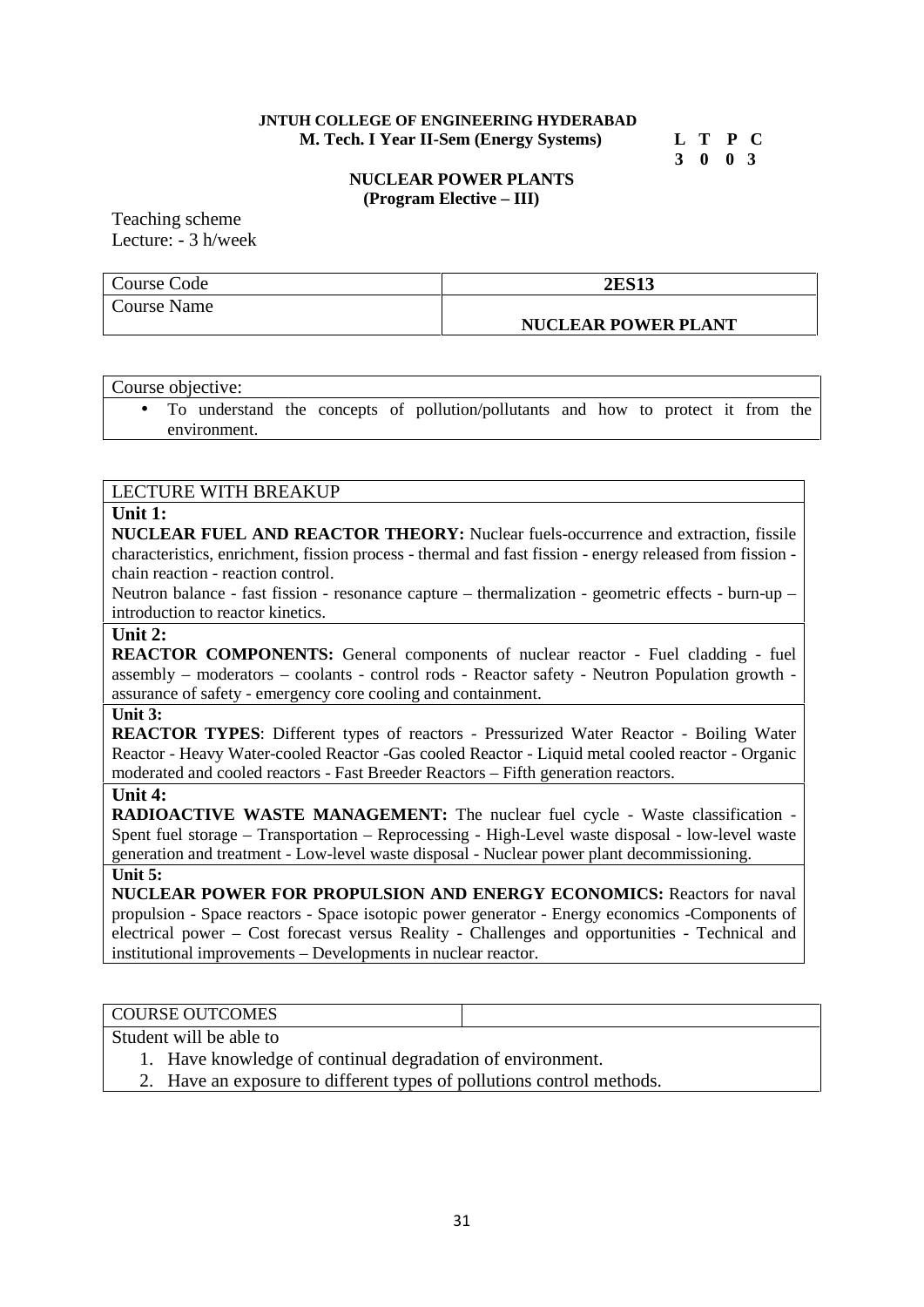# **Text Book:**

1. Principle of Energy Conversion, Archie W.Culp, McGraw Hill, Kogakusha Ltd., 1984.

- 1. Nuclear Power Technology, W. Marshall, Vol. I &II, Clarendon press, Oxford, 1985.
- 2. Principle of Nuclear Reactor Engineering, Samual Glasstone, Van Nostrand Reinhold Co. Inc., New York, 1963.
- 3. A course in Power Plant Engineering, Arora and Domkundwar, Dhanpat Rai.
- 4. Power Plant Technology, El Wakil/ Mc Graw Hill.
- 5. Power Plant Engineering, G.R. Nagpal/Khanna Publishers.
- 6. Power Plant Technology, Rajput.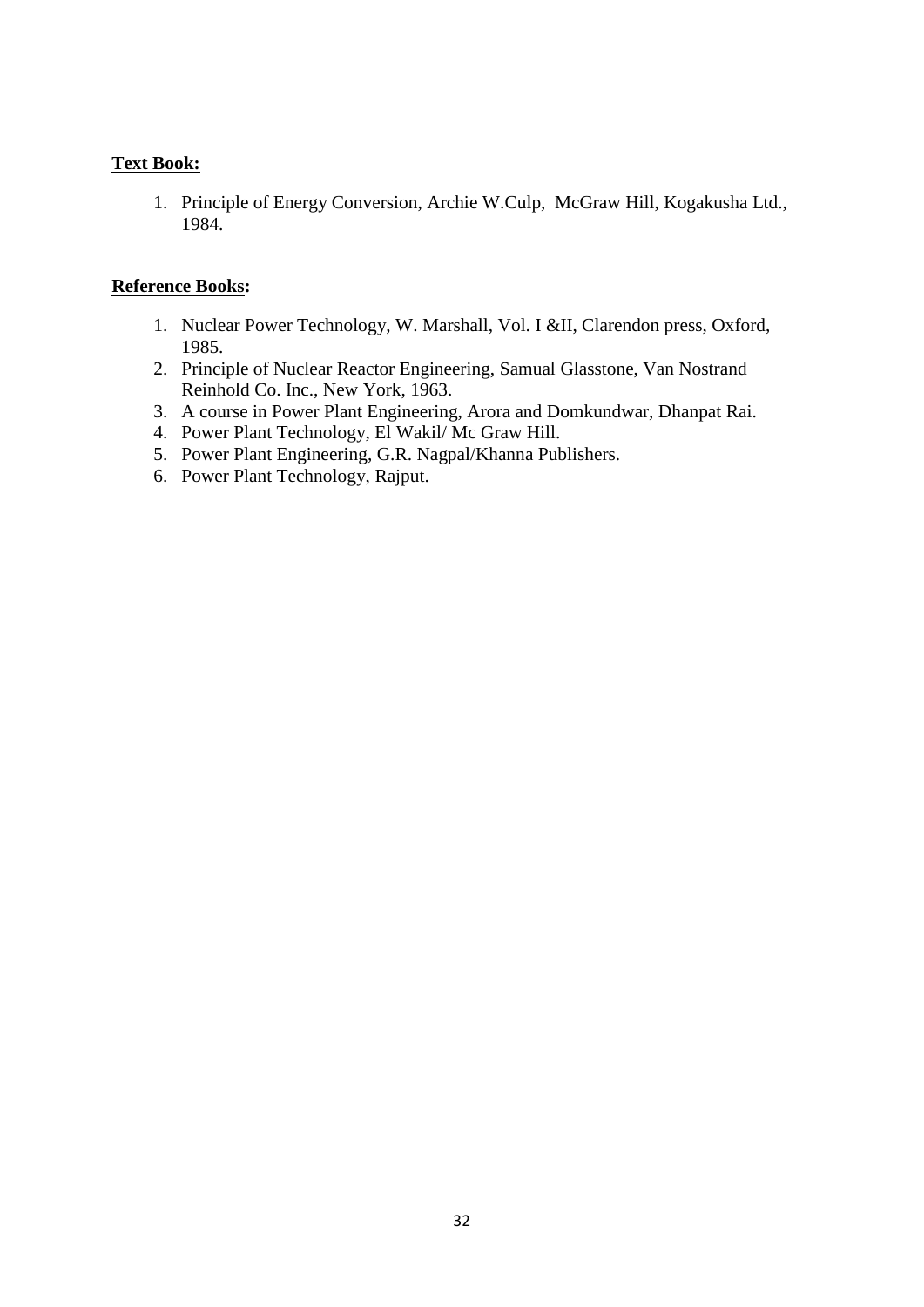#### **JNTUH COLLEGE OF ENGINEERING HYDERABAD M. Tech. I Year II-Sem (Energy Systems) L T P C**

# **3 0 0 3**

#### **MODERN CONTROL SYSTEMS**

Teaching scheme Lecture: - 3 h/week

| Course Code | <b>2ES13</b>                  |
|-------------|-------------------------------|
| Course Name | <b>MODERN CONTROL SYSTEMS</b> |

Course objective

- To understand the concepts of linear control systems.
- To study about controllability and observability and their application to different control systems.
- To study about non-linear control systems and also to obtain stability analysis.

# LECTURE WITH BREAKUP

**UNIT-1 INTRODUCTION:** Concepts of Control Systems- Open Loop and closed loop control systems and their differences- Different examples of control systems- Classification of control systems- Feed-Back Characteristics- Effects of feedback. Mathematical models – Differential equations - Impulse Response and transfer functions - Translational and Rotational mechanical systems.

**TRANSFER FUNCTION EPRESENTATION:** Transfer Function of DC Servo motor - AC Servo motor- Synchro transmitter and Receiver- Block diagram representation of systems considering electrical systems as examples - Block diagram algebra – Representation by Signal flow graph - Reduction using mason's gain formula.

**UNIT-2 TIME RESPONSE ANALYSIS:** Standard test signals - Time response of first order systems – Characteristic Equation of Feedback control systems, Transient response of second order systems - Time domain specifications – Steady state response - Steady state errors and error constants – Effects of proportional derivative, proportional integral systems.

**UNIT - 3 STABILITY ANALYSIS:** The concept of stability - Routh stability criterion – qualitative stability and conditional stability.

**Root Locus Technique:** The root locus concept - construction of root loci-effects of adding poles and zeros to G(s) H(s) on the root loci.

**Frequency Response Analysis:** Introduction- Frequency domain specifications-Bode diagrams- Determination of Frequency domain specifications and transfer function from the Bode Diagram- Phase margin and Gain margin-Stability Analysis from Bode Plots.

**UNIT-4**

**STABILITY ANALYSIS IN FREQUENCY DOMAIN:** Polar Plots- Nyquist Plots and applications of Nyquist criterion to find the stability - Effects of adding poles and zeros to G(s)H(s) on the shape of the Nyquist diagrams.

**Classical Control Design Techniques:** Compensation techniques – Lag- Lead- and Lead-Lag Controllers design in frequency Domain- PID Controllers

#### $UNIT - 5$

**STATE SPACE ANALYSIS OF CONTINUOUS SYSTEMS**: Concepts of state- state variables and state model- derivation of state models from block diagrams, Diagonalization- Solving the Time invariant state Equations- State Transition Matrix and its Properties.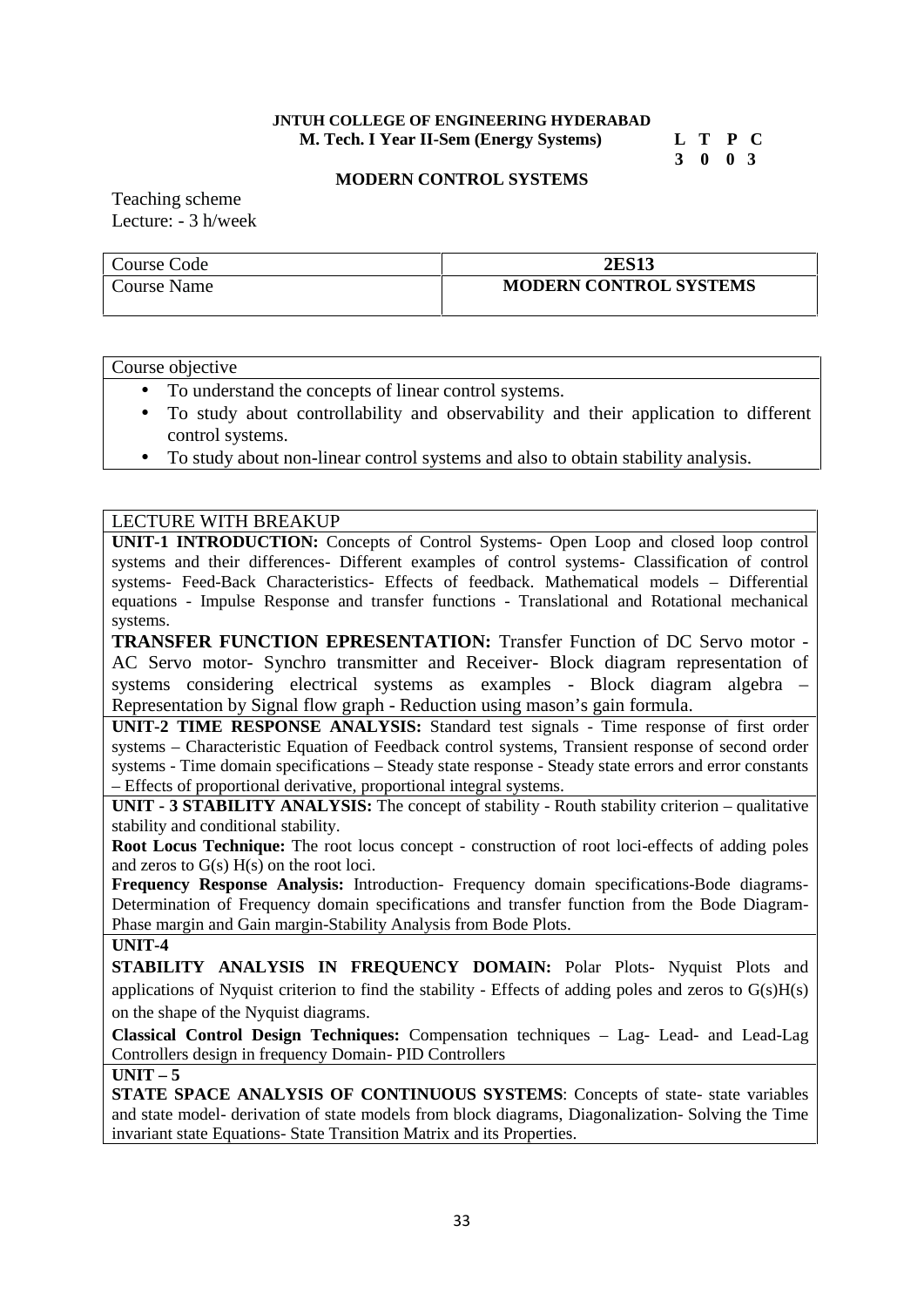### COURSE OUTCOMES

Students obtain

- 1. knowledge on control techniques which are applicable to all phases of life including energy systems
- 2. An exposure to both linear and non-linear advanced control techniques

# **Text Books:**

- 1. Control Systems Engineering, I.J. Nagarath and M.Gopal, New Age International (P) Ltd.
- 2. Modern Control Engineering, K. Ogata, Prentice Hall of India, *3 rd* edition, 1998

- 1. Automatic Control Systems, Benjamin C. Kuo, John Wiley, 2009
- 2. Control systems, N.K. Sinha, New Age International Publishers,  $3<sup>rd</sup>$  edition
- 3. Modern Control System Theory, M. Gopal, New Age International Publishers,  $2<sup>nd</sup>$ edition, 1996
- 4. Modern control System, Dorf, Pearson.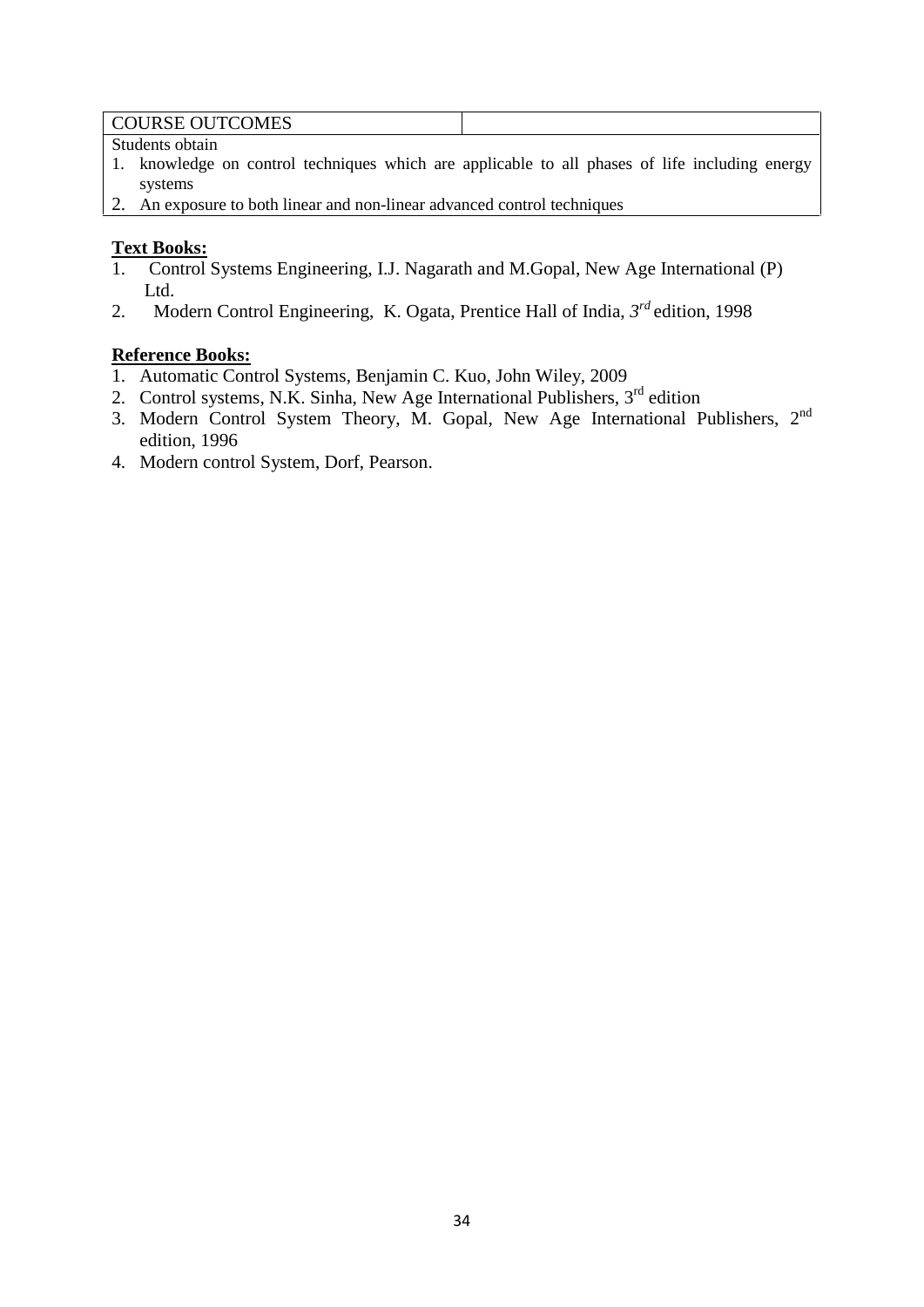#### **JNTUH COLLEGE OF ENGINEERING HYDERABAD M. Tech. I Year II-Sem (Energy Systems) L T P C**

# **3 0 0 3**

#### **OPTIMIZATION OF ENERGY SYSTEMS (Program Elective – IV)**

Teaching scheme  $I$  ecture:  $\frac{2}{3}$  h/week

| LCULUIC. - J II/WCCN |                                       |
|----------------------|---------------------------------------|
| Course Code          | <b>2ES14</b>                          |
| Course Name          | <b>OPTIMIZATION OF ENERGY SYSTEMS</b> |

Course objective:

- To have a knowledge of optimization of design parameters.
- To have an exposure to different design methodologies and simulation processes.

#### LECTURE WITH BREAKUP

#### **Unit1:**

**Thermal Systems** – Characteristics- formulation of design problem - Steps in the design process - Modeling of thermal systems – importance - Types of models - Mathematical Modeling

# **Unit 2:**

**Linear programming models** – Formulation - Simplex method – Artificial variable technique – Big M method - Concept of Sensitive analysis.

#### **Unit 3:**

**Unconstrained Optimization: Single variable optimization** – Fibonacci & Golden section method - Multi variable optimization – Gradient methods – Gradient of the function - Steepest descent – Flecher-Reeves method -Variable metric method - Constrained Non-linear Optimization Methods - Lagrangian multiplier – Application to thermal and electrical systems.

#### **Unit 4:**

**Geometric programming** – Polynomial – Arithmetic and Geometric inequalities – Unconstrained GP - Constrained GP with constraints of type less than or equal- Application to thermal and electrical systems- Dynamic Programming- Bellman's principle of optimality- Shortest route problems

#### **Unit 5:**

**Simulation** - Definition- Types of Simulation models - Steps involved in simulation models Application of simulation - Advantages and disadvantages – Introduction to Genetic algorithm – Applications in Genetic Algorithm - Similarities and dissimilarities with traditional methods - Genetic operators.

#### COURSE OUTCOMES

Students have an exposure to

- 1. Numerical calculations
- 2. Role of design parameters
- 3. Simulation models like genetic algorithms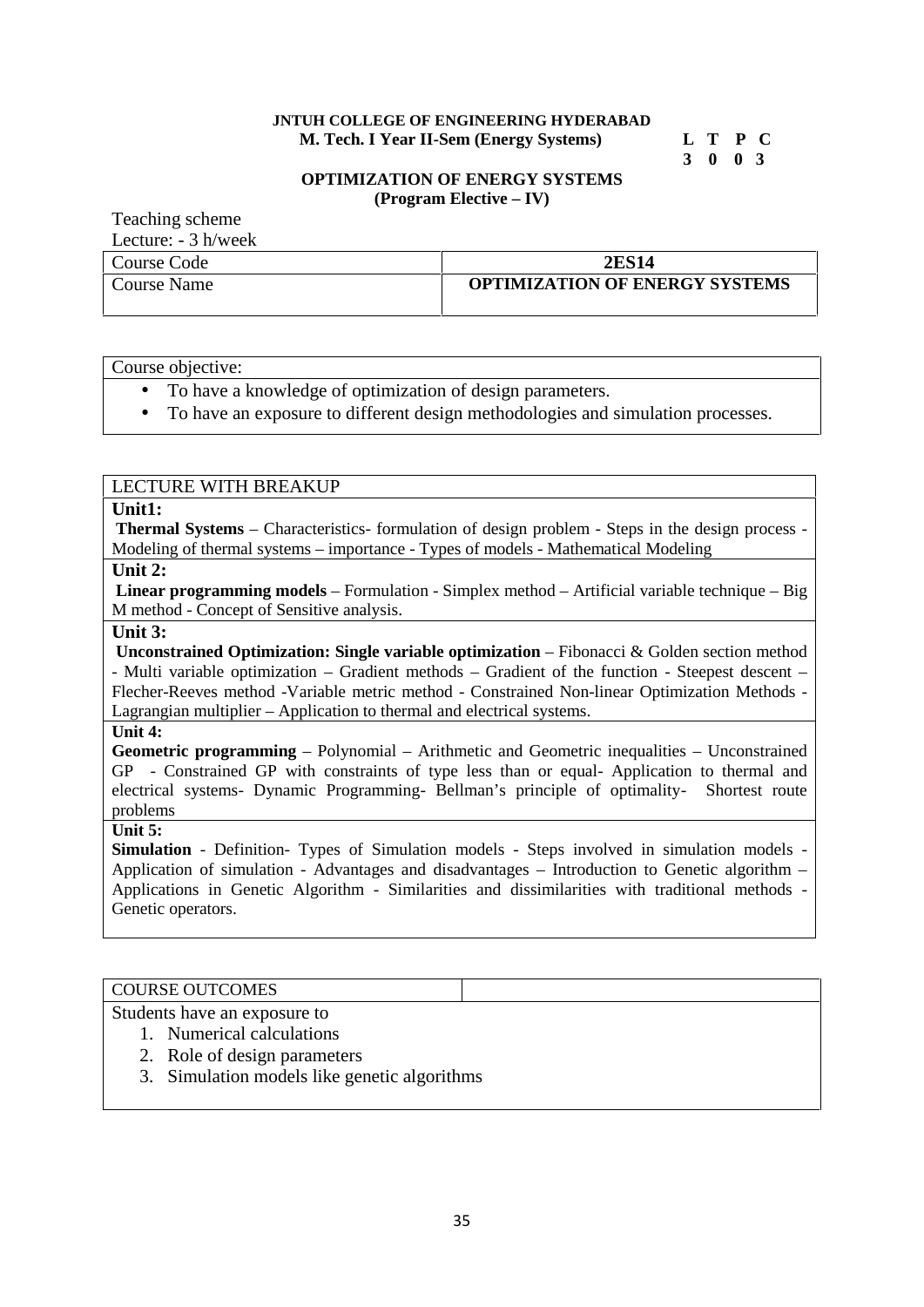# **Text Books:**

- 1. Design and Optimization of Thermal Systems, Yogesh Jaluria, McGraw Hill.
- 2. Optimization theory and applications, S.S.Rao, New Age Publication.

- 1. Design of Thermal System, W.F.Stoecker, McGraw Hill.
- 2. Operation Research, Panner Selvam, Prentice Hall.
- 3. Optimization Research, M.C.Joshi.
- 4. Simulation Modeling & Analysis, Law & Kelto.
- 5. Operation Research, S Prinsc Valle Kasur.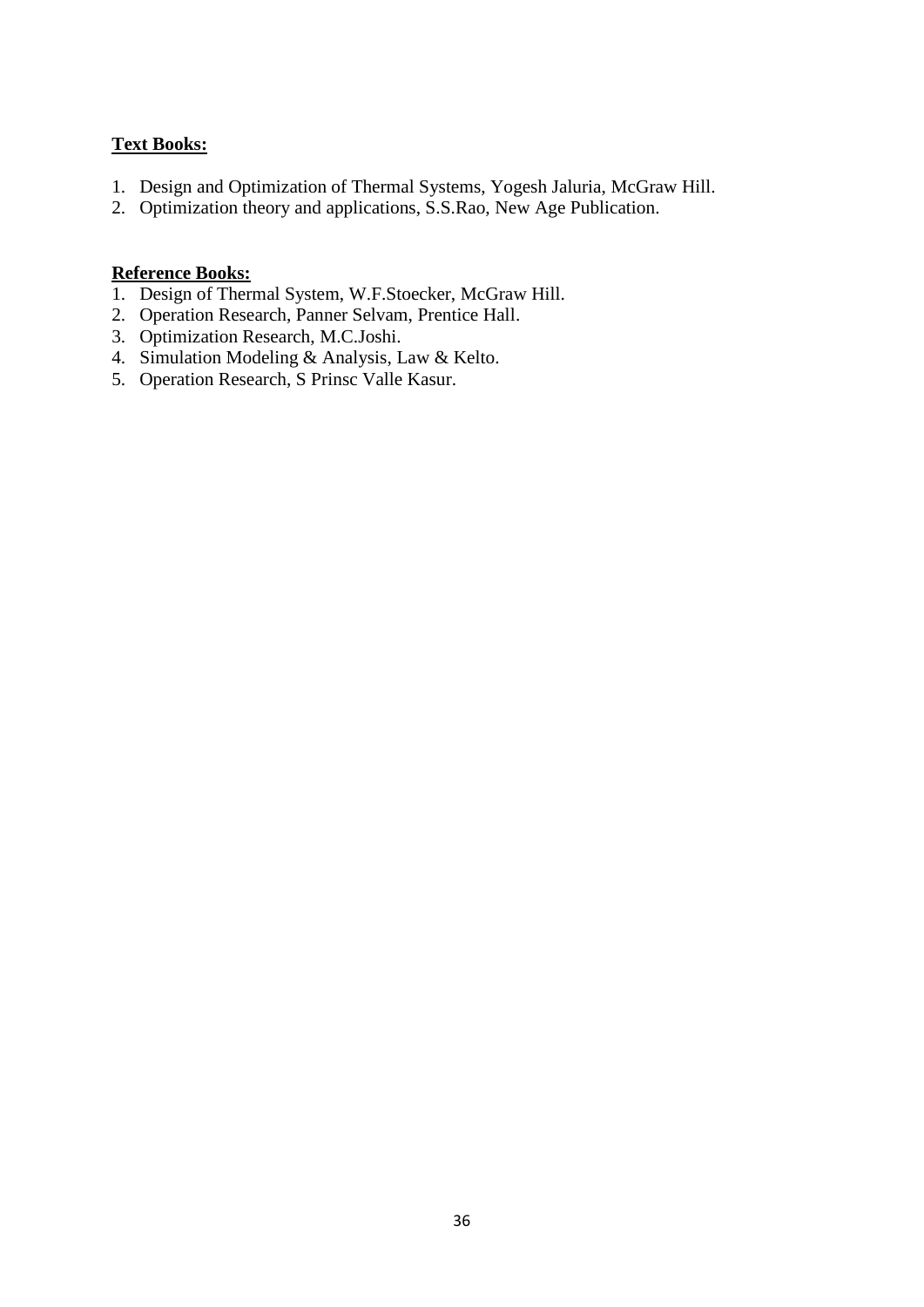#### **JNTUH COLLEGE OF ENGINEERING HYDERABAD M. Tech. I Year II-Sem (Energy Systems) L T P C**

# **3 0 0 3**

#### **WIND ENERGY CONVERSION SYSTEMS (Program Elective-IV)**

Teaching scheme Lecture: - 3 h/week

| Course Code | 2ES14                          |
|-------------|--------------------------------|
| Course Name | WIND ENERGY CONVERSION SYSTEMS |

#### Course objectives:

- To understand the fundamentals of wind energy and its conversion system
- To learn gear coupled generator wind turbine components
- To learn modern wind turbine control & monitoring.

### LECTURE WITH BREAKUP

#### **Unit1:**

#### **Wind Energy Fundamentals & Wind Measurements:**

Wind Energy Basics, Wind Speeds and scales, Terrain, Roughness, Wind Mechanics, Power Content, Class of wind turbines, Atmospheric Boundary Layers, Turbulence. Instrumentation for wind measurements, Wind data analysis, tabulation, Wind resource estimation, Betz's Limit, Turbulence Analysis.

#### **Unit 2:**

#### **Aerodynamics Theory & Wind Turbine Types:**

Airfoil terminology, Blade element theory, Blade design, Rotor performance and dynamics, Balancing technique (Rotor & Blade), Types of loads; Sources of loads Vertical Axis Type, Horizontal Axis, Constant Speed Constant Frequency, Variable speed Variable Frequency, Up Wind, Down Wind, Stall Control, Pitch Control, Gear Coupled Generator type, Direct Generator Drive /PMG/Rotor Excited Sync Generator.

#### **Unit 3:**

#### **Gear Coupled Generator Wind Turbine Components And Their Construction:**

Electronics Sensors/Encoder/Resolvers, Wind Measurement : Anemometer & Wind Vane, Grid Synchronisation System, Soft Starter, Switchgear[ACB/VCB], Transformer, Cables and assembly, Compensation Panel, Programmable Logic Control, UPS, Yaw & Pitch System : AC Drives, Safety Chain Circuits, Generator Rotor Resistor controller (Flexi Slip), Differential Protection Relay for Generator, Battery/Super Capacitor Charger & Batteries/ Super Capacitor for Pitch System, Transient Suppressor/Lightning Arrestors, Oscillation & Vibration sensing.

#### **Unit 4:**

#### **Direct Rotor Coupled Generator (Multipole) [Variable Speed Variable Freq.]:**

Excited Rotor Synch, Generator/PMG Generator, Control Rectifier, Capacitor Banks, Step Up/Boost Converter (DC-DC Step Up), Grid Tied Inverter, Power Management, Grid Monitoring Unit (Voltage and Current), Transformer, Safety Chain Circuits

**Unit 5:**

#### **Modern Wind Turbine Control & Monitoring System:**

Details of Pitch System & Control Algorithms, Protections used & Safety Consideration in Wind turbines, Wind Turbine Monitoring with Error codes, SCADA & Databases: Remote Monitoring and Generation Reports, Operation & Maintenance for Product Life Cycle, Balancing technique (Rotor & Blade), FACTS control & LVRT & New trends for new Grid Codes.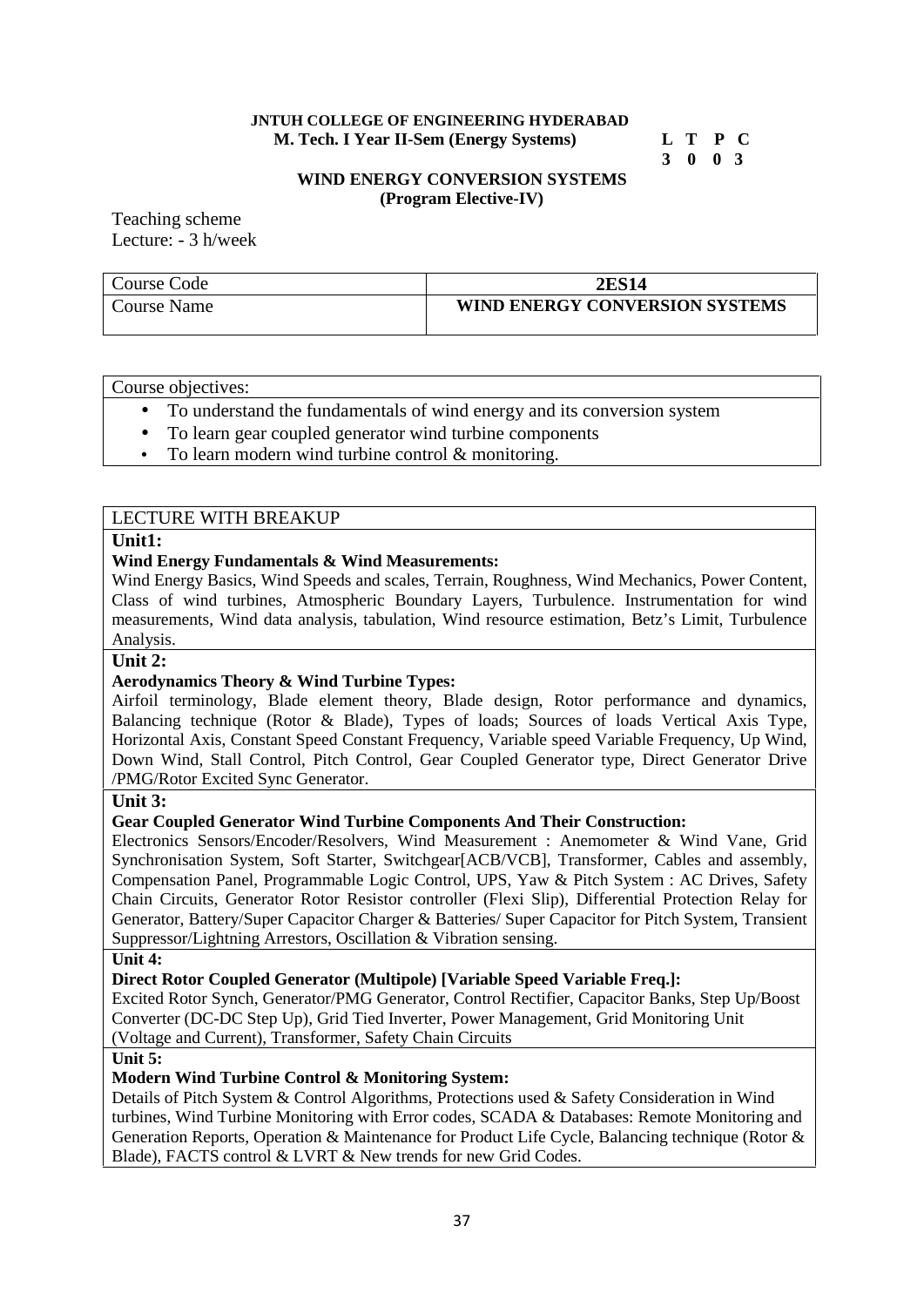COURSE OUTCOMES

Student will be able to:

- 1. Know the energy conversion techniques in wind energy
- 2. Learn about wind turbine components and their constructions.
- 3. Understand the modern wind turbine control & monitoring.

# **Text Books:**

- 1. Renewable Energy Sources, Twidell J.W. and Weir A., EFN Spon Ltd., 1983.
- 2. Renewable Energy, Power for a Sustainable Future, Godfrey Boyle Oxford University Press, 1996.

- 1. C-Wet: Wind Energy Resources Survey in India VI.
- 2 Solar Engineering of Thermal Processes, Duffie A. and Beckmann W. A., John Wiley, 1991.
- 3. Wind Energy Conversion Systems, Freris L.L., Prentice Hall, 1990.
- 4. Wind Energy Systems, John D Sorensen and Jens N Sorensen, Woodhead Publishing Ltd, 2011.
- 5. Stand alone and Hybrid Wind Energy Systems, Kaldellis J.K., CRC Press, 2010.
- 6. Wind Energy Systems, Mario Garcia –Sanz, Constantine H. Houpis, CRC Press 2012.
- 7. Wind Turbine Technology: Fundamental concepts of Wind Turbine Engineering, Spera D.A., ASME Press, 1994.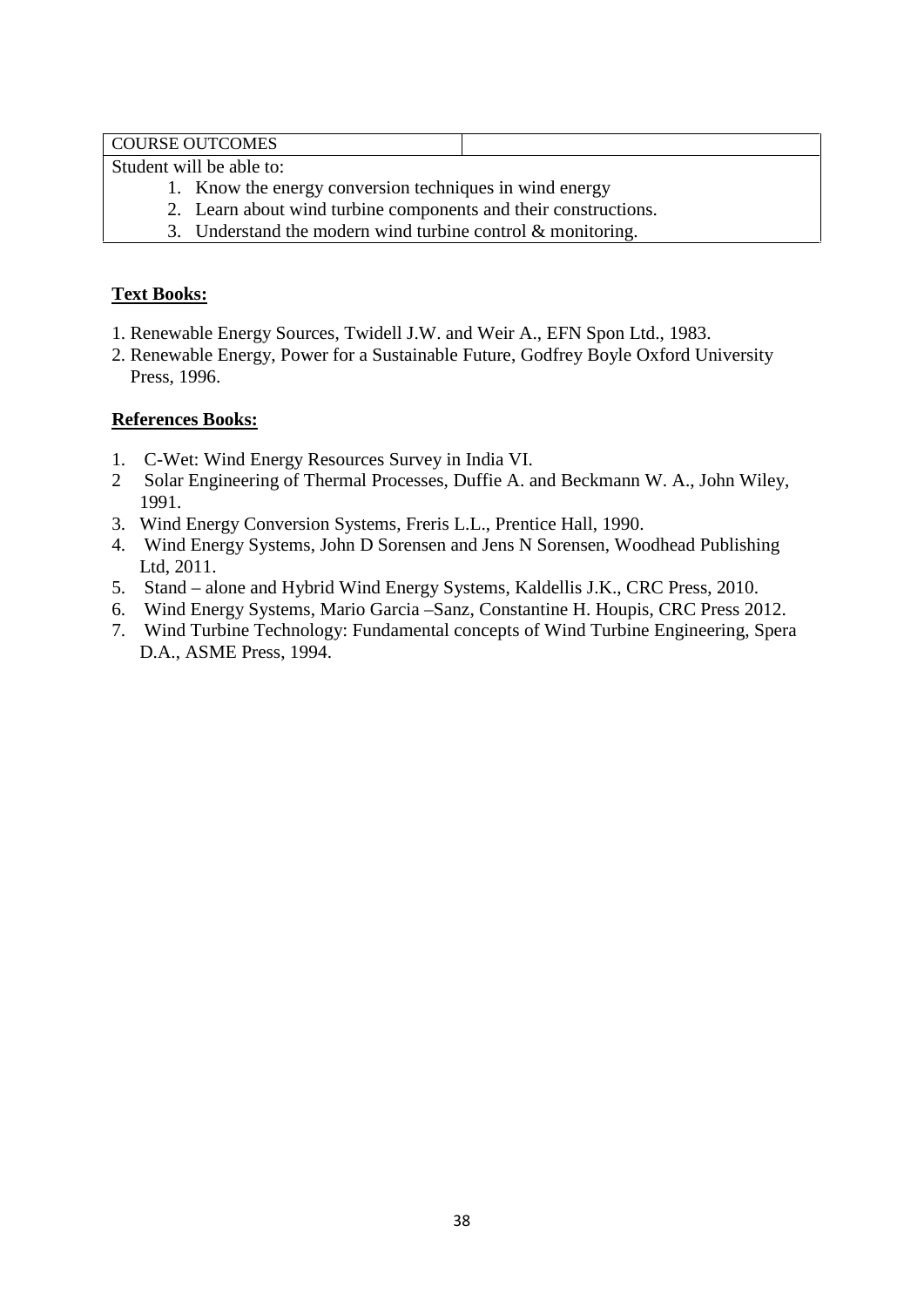#### **JNTUH COLLEGE OF ENGINEERING HYDERABAD M. Tech. I Year II-Sem (Energy Systems) L T P C**

# **3 0 0 3**

#### **SOLAR ENERGY APPLICATIONS (Program Elective-IV)**

Teaching scheme Lecture: - 3 h/week

# Course Code **2ES14** Course Name **SOLAR ENERGY APPLICATIONS**

Course objectives:

- To clarify impression of various solar thermal energy collectors
- To delineate the other applications and the devices used to collect solar energy
- To summarize the basic economics of solar energy collection system

# LECTURE WITH BREAKUP

#### **Unit1:**

**Solar Flat Plate Collectors:** Introduction-Classification - Material involved - Configuration of FPC - Fins and its efficiency- Thermal analysis- Heat transfer coefficients- Various Losses - Testing and performance -Effect of heat capacity and dust - Evolution of evacuated tubes solar collector- Concentrated collectors - Storage Tank - Solar Fluids.

#### **Unit 2:**

**Solar Water Heating Systems:** Integral Collector Storage System - Thermosyphon System - Open Loop, Drain Down, Drain Back, Antifreeze Systems - Refrigerant Solar Water Heaters - Solar Heated Pools - Solar Heated Hot Tubs and Spas.

**SOLAR DISTILLATION:** Introduction, Working principal, Thermal efficiency, Instantaneous. efficiency, overall thermal efficiency, Heat transfer, External heat transfer, Top loss coefficient, Bottom and Side loss coefficient, Internal heat transfer, Radiative loss coefficient, Convective loss coefficient, Evaporative loss coefficient, Determination of distillate output, Passive solar

stills, Effect of various parameters, other designs, Modified internal heat transfer.

# **Unit 3:**

**SOLAR AIR HEATERS:** Description and classification, Conventional heaters, Double exposure heaters, Air heaters with flow above and both sides of the absorbers, Two pass solar air heater, Heater with finned absorber, Yee-Corrugated absorber, Reverse absorber heater, with porous absorber, Testing of solar air collector, Parametric studies, Application of air heaters, Comparision and performance of liquid and air collector

**SOLAR CROP DRYING**: Introduction, working principal, Classification, Energy Balancing, Modelling, Moisture content, Drying characteristics curves, Energy requirement, Designing

# **Unit 4:**

**Solar cooker:** Types-Working principle- Comparison -various phases of cooking, Performance evaluation.

**Solar Space Conditioning Systems:** Liquid Type Solar Heating System With / Without Storage - Heat Storage Configurations - Heat Delivery Methods - Solar Refrigeration and Air Conditioning. **Other Applications:** Solar Ponds – Solar Passive Architecture – Solar Chimney- Use of AI, ML,

Block chain and IOT.

#### **Unit 5:**

**Energy Storage:** Energy Storage materials- Sensible heat storage – Phase change materials **Economic Analysis:** Cost analysis, Cash flow diagram - Application of economic methods to analyze the feasibility of solar systems to decide project / policy alternatives - Net energy analysis and cost requirements for active and passive heating and cooling - for electric power generation - and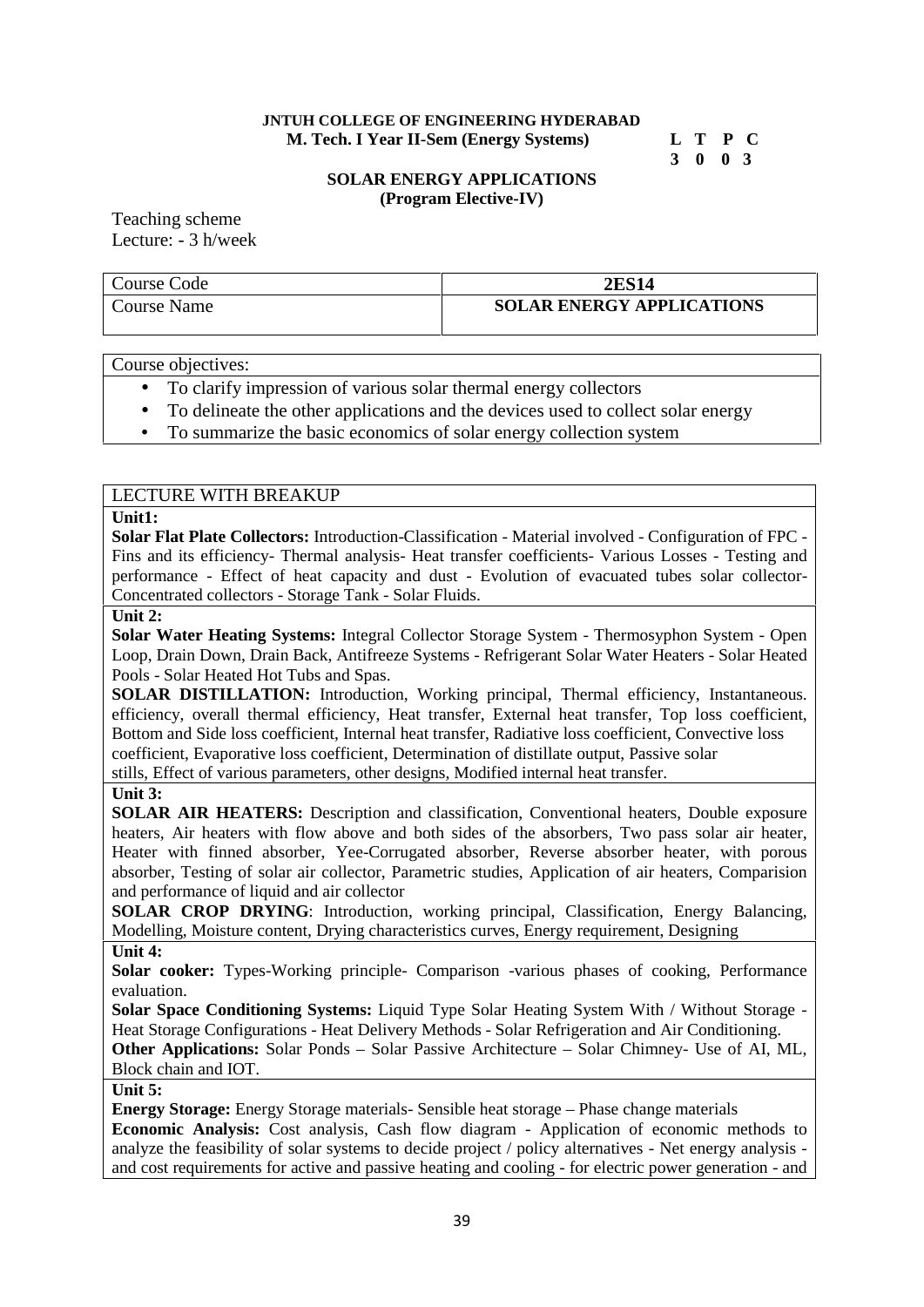for industrial process-heating - Payback time with and without interest, Benefit cost analysis, Effect of depreciation, Cost comparison after taxes.

# COURSE OUTCOMES

- 1. The impression of various solar thermal energy collectors were clarified.
- 2. The other applications and the devices used to collect solar energy were incorporated.
- 3. The basic economics of solar energy collection system was understood.

# **Text Books:**

- 1. Physics and Technology of Solar Energy- Volume I: Solar Thermal Applications, H P Garg, M Dayal, G Furlan,Springer, 2007.
- 2. Solar Energy: Principles Of Thermal Collection And Storage, Sukhatme and Nayak, " Tata McGraw.Hill, 2008.
- 3. Solar Water Heating, Bob Ramlow & Benjamin Nusz, New Society Publishing, 2006.

- 1. Solar Thermal Energy, John Canivan,Sunny Future Press 2003.
- 2. "Concentrated Solar Thermal Energy, Charles Christopher Newton, Published by VDM Verlag, 2008.
- 3. Solar Thermal Energy Storage, H.P.Garg, S.C.Mullick, A.K.Bhargava, D.Reidal, Springer, 2005.
- 4. Solar Energy Houses: Strategies, Technologies Examples, Anne Grete Hestnes, Robert Hastings, Bjarne Saxhof, Earthscan Publications, 2003.
- 5. Saroj Kaushik, Artificial Intelligence, Cengage Learning, 1st Edition 2011.
- 6. Tom Mitchell, Machine Learning, McGraw Hill, 2017
- 7. Tiana Laurence, Blockchain for Dummies, 2nd Edition 2019, John Wiley & Sons.
- 8. Internet of Things, RMD Sundaram Shriram K Vasudevan, Abhishek S Nagarajan, John Wiley & Sons.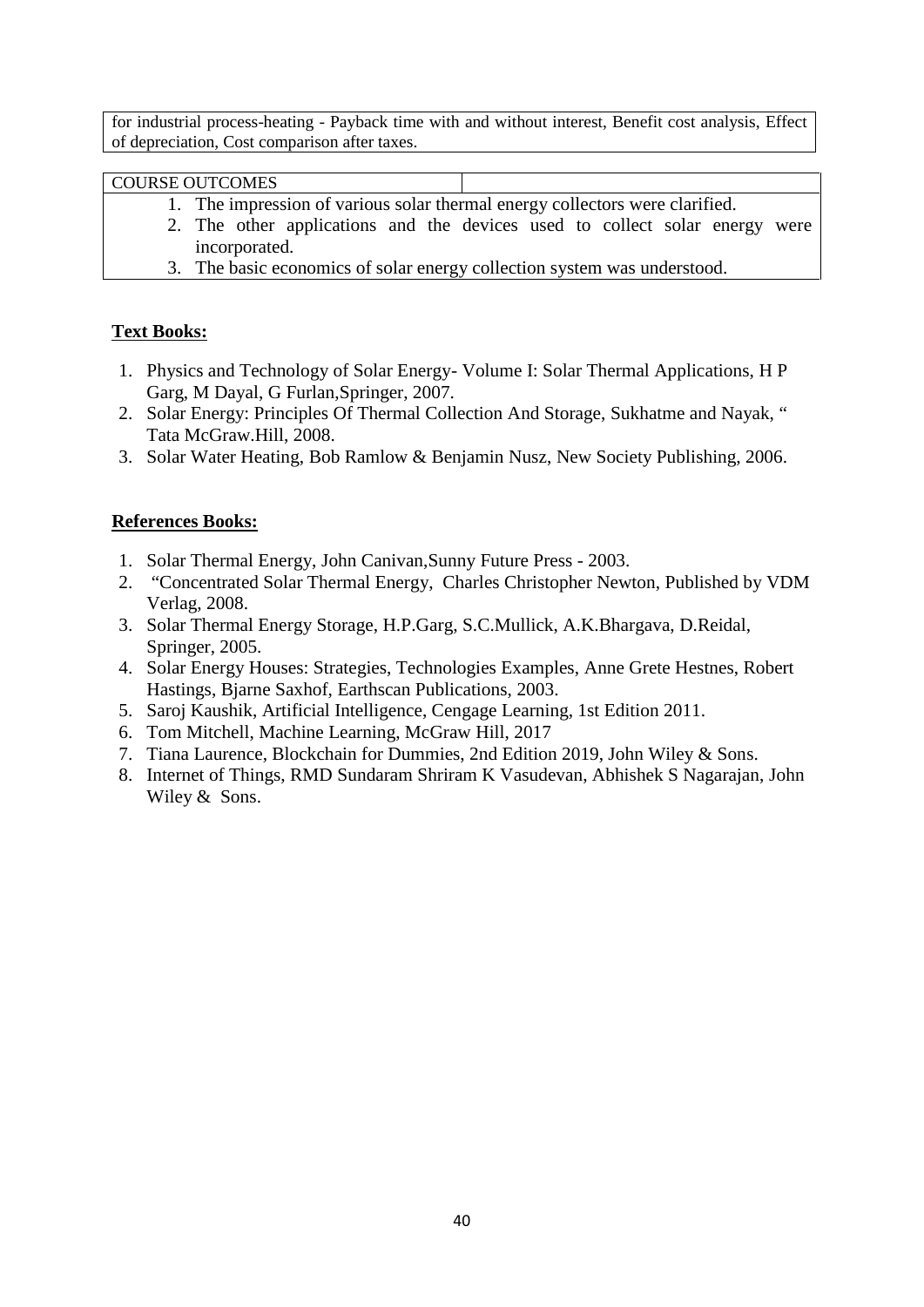#### **JNTUH COLLEGE OF ENGINEERING HYDERABAD M. Tech. I Year II-Sem (Energy Systems) L T P C**

**2 0 0 0**

### **VALUE EDUCATION (Audit Course)**

Teaching scheme Lecture: - 3 h/week

| Course Code | 2A113                  |
|-------------|------------------------|
| Course Name | <b>VALUE EDUCATION</b> |

Course objectives:

Students will be able to

- Understand value of education and self- development
- Imbibe good values
- Know about the importance of character.

# LECTURE WITH BREAKUP

Unit 1: Values and Self-development – Social Values and Individual Attitudes. Work Ethics, Indian Vision of Humanism. Ethical Standards and Principles. Value Judgments.

**Unit 2:** Importance of Cultivating Values. Sense of Duty. Devotion, Self-reliance,

Confidence, Concentration. Truthfulness, Cleanliness. Honesty, Humanity.

National Unity. Patriotism. Love for Nature, Discipline.

**Unit 3**: Personality and Behavior Development - Soul and Scientific Attitude-Integrity and Discipline. Punctuality- Compassion and Benevolence - Positive Thinking- Composure and Equipoise- Dignity of Labour.

**Unit4**: Universal Brotherhood and Religious Tolerance. True Friendship. Happiness Vs Suffering- Aware of Self-destructive Habits. Association and Cooperation. Eco-friendly Consciousness.

**Unit5**: Character and Competence – Values of Scriptures- Self-management and Good health. Science of Reincarnation. Equality, Nonviolence, Humility, Role of Women- Secular Thinking- Mind your Mind, Self-control- Non Ethnocentric Behavior.

# COURSE OUTCOMES

- Students will be able to
- 1. Acquire knowledge about self-development
- 2. Learn the importance of Human values
- 3. Develop the overall personality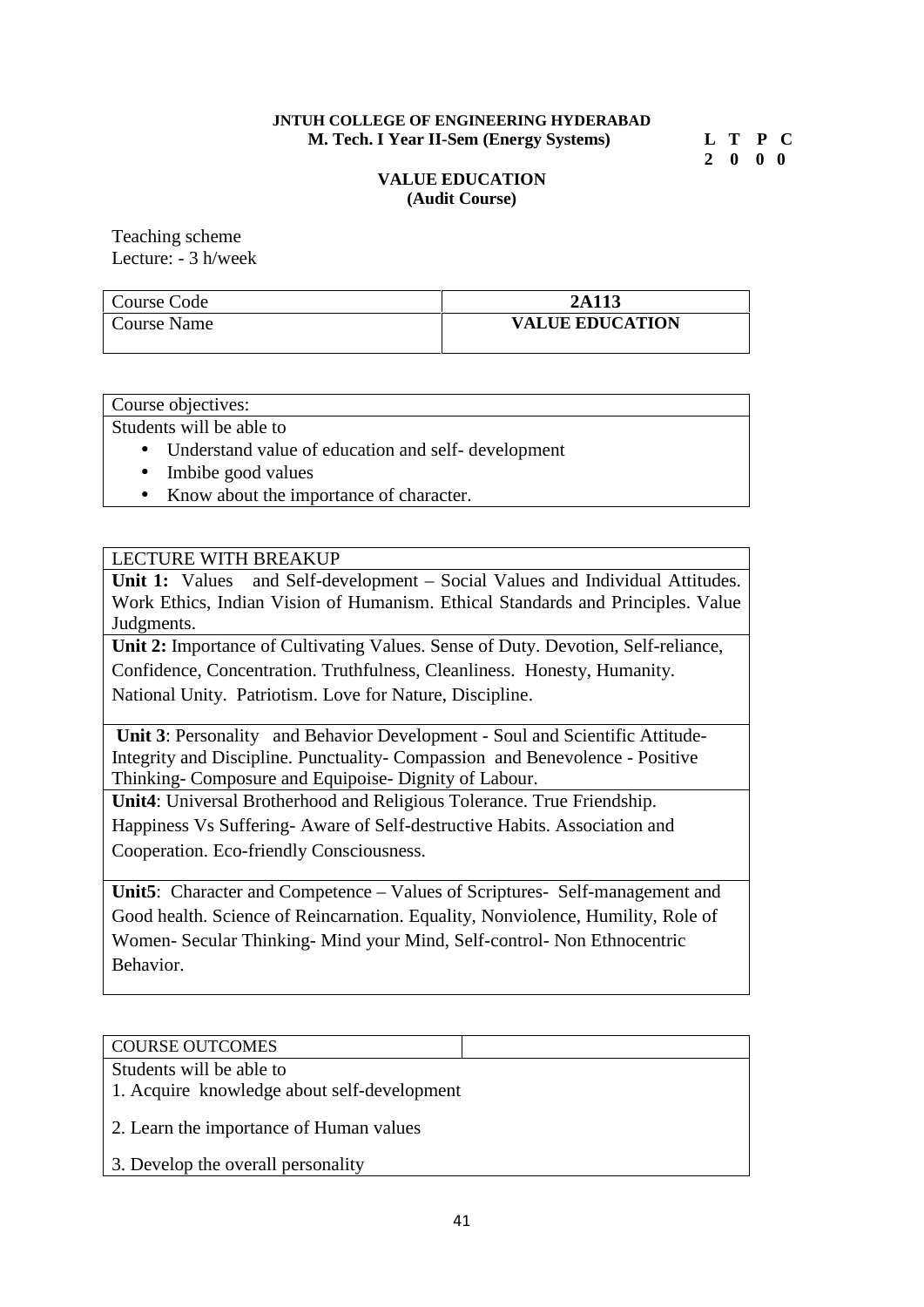# **Text Books:-**

- 1. Chakroborty, S.K. "*Values and Ethics for organizations Theory and practice*", Oxford University Press, New Delhi. 1998.
- 2. Dostoyevsky, Fyodor, Constance Garnett, and Ernest J. Simmons. *Crime and Punishment*. New York: Modern Library, 1950. Print.
- 3. Galsworthy, John. *Justice.* Czechia, Good Press, 2019.
- 4. TED Talks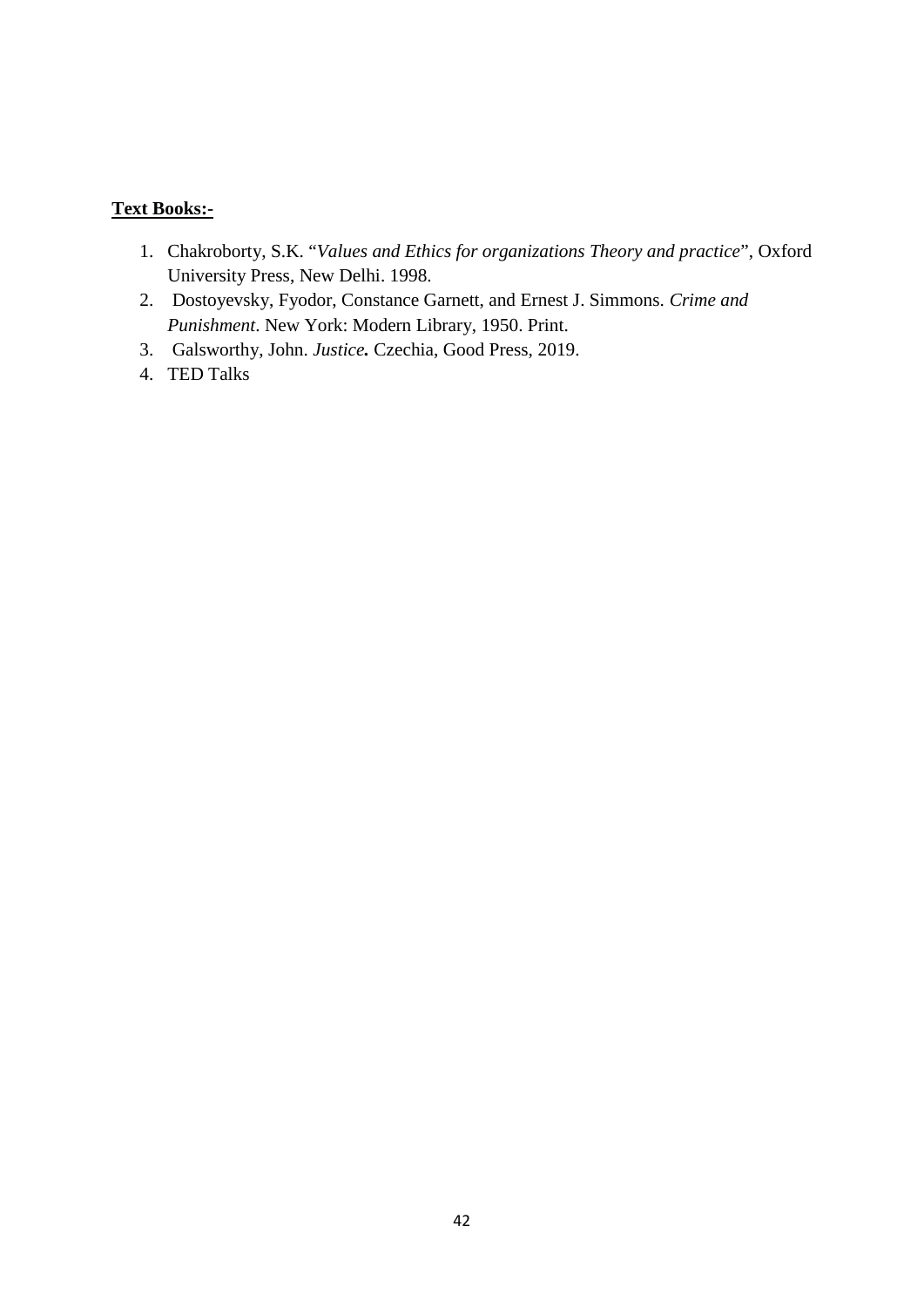#### **JNTUH COLLEGE OF ENGINEERING HYDERABAD M. Tech. I Year II-Sem (Energy Systems) L T P C**

**0 0 4 2**

#### **ENERGY CONVERSION LABORATORY**

Teaching scheme Lecture: - 3 h/week

| Course Code | <b>2ES07</b>                        |
|-------------|-------------------------------------|
| Course Name | <b>ENERGY CONVERSION LABORATORY</b> |

Course objective:

To have knowledge of energy conversion principles from one to another.

#### LECTURE WITH BREAKUP

#### **Study of:**

- 1. Measurement of temperature using Infrared Thermometers
- 2. Measurement of illumination using Lux meter
- 3. Exhaust gas analysis using gas analyzer

# **Experiments:**

#### **Experiments:**

- **1.** To measure the Short circuit current, open circuit voltage and I-V characteristics of solar cell by varying the load using solar simulator apparatus.
- **2.** To determine the I-V characteristics of a solar cell by varying the illumination using solar simulator apparatus. (at minimum and maximum load resistances)
- **3.** To determine the I-V characteristics of two solar cells connected in series and parallel. (at minimum and maximum load resistances)
- **4.** To determine the I-V characteristics at different temperatures of a solar cell using solar simulator apparatus.
- **5.** To determine the I-V characteristics of a solar panel connected in series and parallel under actual conditions. (at minimum and maximum load resistances)
- **6.** To determine the power output from a solar cell at different wavelengths using various colour filters.
- **7.** To determine the Intensity of light energy (lux) at various input conditions at fixed distance from the source.
- **8.** To determine the Intensity of light (lux) at various distances from the source.
- **9.** To determine the I-V characteristics of a solar module in the Fuel cell apparatus.
- **10.** To determine Photocurrent as a function of Distance and Angle of Incidence of the Light Source.
- **11.** To determine the natural convection heat transfer from a fin assembly.
- **12.** To determine the temperature distribution in a fin.
- **13.** To determine the free convection heat transfer of water.
- **14.** To determine the forced convection heat transfer in a spiral flow.
- **15.** To determine the forced convection heat transfer in a horizontal tube.
- **16.** To determine the voltage and current of PV module under tracking condition.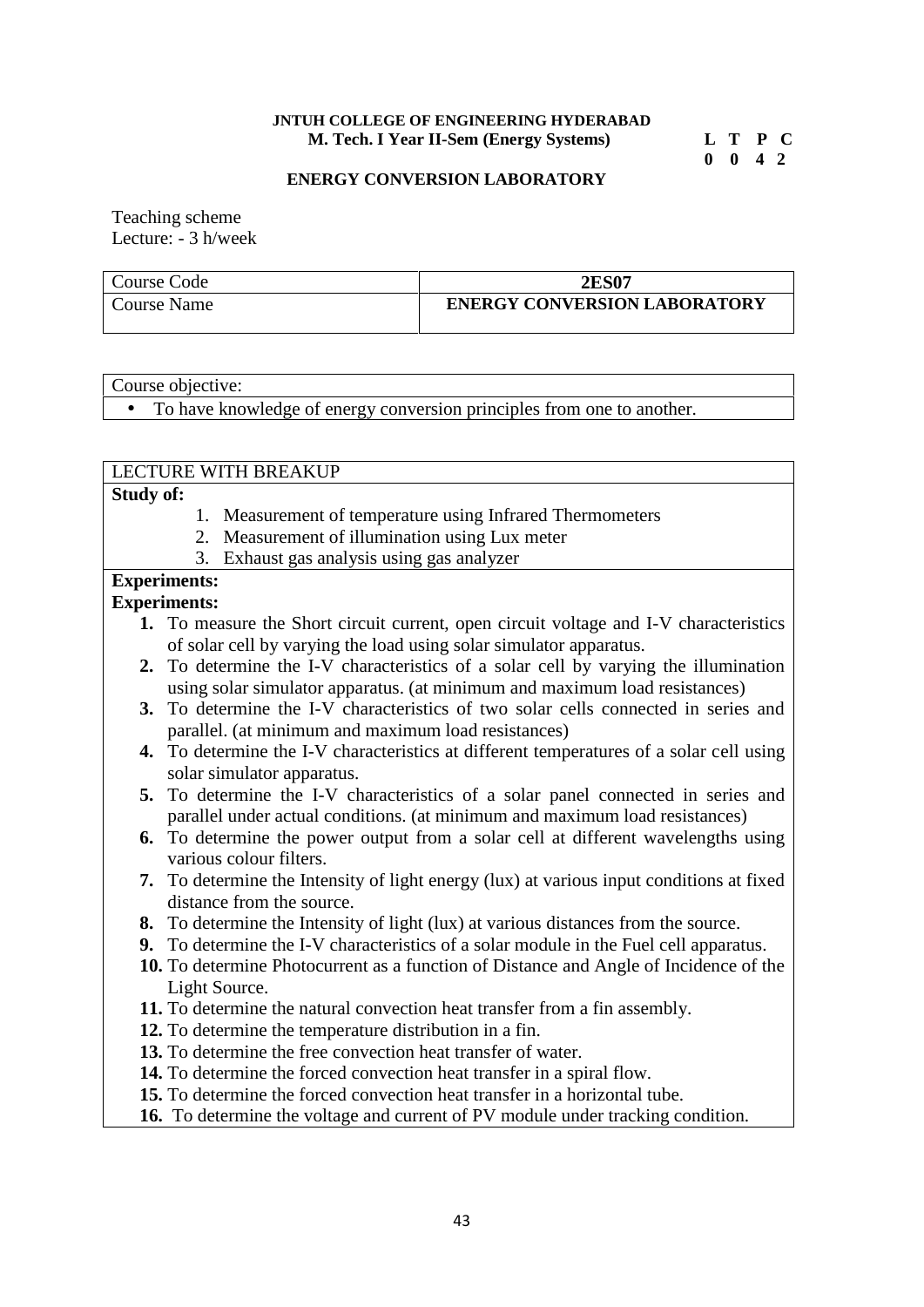# **JNTUH COLLEGE OF ENGINEERING HYDERABAD M. Tech. I Year II-Sem (Energy Systems) L T P C**

**0 0 4 2**

#### **COMPUTER SIMULATION LABORATORY**

Teaching scheme Lecture: - 3 h/week

| Course Code | <b>2ES08</b>                         |
|-------------|--------------------------------------|
| Course Name | <b>COMPUER SIMULATION LABORATORY</b> |

Course objective

# LECTURE WITH BREAKUP **MATLAB**:

- 1. Basic Operations on Matrices.
- 2. Generation of Various Signals and Sequences (Periodic and Aperiodic), such as Unit Impulse, Unit Step, Square, Saw tooth, Triangular, Sinusoidal, Ramp, Sinc.
- 3. Familiarization with matlab control system tool box, matlab/simulink tool box.
- 4. Determination of step & impulse response for a first order unity feedback system
- 5. Determination of step & impulse response for a second order unity feedback system
- 6. Determination of bode plot using matlab control system toolbox for 2nd order system &obtain controller specification parameters.
- 7. Determination of root locus plot using matlab control system toolbox for 2nd order system & obtain controller specification parameters.
- 8. Determination of nyquist plot using matlab control system toolbox.
- 9. Study the effect of pi & pd controller on system performance to determine:
	- i. Effect of PI controller on system performance
	- ii. Effect of PD controller on system performance
	- 9. study the effect of addition of zeros to the forward path transfer function of a closed loop system.
	- 10. Simulation of vertical axis wind turbine.

# **SIMULATION:**

- 1. Single phase half-controlled converter using R and RL load using MATLAB / SIMULINK
- 2 Single phase fully controlled converter using R and RL loadusing MATLAB / SIMULINK
- 3 Three phase fully controlled converter using R and RL load using MATLAB / SIMULINK
- 4 Single phase AC voltage regulator using MATLAB /SIMULINK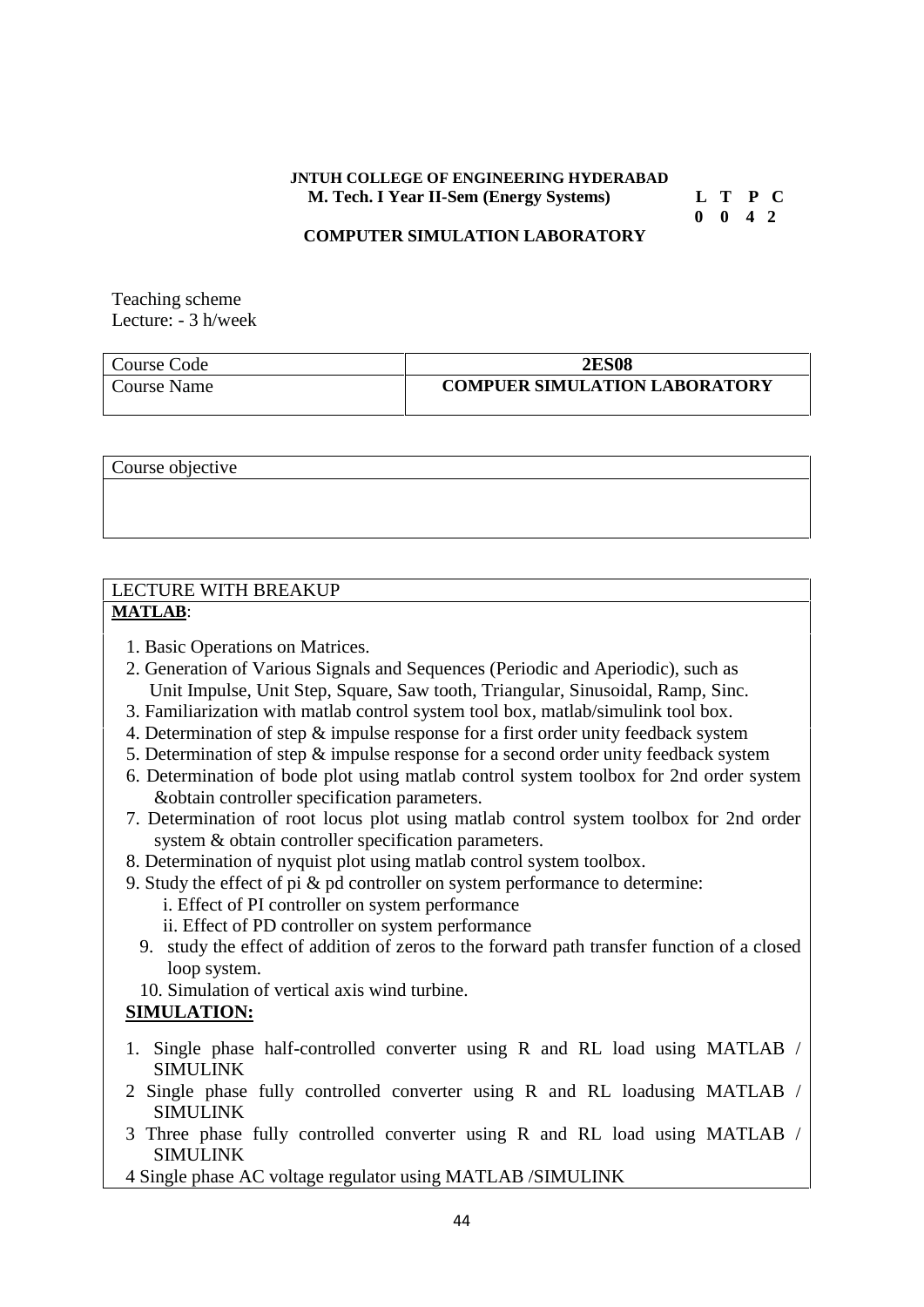- 5. Simulation study on Solar PV Energy System.
- 6. Experiment on "VI-Characteristics and Efficiency of 1kWp Solar PV System".
- 7. Simulation study on Wind Energy Generator.
- 8. Experiment on Performance assessment of micro–Wind Energy Generator.
- 9. Simulation study on Hybrid (Solar-Wind) Power System.
- 10. Simulation study on Hydel Power.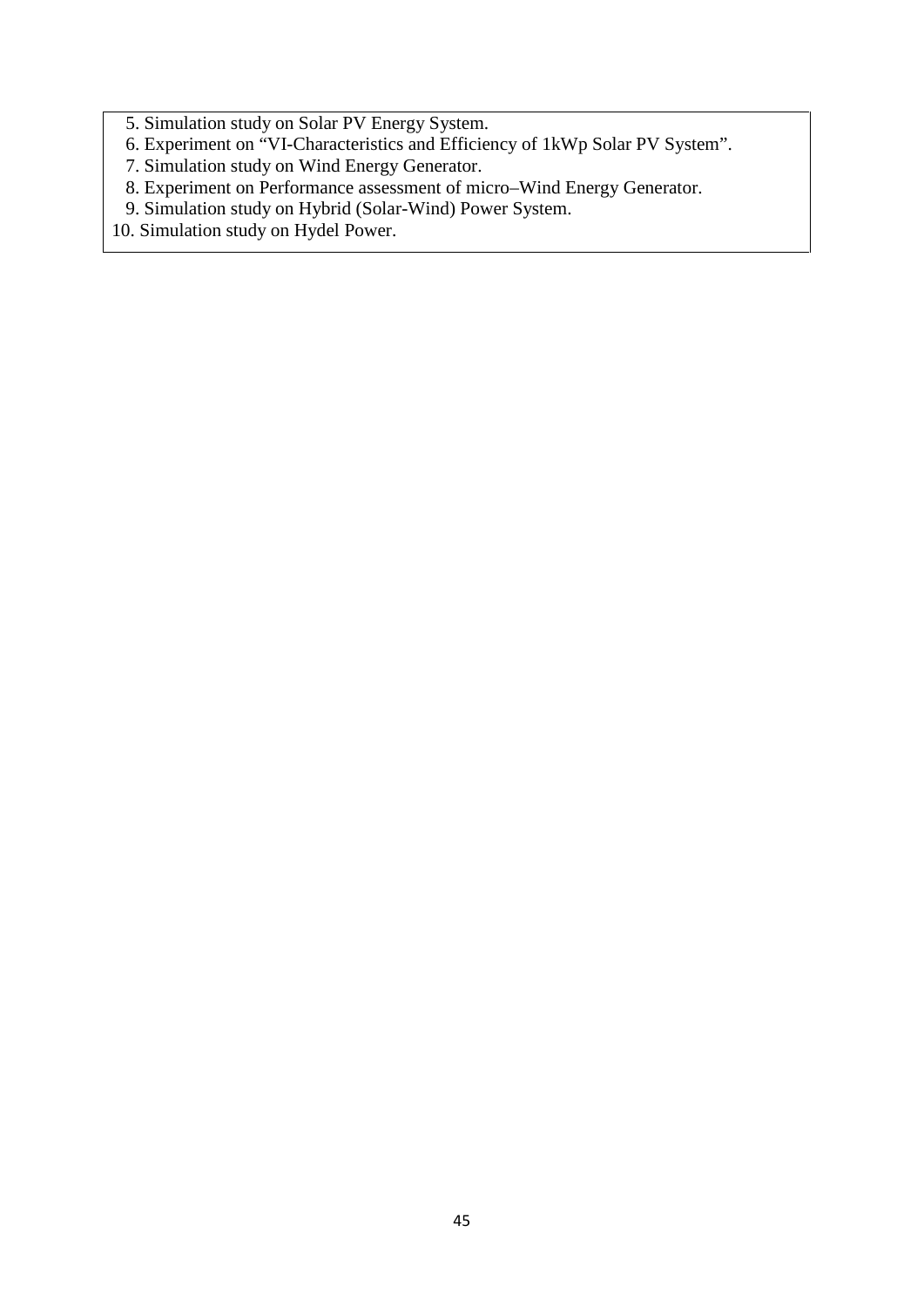# **JNTUH COLLEGE OF ENGINEERING HYDERABAD**

**M. Tech. I Year II-Sem (Energy Systems) L T P C**

# **TECHNICAL SEMINAR 0 0 4 2**

| Teaching scheme       |                          |
|-----------------------|--------------------------|
| Lecture: $-3 h/$ week |                          |
| Course Code           | <b>2ES09</b>             |
| <b>Course Name</b>    |                          |
|                       | <b>TECHNICAL SEMINAR</b> |
|                       |                          |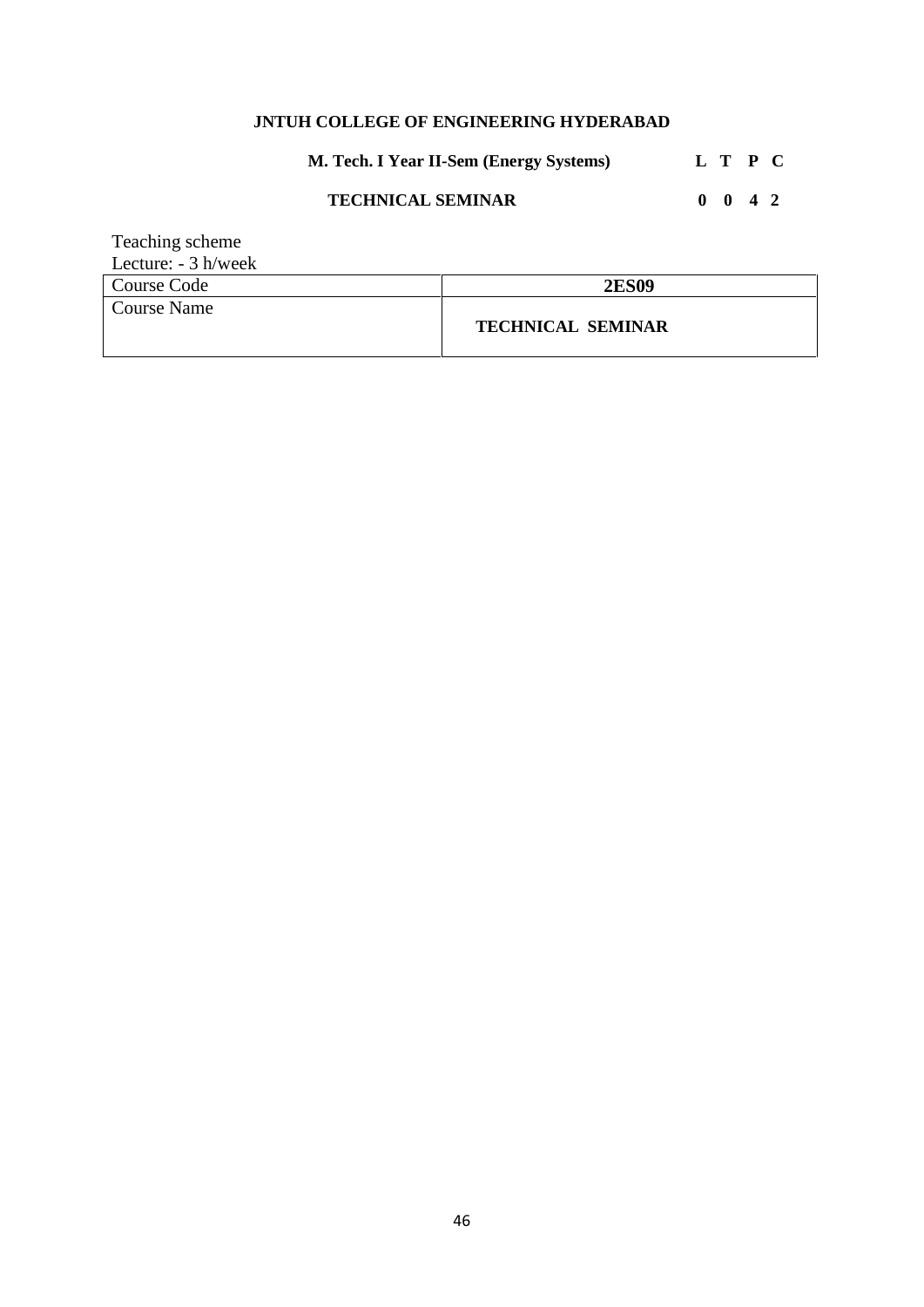### **JNTUH COLLEGE OF ENGINEERING HYDERABAD M. Tech. II Year III- Sem (Energy Systems) L T P C**

**3 0 0 3**

#### **ENERGY STORAGE SYSTEMS (Program Elective-V)**

Teaching scheme

| Lecture: $-3$ h/week |                               |
|----------------------|-------------------------------|
| Course Code          | <b>3ES15</b>                  |
| Course Name          | <b>ENERGY STORAGE SYSTEMS</b> |
|                      |                               |

Course objectives:

- To understand the concept of understand / analyse the various types of energy storage.
- To study the various applications of energy storage systems

# LECTURE WITH BREAKUP

#### **Unit 1:**

Introduction: Necessity of Energy Storage -Types of energy storage (Electrical Energy Storage, Chemical Energy Storage, Thermal Energy Storage, Mechanical Energy Storage, Electrochemical Energy Storage, Thermo-chemical Energy Storage, Thermo-mechanical Energy Storage) -comparison of energy storage technologies – Utilization of energy storage devices -specific areas of applications of energy storage system-Applications.

# **Unit 2:**

**Electrical Energy Storage (EES) Technologies and Considerations**: Flywheel Energy Storage System (FESS) and Applications; Electrochemical Energy Storage Systems (EESSs): Battery Energy Storage Systems (BESSs) and Applications, Electrical and magnetic energy storage; Capacitor Energy Storage Systems.

**Fundamental Concepts of Batteries:** Measuring of battery performance - Charging and discharging of a battery - Storage density - Energy density - Safety issues - Types of batteries - Lead Acid, Nickel, Cadmium, Zinc Manganese dioxide and modern batteries for example (i) Zinc-Air (ii) Nickel Metal Hydride (iii) Lithium Ion Battery (iv) Flow Batteries . Brief overview of a) Nanobolt Lithium Tungsten b)Organosilicon electrolyte batteries c) Gold nanowire gel electrolyte batteries and d) Tank Two string cell batteries - Electric Vehicle Battery Charging Stations.

#### **Unit 3:**

Pumped Hydro Energy Storage Systems (PHESSs)- KE and Compressed Air Energy Storage Systems- Thermal energy storage with Packed beds - Modelling using porous medium approach -Thermo chemical energy storage- Fuel cells as energy storage systems - Hydrogen storage methods and types (Metal hydrides, metallic alloy hydrides).

**Unit 4:**

**Thermal energy storage -** Necessity, latent heat storage system, Phase Change Materials (PCMs) and classifications, properties of the PCM's for different temperature range, selection criteria of PCMs for heating and cooling in buildings, PCM's use in Solar dryer, water heating system, LHTES systems in refrigeration and air-conditioning applications; Short term heat storage system, Heat storage in solar heating systems (SHS); SHS mediums, Rock-bed storage systems; Energy analysis of the latent heat storage based different systems.

**Thermal Storage:** Types - Modelling of thermal storage units - Simple water and rock bed storage. **Unit 5:**

**Case studies:** Application of the thermal energy storage for space heating and cooling (Thromb wall), green house heating, Solar power plant applications; Drying and heating for process industries, Food preservation; Waste heat recovery; Comparison of different energy storage technologies and future prospects.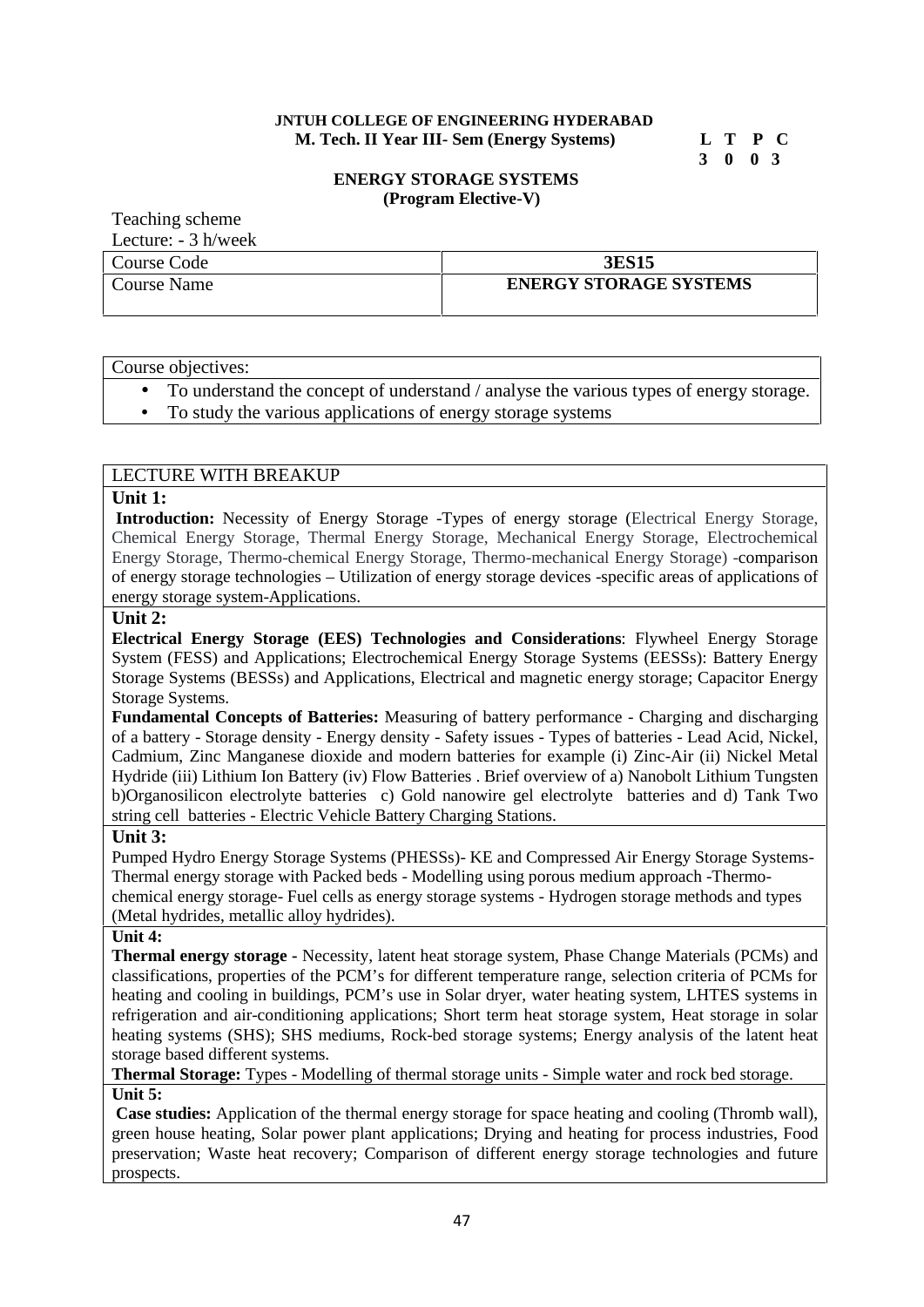#### COURSE OUTCOMES

#### Students will be

- 1. Understand the evaluate the different types of the energy storage systems.
- 2. Analyze different PCM's based energy storage systems including latent heat storage systems and sensible heat storage systems.
- 3. Analyze the importance of chemical energy storage and hydrogen energy storage.

4. Able to analyse various types of energy storage devices and perform the selection based on techno economic view point.

### **Text Books:**

- 1. Ataer, O. Ercan. Energy Storage Systems-Volume I (2009): 97, Encyclopedia of Life Support Systems.
- 2. Kalaiselvam, S., and R. Parameshwaran. Thermal Energy Storage Technologies for Sustainability: Systems Design, Assessment and Applications. Elsevier.
- 3. Fleischer, Amy S. Thermal Energy Storage Using Phase Change Material, Springer.
- 4. Solar Energy Principles of thermal collection and storage, S. P Sukhatme & J. K. Naik. Tata Mc Graw Hill.
- 5. Thermal Energy Storage Systems and Applications, Ibrahim Dincer and Mark A. Rosen, John Wiley & Sons 2002.
- 6. Electric Vehicle Technology Explained, James Larminie, John Lowry, Wiley Aug 2012 updated
- 7. Handbook of Electric Vehicle Charging Infrastructure Implementation , Publication by NITI AYOG, MOP et al
- 8. https://www.gray.com/insights/5-new-battery-technologies-that-will-change-the-future/

- 1. A.G.Ter-Gazarian, "Energy Storage for Power Systems", Second Edition, The Institution of Engineering and Technology (IET) Publication, UK, (ISBN – 978-1-84919-219-4), 2011.
- 2. Francisco Díaz-González, Andreas Sumper, Oriol Gomis-Bellmunt," Energy Storage in Power Systems" Wiley Publication, ISBN: 978-1-118-97130-7, Mar 2016.
- 3. A. R. Pendse, "Energy Storage Science and Technology", SBS Publishers & Distributors Pvt. Ltd., New Delhi, (ISBN – 13:9789380090122), 2011.
- 4. Electric Power Research Institute (USA), "Electricity Energy Storage Technology Options: A White Paper Primer on Applications, Costs, and Benefits" (1020676), December 2010.
- 5. Paul Denholm, Erik Ela, Brendan Kirby and Michael Milligan, "The Role of Energy Storage with Renewable Electricity Generation", National Renewable Energy Laboratory (NREL) – A National Laboratory of the U.S. Department of Energy – Technical Report NREL/ TP6A2- 47187, January 2010.
- 6. Solar Engg. Thermal Procession, Buffa & Buckman
- 7. Non-Conventional Energy Sources, G.D. Rai
- 8. Engg. Technology, S. Rao & D.B Parulkar
- 9. Electrochemical technologies for energy storage and conversion, Ru-shiliu, Leizhang, Xueliang sun, Wiley publications, 2012
- 10. Fuel Cells Principles and Applications, Viswanathan, B and M Aulice Scibioh, Universities Press (2006).
- 11. Hydrogen and Fuel Cells: A Comprehensive Guide, Rebecca L. and Busby, Penn Well
- 12. Corporation, Oklahoma (2005).
- 13. Hydrogen and Fuel Cells: Emerging Technologies and Applications, Bent Sorensen (Sorensen), Elsevier, UK (2005).
- 14. Linden's Handbook of Batteries , 5<sup>th</sup> Edition, Kirby W. Beard. Mcgraw Hill Education, May 2019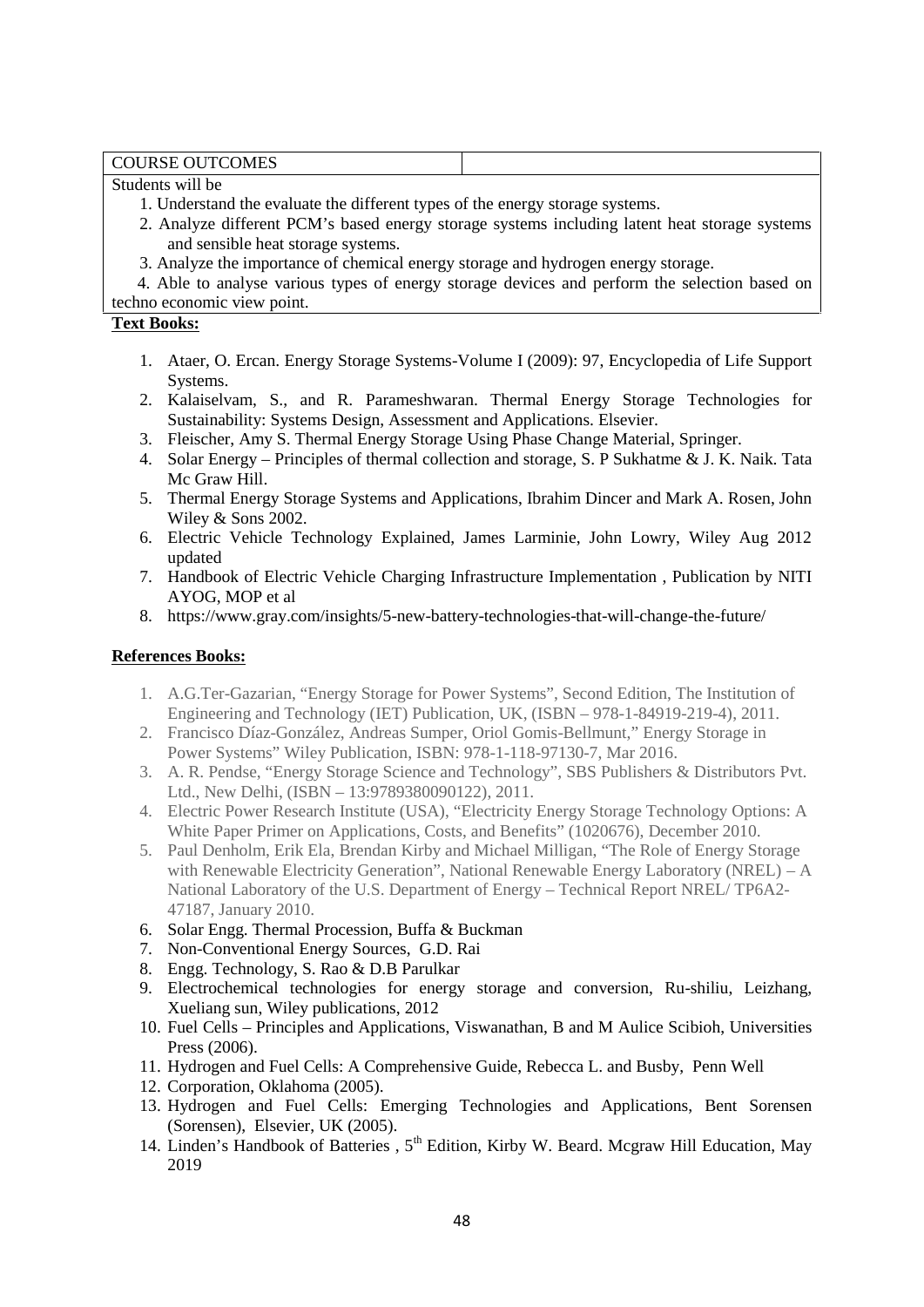#### **JNTUH COLLEGE OF ENGINEERING HYDERABAD M. Tech. II Year III-Sem (Energy Systems) L T P C**

**3 0 0 3**

#### **SMART GRID TECHNOLOGIES (Program Elective - V)**

Teaching scheme Lecture: - 3 h/week

| Course Code        | <b>3ES15</b>                   |
|--------------------|--------------------------------|
| <b>Course Name</b> | <b>SMART GRID TECHNOLOGIES</b> |

#### Course objectives:

- To understand concept of smart grid and its developments.
- To understand smart grid technologies and application of smart grid concept in hybrid electric vehicles etc.
- To have Knowledge on smart substations, feeder automation and application for monitoring and protection.
- To have knowledge on micro grids and distributed energy systems.
- To know power quality aspects in smart grid.

#### LECTURE WITH BREAKUP

### **Unit 1:**

**Introduction to Smart Grid:** Evolution of electric grid - Concept of smart grid - Definitions – Need of smart grid - Functions of smart grid – Opportunities & barrier of smart grid - Difference between conventional  $\&$  smart grid - Concept of resilient  $\&$  self-healing grid - present development  $\&$ international policies on smart grid – case study of smart grid.

#### **Unit 2:**

**Smart Grid Technologies-I:** Introduction to smart meters- Real time prizing – Smart appliances - Automatic Meter Reading (AMR)- Outage Management Systems (OMS)- Plug In Hybrid Electric Vehicles(PHEV)-Vehicle to grid- Smart sensors- Home & building automation.

#### **Unit 3:**

**Smart Grid Technologies-II:** Smart Substations – Substation automation – Feeder automation – Intelligent Electronic Devices (IED)  $\&$  their application for monitoring  $\&$  protection – Smart storage like battery – SMES - Pumped hydro – Compressed air energy storage – Wide Area Measurement System (WAMS) - Phasor Measurement Unit (PMU).

#### **Unit 4:**

**Micro grids and Distributed Energy Resources:** Concept of micro grid- Need & applications of micro grid- Formation of micro grid- Issues of interconnection – Protection & control of micro grid- Plastic & organic solar cells- Thin film solar cells – Variable speed wind generators- Fuel cells-Micro turbines- Captive power plants- Integration of renewable energy sources-Concepts of Islanding.

#### **Unit 5:**

**Information and Communication Technology for Smart Grid:** Advanced Metering Infrastructure (AMI) - Home Area Network (HAN) - Neighbourhood Area Network (NAN) - Wide Area Network (WAN).

COURSE OUTCOMES Student can: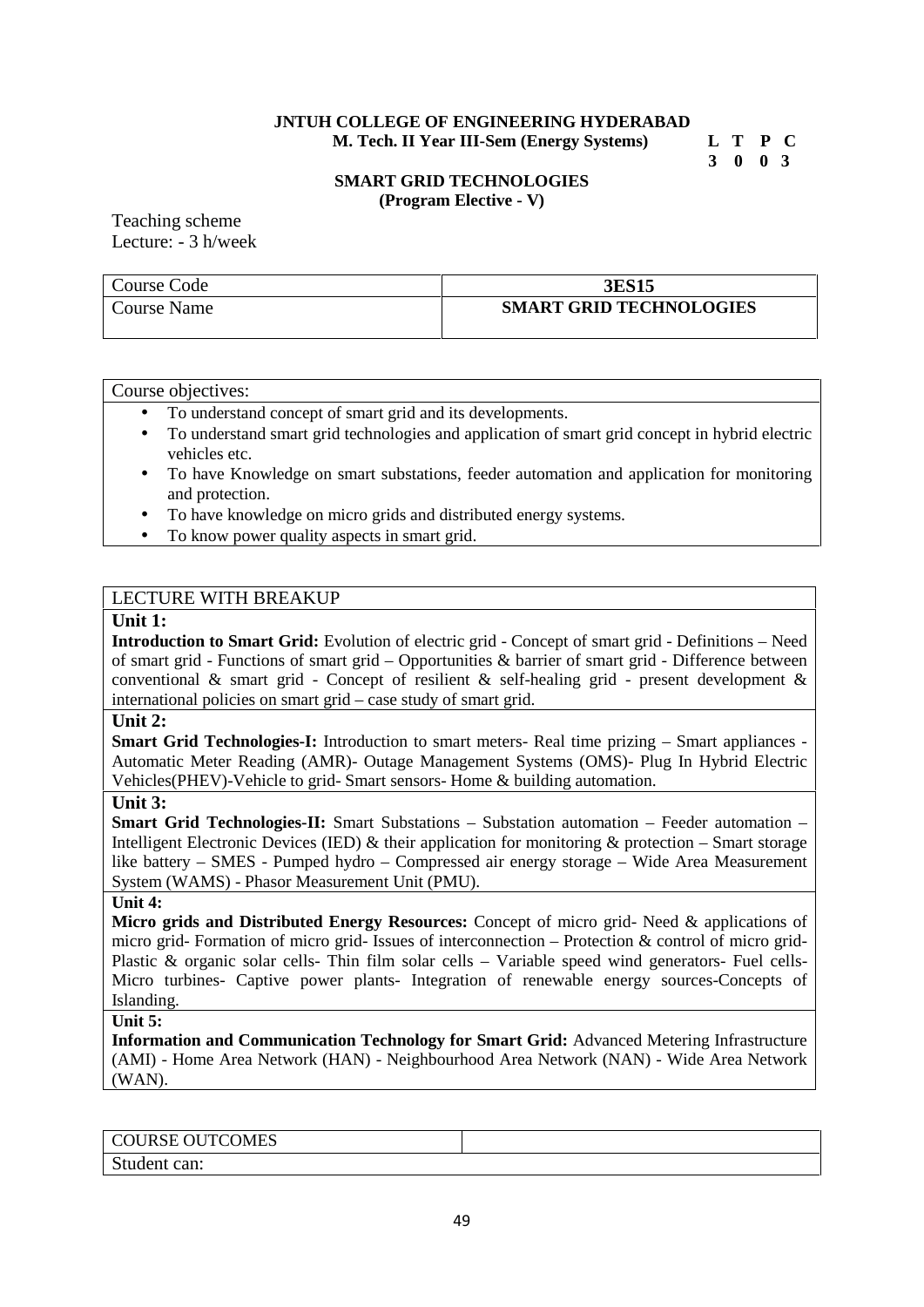- 1. Understand smart grids and analyze grid policies and development in smart grids.
- 2. Develop concepts of smart grid technologies in hybrid electrical vehicles etc.
- 3. Understand smart substation, feeder automation, GIS etc.
- 4. Analyze micro grids and distributed generation systems.
- 5. Analyze the effect of power quality in smart grid and to understand latest developments in ICT for smart grid.

# **Text Books:**

- 1. Integration of Green and Renewable Energy in Electric Power Systems, Ali Keyhani, Mohammad N. Marwail, Min Dai Wiley.
- 2. The Smart Grid: Enabling Energy Efficiency and Demand Response, Clark W. Gellings, CRC Press.
- 3. Smart Grid: Technology and Applications, Janaka Ekanayake, Nick Jenkins, Kithsiri Liyanage, Jianzhong Wu, Akihiko Yokoyama, Wiley.
- 4. Smart Grids, Jean Clude Sabonnadiere, Nouredine Hadjsaid, Wiley Blackwell.
- 5. Smart Power : Climate Changes the Smart Grid, and the Future of Electric Utilities, Peter S. Fox Penner, Island Press; 1 edition 8 Jun 2010.
- 6. Microgrids and Active Distribution Networks, S. Chowdhury, S.P. Chowdhury, P. Crossley, Institution of Engineering and Technology, 30 Jun 2009.
- 7. Smart Grids (Power Engineering), Smart Borlase, CRC Press.

- 1. The Advanced Smart Grid: Edge Power Driving Sustainability: 1, Andres Carvallo, John Cooper, Artech House Publisher July 2011.
- 2. Control and Automation of Electric power Distribution Systems (Power Engineering), James Northcote, Green, Robert G. Wilson CRC Press.
- 3. Substation Automation (Power Electronics and Power Systems), MladenKezunovic, Mark G.Adamiak, Alexander P. Apostolov, Jeffrey George Gilbert Springer.
- 4. Electrcial Power System Quality, R.C.Durgan, Mark F. McGranghan, Surya Santoso, H. Wayne Beaty, 2<sup>nd</sup> Edition, McGraw Hill Publication.
- 5. Communication and Networking in Smart Grids, Yang Xiao, CRC Press.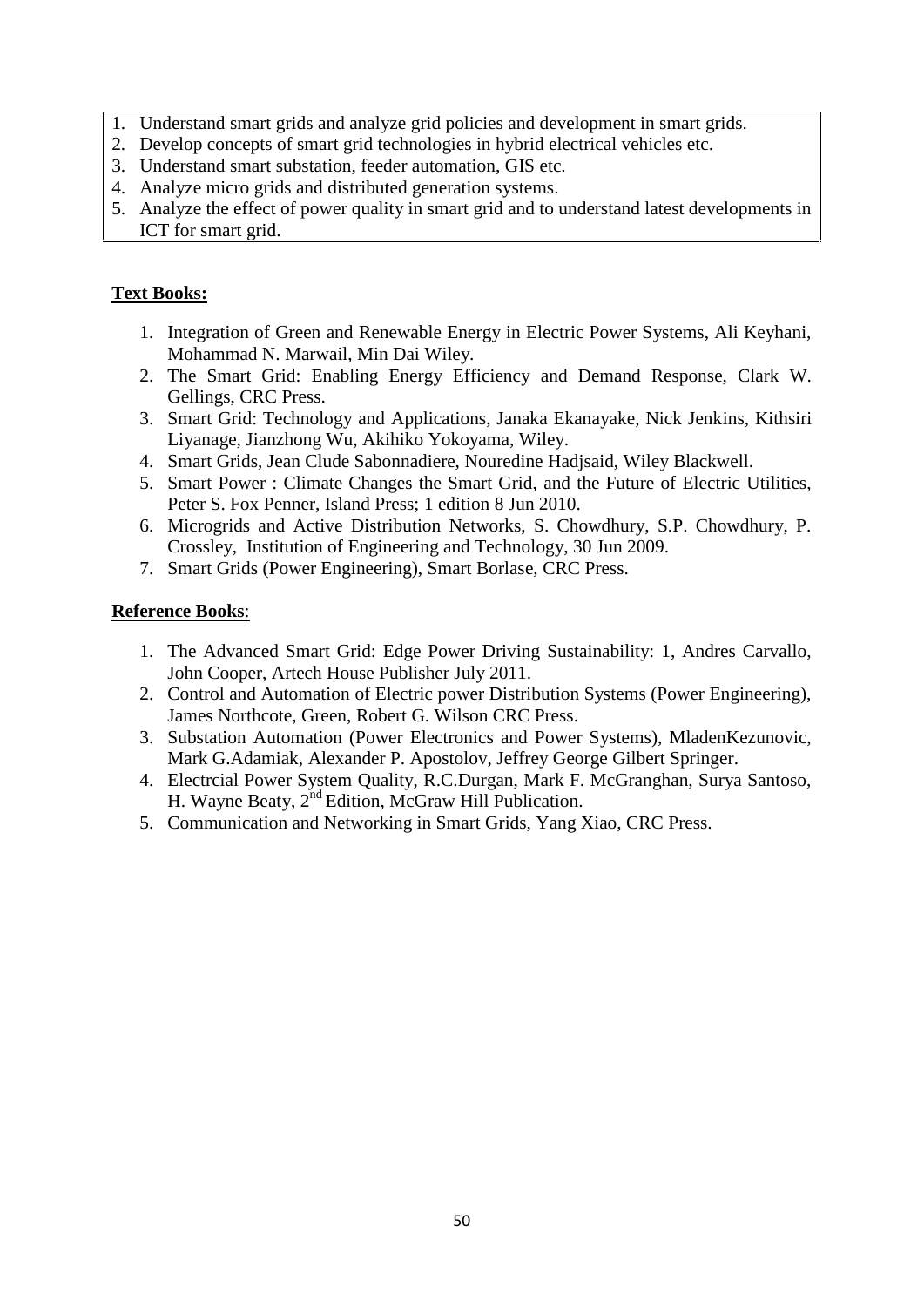#### **JNTUH COLLEGE OF ENGINEERING HYDERABAD M. Tech. II Year III- Sem (Energy Systems) L T P C**

**3 0 0 3**

#### **HYDROGEN AND FUEL CELLS (Program Elective-V)**

Teaching scheme Lecture: - 3 h/week

| Course Code | <b>3ES15</b>                   |
|-------------|--------------------------------|
| Course Name | <b>HYDROGEN AND FUEL CELLS</b> |

Course objective:

To introduce to emerging technologies like production and storage of Hydrogen

#### LECTURE WITH BREAKUP

# **Unit1:**

**Hydrogen Energy Economy:** Hydrogen Energy Economy – Conception, Present status and a vision – Applications of Hydrogen - Transport application-cars, light trucks, buses - Stationary and Portable-Electronic gadgets.

#### **Unit 2:**

**Hydrogen and Production Techniques:** Hydrogen – Physical and chemical properties, salient characteristics - Production of hydrogen – Steam reforming – Water electrolysis – Gasification and woody biomass conversion – Biological hydrogen production – Photo dissociation – Direct thermal or catalytic splitting of water.

# **Unit 3:**

**Hydrogen Storage & Transport:** Hydrogen storage options – Compressed gas – Liquid hydrogen – Hydride – Chemical Storage – Comparisons - Transport of Hydrogen - Pipelines, gaseous, liquid and compound materials.

#### **Unit 4:**

**Fuel Cells:** History – Principle - Working - Thermodynamics and kinetics of fuel cell process – Types of fuel cells – AFC, PAFC, SOFC, MCFC, DMFC, PEMFC – Relative merits and demerits - Performance evaluation of fuel cell – Comparison of battery Vs fuel cell – Flow Battery.

#### **Unit 5:**

**Application Of Fuel Cell:** Fuel cell usage for domestic power systems - Large scale power generation – Automobile -Space - Environmental analysis of usage of Hydrogen in Fuel cell - Future trends in fuel cells.

#### COURSE OUTCOME

Students gets

1. Exposure to different fuel cells in particularly Hydrogen fuel cells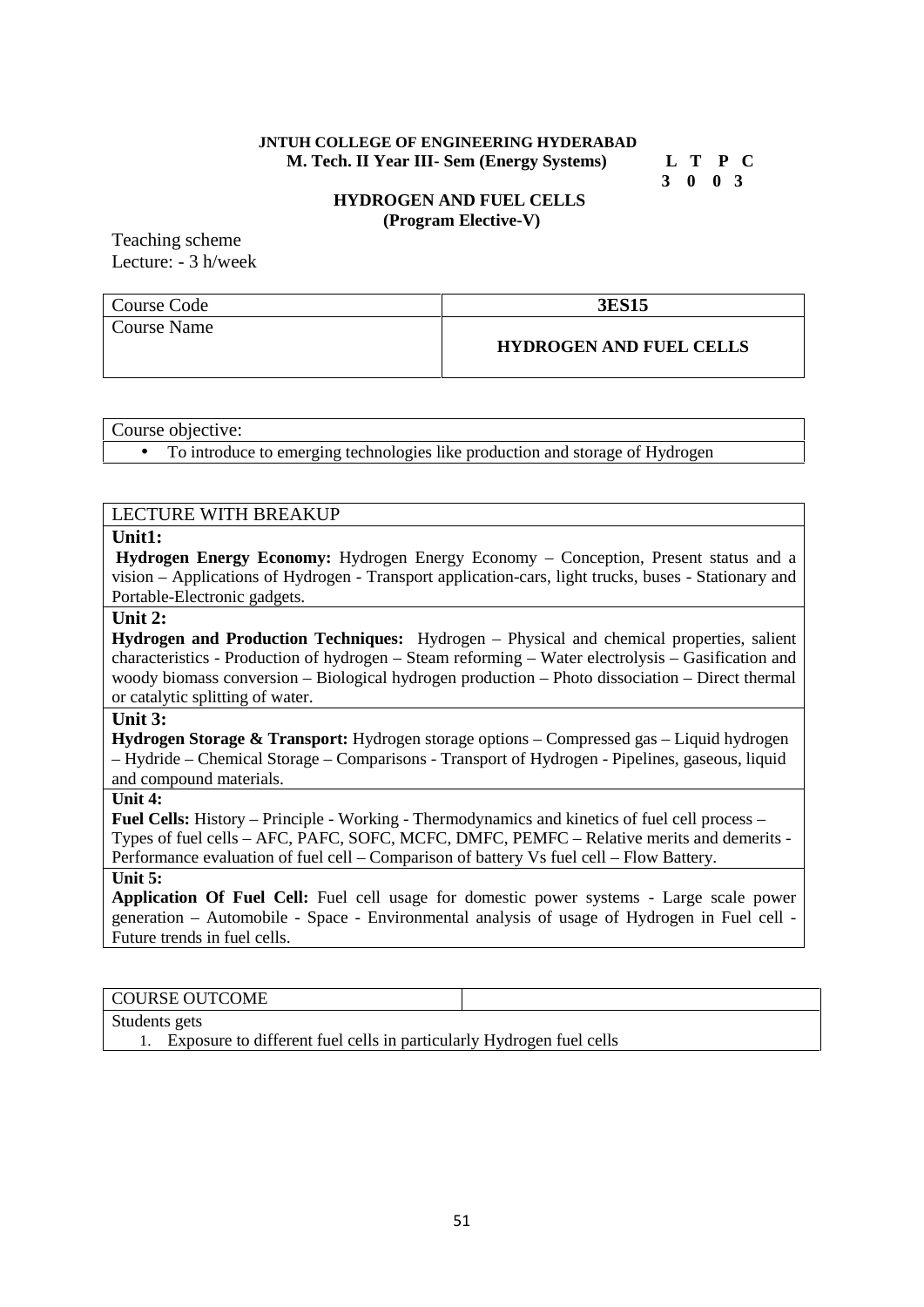# **Text Books:**

1. Hydrogen and Fuel Cells: A Comprehensive Guide, Rebecca L. and Busby, Penn Well Corporation, Oklahoma (2005).

2. Fuel Cells – Principles and Applications, Viswanathan, B and M Aulice Scibioh, Universities Press (2006).

- 1. Hydrogen and Fuel Cells: A Comprehensive Guide, Rebecca L. and Busby, Penn Well Corporation, Oklahoma (2005) **.**
- 2. Hydrogen and Fuel Cells: Emerging Technologies and Applications, Bent Sorensen (Sørensen), Elsevier, UK (2005) **.**
- 3. Fuel Cell and Their Applications, Kordesch, K and G.Simader, Wiley-Vch, Germany (1996).
- 4. Fuel Cells: Theory and Application, Hart, A.B and G.J.Womack, Prentice Hall, NewYork Ltd., London (1989).
- 5. The Hydrogen Economy, Jeremy Rifkin, Penguin Group, USA (2002).
- 6. Fuel Cells Principles and Applications, Viswanathan, B and M Aulice Scibioh, Universities Press (2006).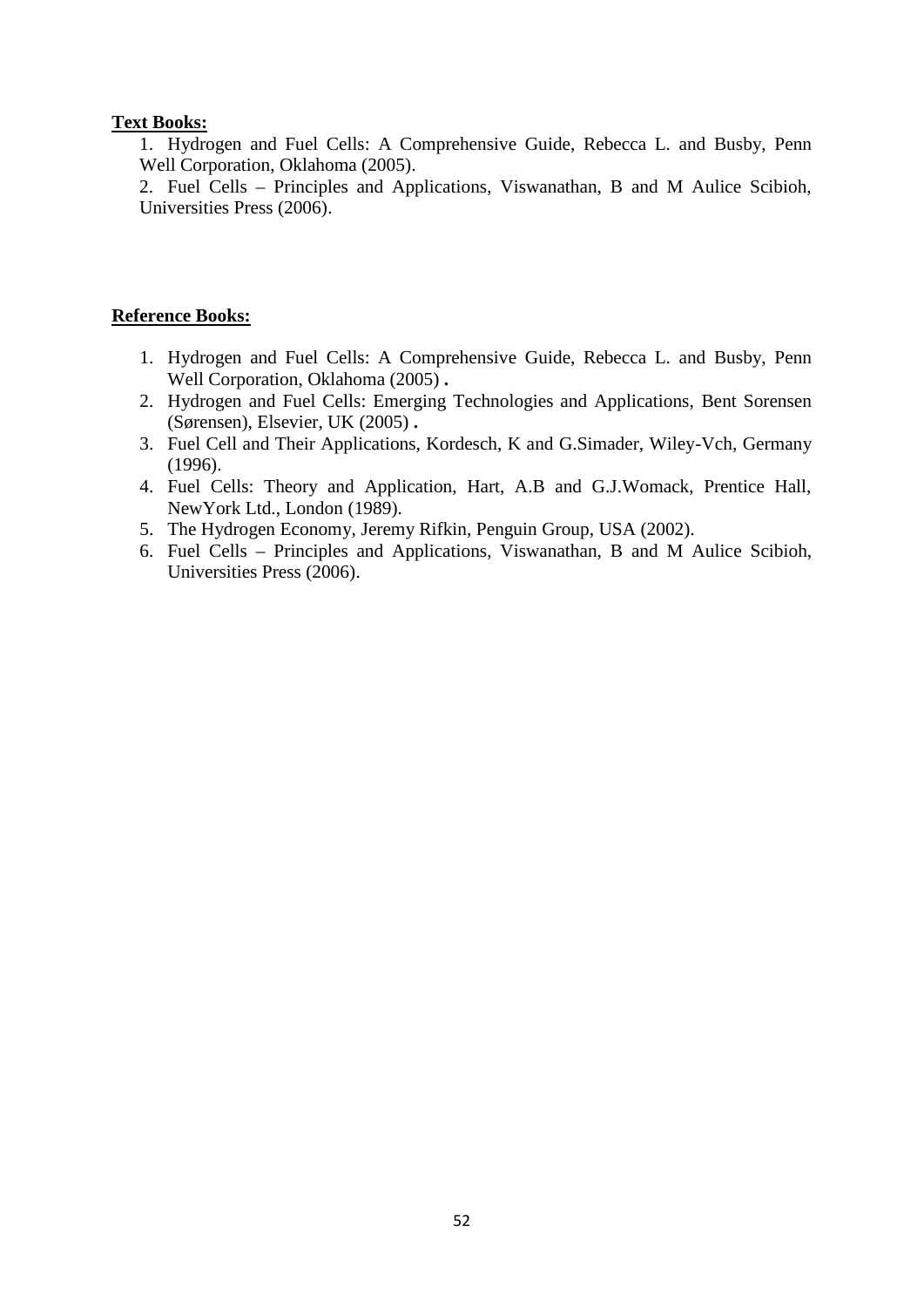#### **JNTUH COLLEGE OF ENGINEERING HYDERABAD M. Tech. II Year III- Sem (Energy Systems) L T P C**

**3 0 0 3**

#### **WASTE TO ENERGY (Open Elective)**

Teaching scheme Lecture: - 3 h/week

| Course Code | <b>3ES02</b>           |
|-------------|------------------------|
| Course Name |                        |
|             | <b>WASTE TO ENERGY</b> |

Course objective

1. To discuss the methods of converting waste into energy through biomass conversion

# LECTURE WITH BREAKUP

#### **Unit-1:**

**Introduction to Energy from Waste:** Classification of waste as fuel – Agro based, Forest residue, Industrial waste - MSW – Conversion devices – Incinerators, gasifiers, digestors

# **Unit-2:**

**Biomass Pyrolysis:** Pyrolysis – Types, slow fast – Manufacture of charcoal – Methods - Yields and application – Manufacture of pyrolytic oils and gases, yields and applications.

# **Unit-3:**

**Biomass Gasification:** Gasifiers – Fixed bed system – Downdraft and updraft gasifiers – Fluidized bed gasifiers – Design, construction and operation – Gasifier burner arrangement for thermal heating – Gasifier engine arrangement and electrical power – Equilibrium and kinetic consideration in gasifier operation.

# **Unit-4:**

**Biomass Combustion:** Biomass stoves – Improved chullahs, types, some exotic designs,

Fixed bed combustors, Types, inclined grate combustors, Fluidized bed combustors, Design, Construction and operation - Operation of all the above biomass combustors. **Unit 5:**

**Biogas:** Properties of biogas (Calorific value and composition) - Biogas plant technology and status - Bio energy system - Design and constructional features - Biomass resources and their classification - Biomass conversion processes - Thermo chemical conversion - Direct combustion - biomass gasification - pyrolysis and liquefaction - biochemical conversion - anaerobic digestion Types of biogas Plants – Applications - Alcohol production from biomass - Bio diesel production -

Urban waste to energy conversion - Biomass energy programme in India.